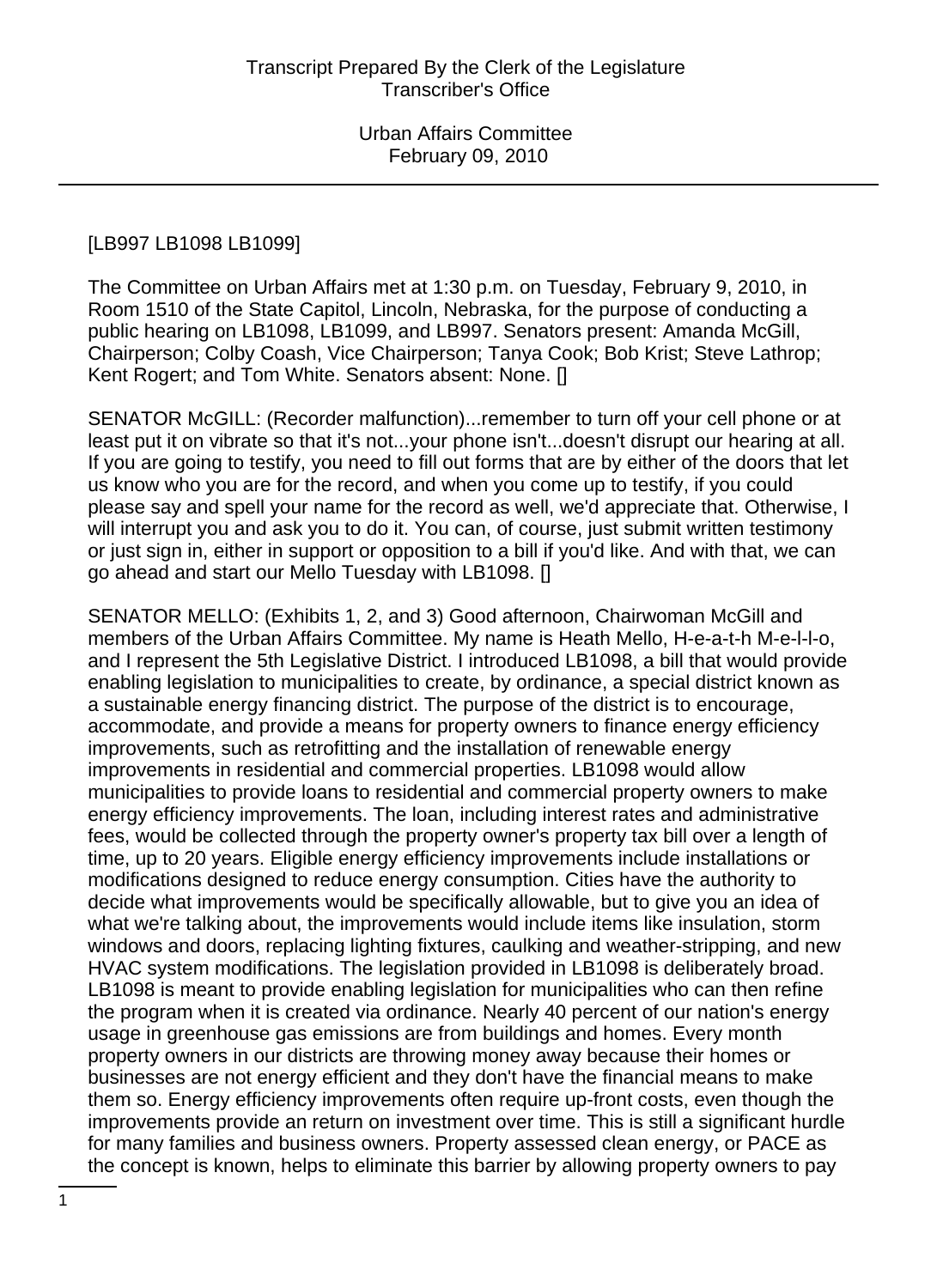Urban Affairs Committee February 09, 2010

for energy efficiency improvements through their property tax bill. Because property taxes transfer with the property when it is sold, the costs associated with the energy efficiency improvements are repaid over time by the person benefitting from the improvement--the property owner. The repayment is secured as a senior lien against the property, meaning the bonds receive repayment priority if the property owners default on tax or mortgage payments. This is done with good reason. If a property owner were to default on a home with a mortgage and a PACE assessment, the PACE assessment is senior to the mortgage. But with PACE, unlike a mortgage, only delinquent amounts are subject to foreclosure. The remainder of the PACE assessment would stay as a lien on the property to be paid over time by the subsequent property owners. However, if a property owner defaults on a mortgage, the entire outstanding balance becomes due. If the mortgage loan was senior to a PACE assessment, a local government could only ensure the delinquent PACE assessment taxes would be repaid by paying the entire outstanding balance of the mortgage loan. This puts local governments at a considerable risk and they would be unable to protect their finances and their interests. PACE has been embraced by states like Oklahoma, Wisconsin, and Illinois, and the PACE program is currently available in 10 cities in 15 states. In November 2009, the New York Senate and Assembly voted unanimously to pass legislation authorizing municipal loan programs for renewable and energy efficiency improvements on homes and businesses. PACE was also endorsed by the federal government this past fall and was included as a major component of the Recovery Through Retrofit federal plan that aims to create jobs and reduce energy costs for families. LB1098 is good for homeowners and commercial property owners because it provides them an opportunity to save money and take personal responsibility for reducing their property's energy bill. As the Nebraska Energy Assistance Network relayed to my office, through the federal program, Low-Income Home Energy, a significant amount of money is spent every year to assist those who are not able to pay their energy bills. LB1098 has the potential to create a lot of new jobs. When a property owner decides to make an energy efficiency upgrade to their property, they will be employing contractors with businesses big and small. If I'm a contractor receiving an infusion of new business, I would likely need to add new employees to the payroll. I may need to take out a...decide to take out a bank loan to pay for a new piece of equipment, or I may choose to invest the money my now-booming business is making. A University of California at Berkeley study shows that if PACE were implemented widely it could infuse \$280 billion into the economy via bond financing. This same study showed serious environmental benefits that result from a bill like LB1098. If PACE was widely adopted, greenhouse gas emissions could be reduced up to 1 billion metric tons. LB1098 is, at its simplest form, provides property owners a choice that is not currently available to them. Colleagues, this is a bill that has no fiscal note. It is voluntary and it empowers our community members to save energy and improve their properties. With that, I would take any questions. [LB1098]

SENATOR McGILL: Thank you, Senator Mello. Are there any questions? Senator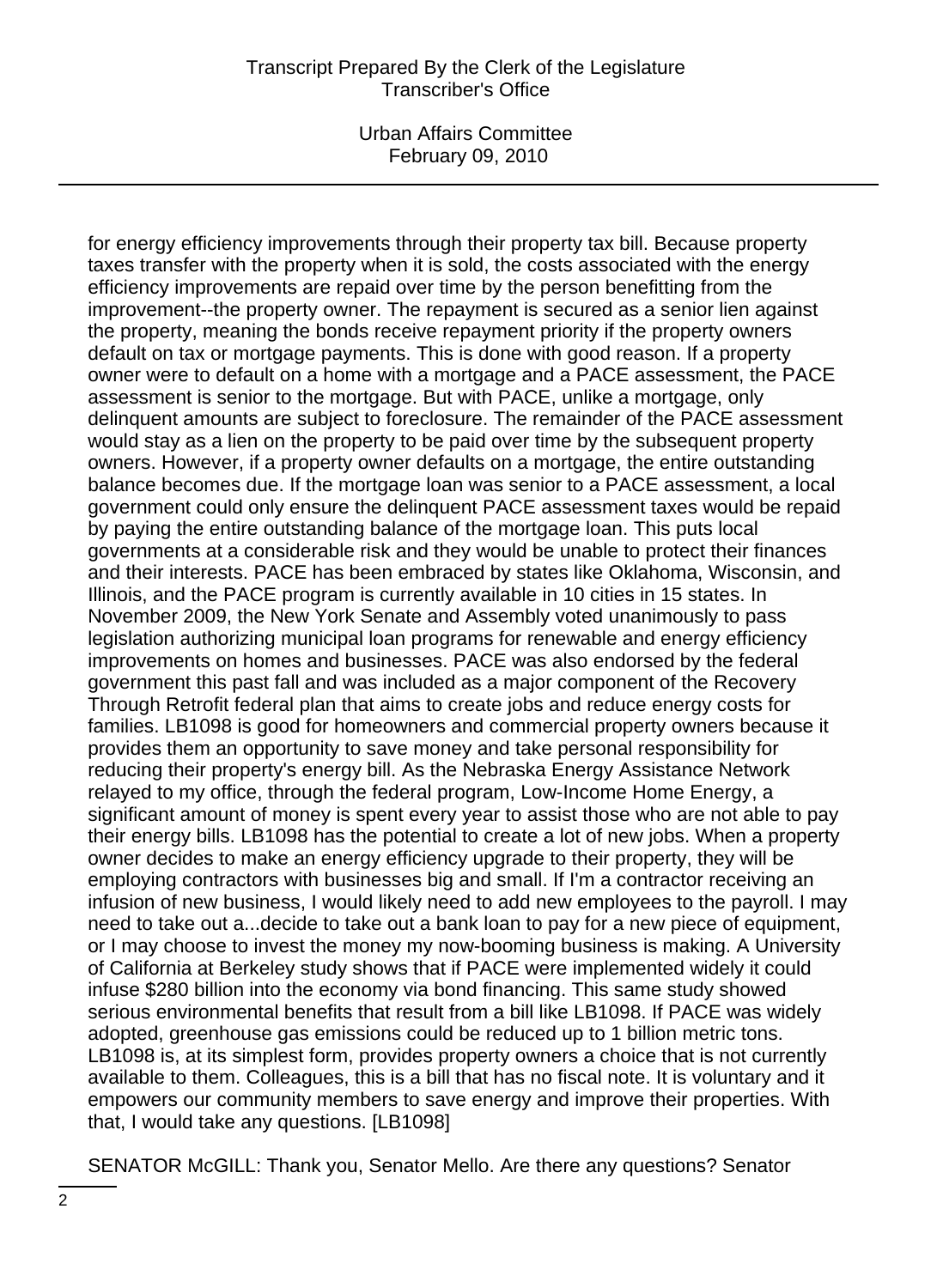Coash. [LB1098]

SENATOR COASH: Thank you, Chairwoman McGill. Pretty cool bill, Senator Mello. Just a couple of technical questions: is there any direction in your bill given to municipalities on how they should set up their districts or is it all up to them how they would draw those lines? [LB1098]

SENATOR MELLO: The language...the language in the bill allows municipalities to create their own district essentially by each individual property. So the way that the district is drawn in theory, it is only made up of people who voluntarily choose to be part of the program. So the way we draft the language, it says that it's...you know, the district is decided by the city council or the village board but also that it's voluntary so you can't draw a district in theory. You have to draw the entire city, so to speak, and then say it's a voluntary program. You only... [LB1098]

SENATOR COASH: In or out. [LB1098]

SENATOR MELLO: ...you can only...you decide whether or not you want to be part of it. [LB1098]

SENATOR COASH: Okay. Is there... [LB1098]

SENATOR MELLO: And by the way, in regards to your comments, I would like to give you some credit. You had a similar bill in Revenue last year that dealt with home improvements. And while this does not directly involve, you know, all massive, all-encompassing home improvements, it does do an awful lot of similar things that your prior bill introduced. [LB1098]

SENATOR COASH: Yeah. Are there any...I don't...give any direction on loan limits per structure? [LB1098]

SENATOR MELLO: That is... [LB1098]

SENATOR COASH: That would be up to the municipality as well? [LB1098]

SENATOR MELLO: That is another area that we actually...I know there will be people testifying after me that will probably discuss some potential concerns they have with the bill, and part of the reason we left it broad is not knowing. Once again, the needs in the city of Lincoln might be different than the needs in the city of...or the village of Arnold, and we want to make sure that we don't...when drafting this legislation, I didn't want to make sure that we limited preemptively of what a certain municipality might deem necessary. They can make those own decisions, I think, for themselves. [LB1098]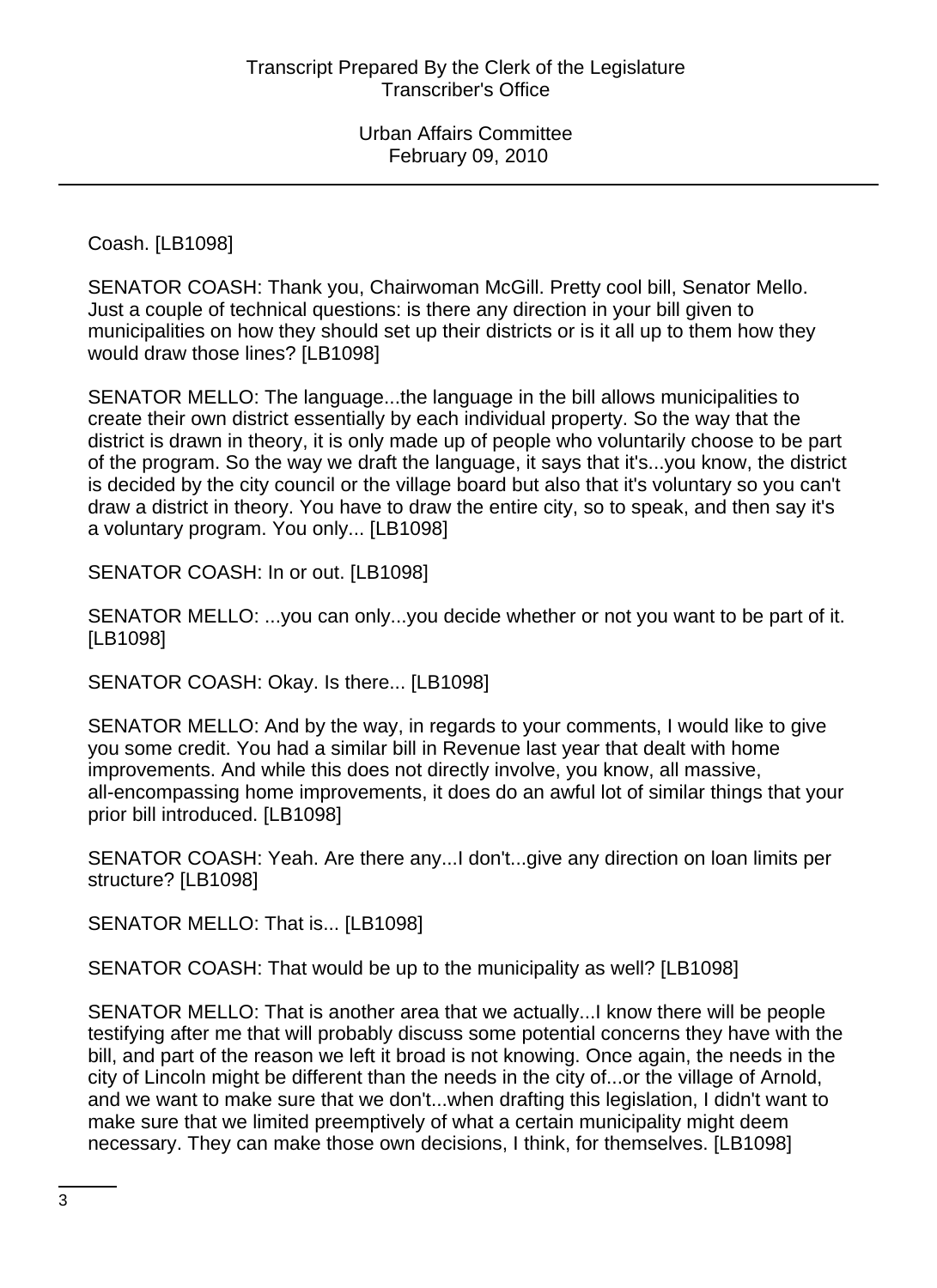SENATOR COASH: Thanks. [LB1098]

SENATOR McGILL: Other questions? Senator Rogert. [LB1098]

SENATOR ROGERT: Senator Mello, where did you come up with the idea? [LB1098]

SENATOR MELLO: PACE legislation is enacted in over 13 other states. This is something that my office researched. I met with various people and the energy industry and a lot of...there will be some testifiers afterwards who do some of this work for a living, weatherizing homes, providing energy efficiency for homes, and that's kind of where the issue kind of grew of wanting to provide a mechanism for people to finance energy efficiency upgrades. [LB1098]

SENATOR ROGERT: Where does the responsibility of payment of bonds lie? [LB1098]

SENATOR MELLO: At the municipal level. [LB1098]

SENATOR ROGERT: Okay. So everything goes back to the city then on...so the property owner isn't out anything or are they held responsible for any payment? [LB1098]

SENATOR MELLO: First off, this is enabling legislation... [LB1098]

SENATOR ROGERT: Sure. [LB1098]

SENATOR MELLO: ...so the state...so the state...this does not affect the state program. This does not affect the state, I think, in any which way. The municipalities can structure their programs any way they'd like under the way we've drafted the bill and we've given them multiple options to how to structure a PACE program in the municipality. Still, the basic principles apply to what a PACE program is, which is a municipality finances loans either through...I mean you can do it through grants, private dollars, loans from banks, bonds. They can finance their program, municipal program; gives you the homeowner or commercial...residential or commercial property owner the option of...be voluntary part of the program. You take out a loan up to 20 years repayment. Your repayment process and the repayment mechanism is done through a line-item on your property tax bill. So it's the easiest way to do that, knowing that the municipality, with the senior lien component, the municipality won't be left on the hook for a default loan because the loan stays with the property. And that's how it's been successful in other cities and states, which is it provides the city an opportunity to do mass redevelopment, so to speak, if they want to do a mass redevelopment areas, and affordable housing or existing properties, but also allows them to do it without costing them money and it allows them not to have to lose money in the process. [LB1098]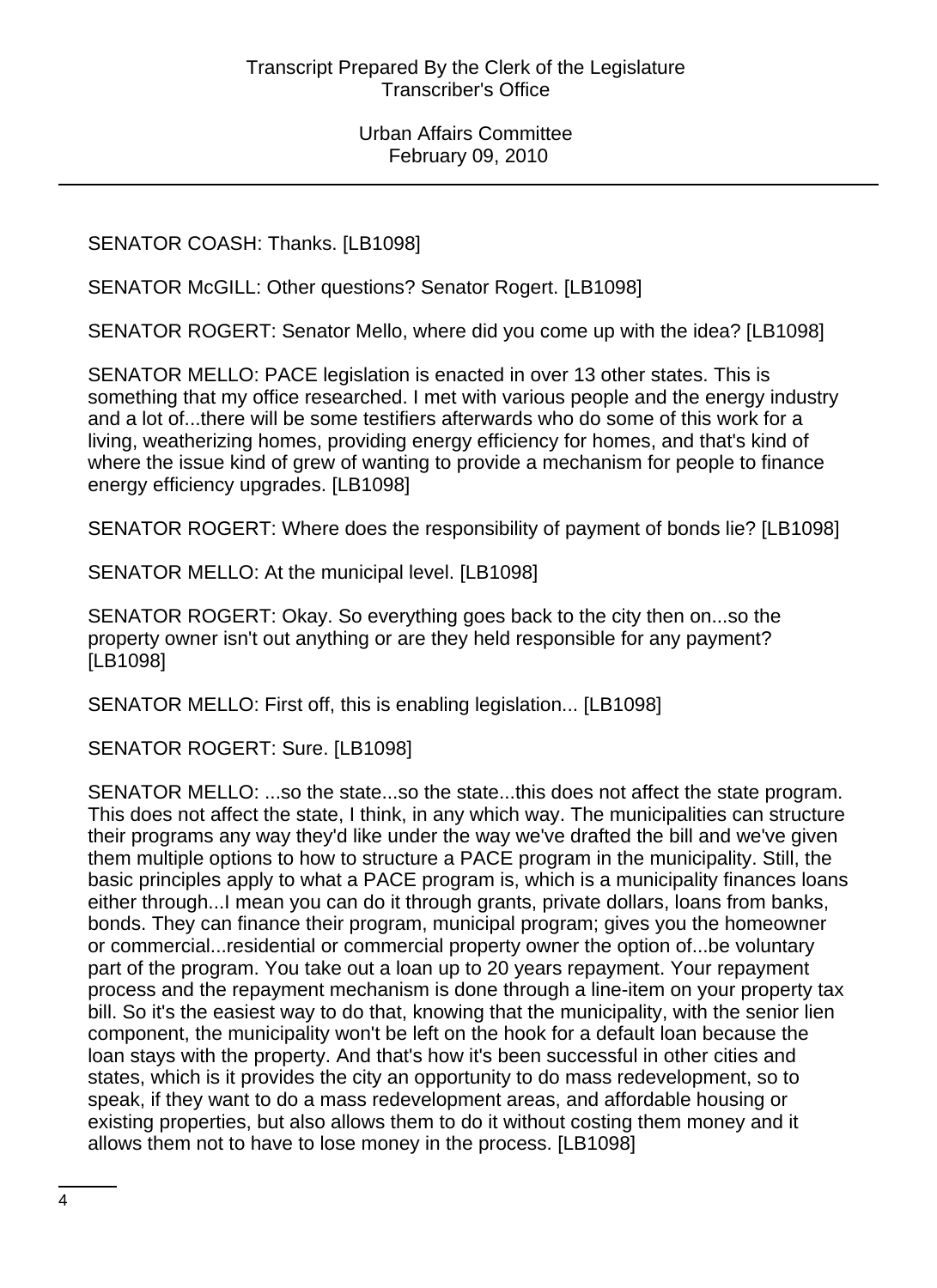SENATOR ROGERT: What happens if I take...what do you figure would be an average loan... [LB1098]

SENATOR MELLO: You know... [LB1098]

SENATOR ROGERT: ...or a range? [LB1098]

SENATOR MELLO: ...you know, I...for, you know, my...I think it depends on the home, to be perfectly honest. I mean my legislative aide and myself have talked about this. She lives in a home that's 100 years old. I live in a home that's about 45 years old. I think it's different. It depends on the age of the home. I mean a geothermal heat pump, new storm windows, and weather...you know, general weather-stripping and weatherizing of a home could cost anywhere up to \$25,000. [LB1098]

SENATOR ROGERT: Okay. So say we borrowed...you borrowed \$25,000. Three years later you decide you want to sell your house and move. You've only paid off \$4,000 of the loan, so the \$20,000 stays on as a... [LB1098]

SENATOR MELLO: The \$21,000 would stay assessed...assessed as a loan to the property. [LB1098]

SENATOR ROGERT: Okay. [LB1098]

SENATOR MELLO: Because the point being is that any and all energy savings that you would gather through your property by upgrading your home, that needs to stay with whoever owns the property, not you as the person. Because right now, traditionally, if you were to take out a bank loan for the same amount, repayable over five years or three years, you sell the home, you're still liable for that loan, and that's the difference between a private bank loan versus this program where the loan stays with the property because whoever owns the property will see the energy efficiency cost savings that are associated with that loan. [LB1098]

SENATOR ROGERT: Okay. I like the program. I wonder, do you see it as a hindrance to selling your home or getting financing because there's an additional lien on there? [LB1098]

SENATOR MELLO: I don't. I don't see that, and that's not...as far as the research we've seen, that's not an issue. I think the concern and, you know, the Nebraska Bankers Association and I believe the Nebraska Community Bankers will be coming in to testify in opposition currently to the bill, but we've been working and plan to work with the banking interests and the banking community to find a happy medium to ensure that all of our bases are covered, so to speak. Because that's, I think, a concern, would be exactly what you said. Their concerns are...I'll let them speak to that a little bit more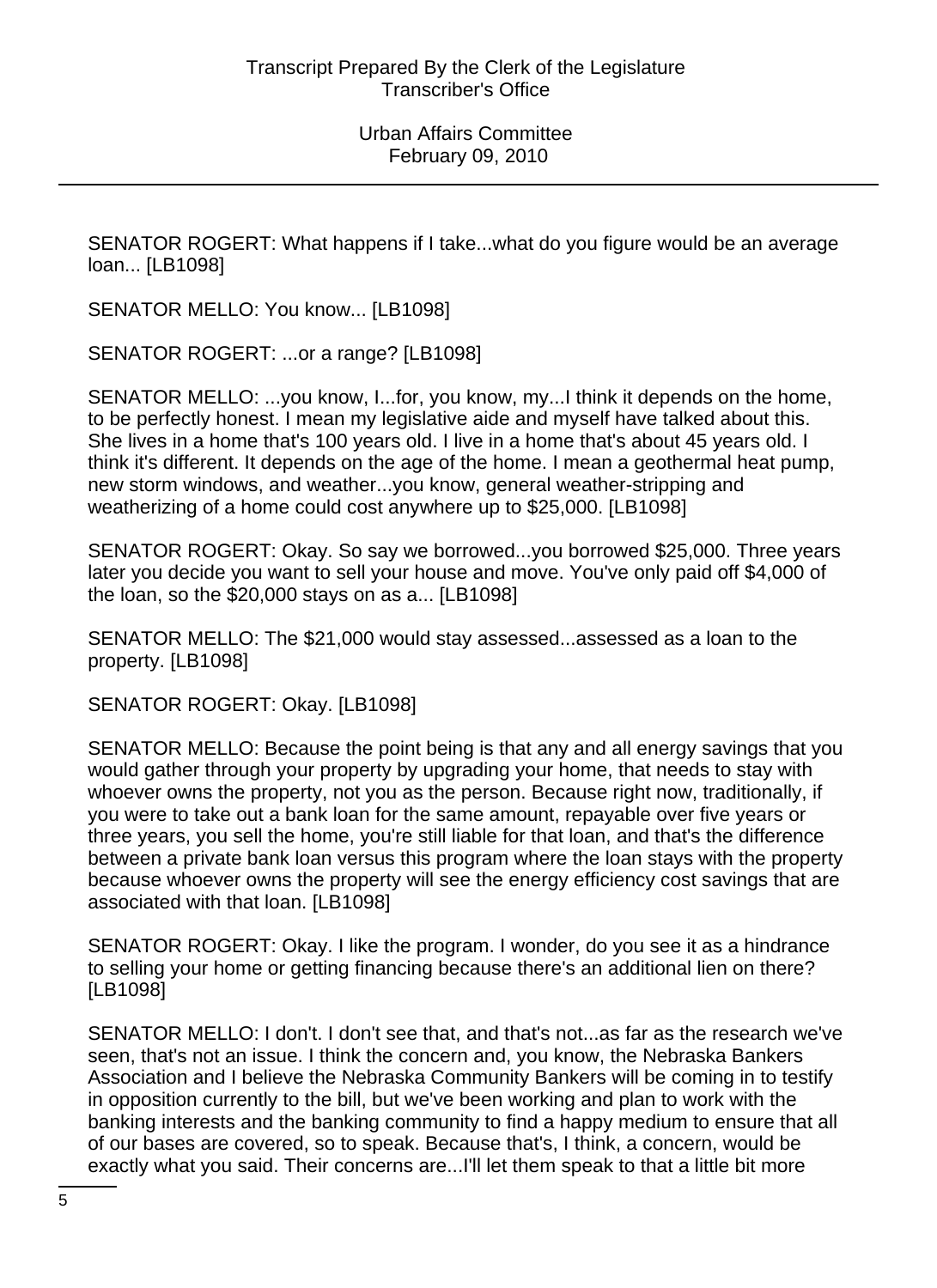specifically on their own. But because of the senior loan aspect of it, it shouldn't impact at all in regards to the selling of the home because still you're seeing the benefit of the home in regards to property value. Because if you have a new geothermal heat pump, new storm windows, that not only will save you energy but that will no doubt increase your property value or your home valuation as well. [LB1098]

SENATOR ROGERT: Okay. [LB1098]

SENATOR McGILL: Senator White. [LB1098]

SENATOR WHITE: Thank you, Senator Mello. I think it's a great bill. I do have a couple of minor questions from my point of view. One of the things we've gotten past in line with this is that the public power districts that want to participate in a low-income energy loan, is there any provision in this bill where the city or...can coordinate with other entities who are also...is that provided for, some kind of coordination aspect? I don't see much governance. [LB1098]

SENATOR MELLO: There...because this is enabling legislation, we chose not no tighten regards to what cities can do if they want to partner with other groups. I know the Omaha Public Power District will testify after me and I believe they will be stating that this program would benefit what their opportunities are in regards to enacting LB1001, which was passed by the Legislature in 2007. They see this as another bonus to help execute that existing program for low-income Nebraskans because they can then target and work with the city to how to ensure people who might get their funding that might not need to apply for this funding. [LB1098]

SENATOR WHITE: And then this is technical and you might not be the person to ask, but I...and I haven't had a chance to read it as well. The loans that you envision you say run with the property, which I get. And you give them a priority above a normal mortgage. They're on the same level as tax, which is...I understand that. But once you sell it, do you walk personally away from the loan? I mean normally in a loan situation there's two aspects. There's a lien on the property and then there's a personal obligation to pay. Do these loans propose that if I own a home and put in a heat pump and the other stuff you talk about, I owe \$20,000, I sell the home, the lien stays on the home, I get that, but do I walk away from personal responsibility to pay that loan if I've sold it to you and you default? [LB1098]

SENATOR MELLO: Yes. Yes. [LB1098]

SENATOR WHITE: Normally, an assumption of a loan... [LB1098]

SENATOR MELLO: That would be the...I mean, that would be the understanding at least. Once again, individual municipalities can craft the program, I would say, with the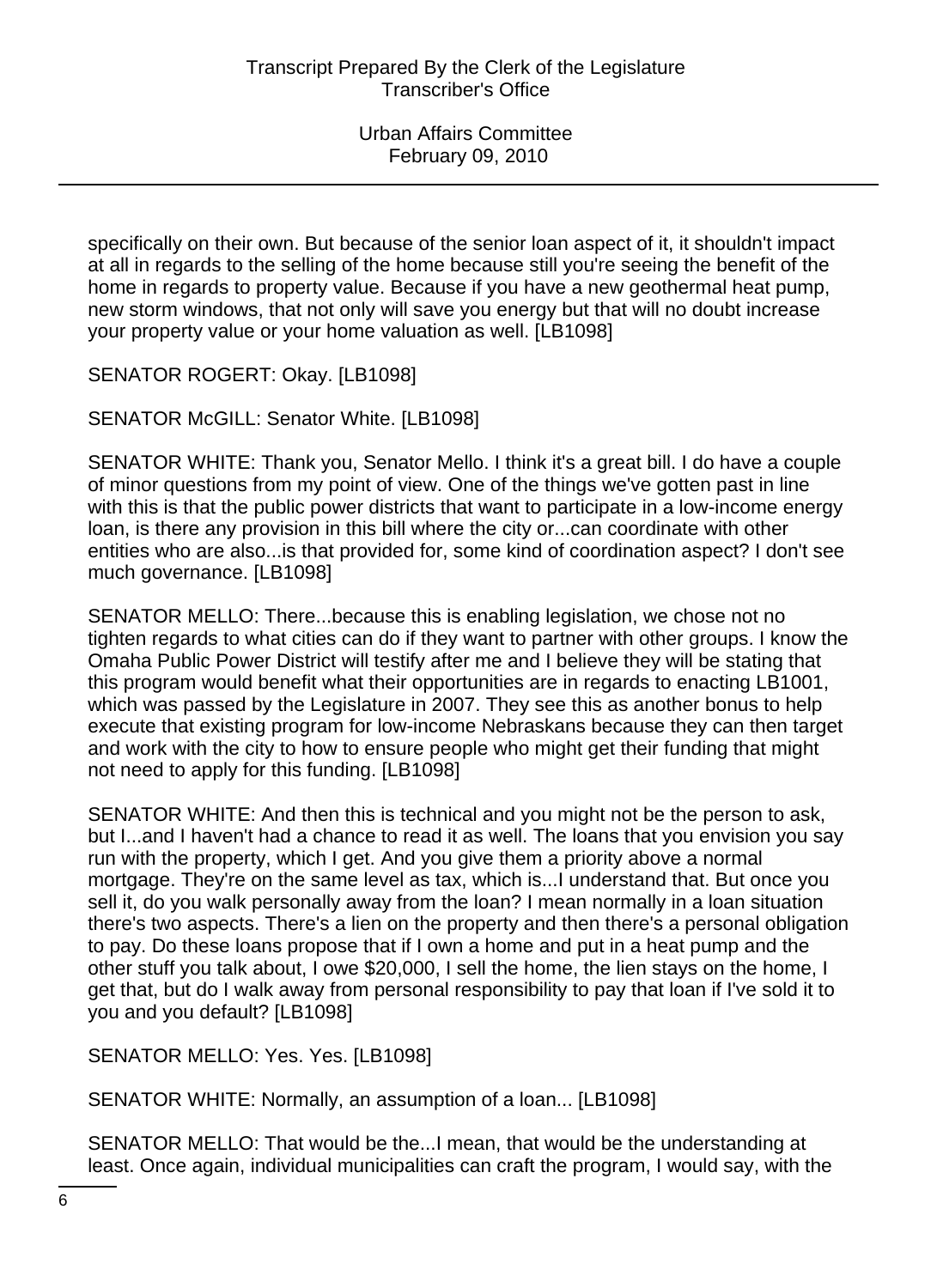way the legislation is drafted, if they want to make a change to that, but the way it's drafted now is if you sell a home and you have a PACE bond or a PACE loan associated with that property, then whoever is the new property owner is responsible for that loan. [LB1098]

SENATOR WHITE: It's like an assessment for a sidewalk or something like that. [LB1098]

SENATOR MELLO: Yes. Yes. [LB1098]

SENATOR WHITE: Okay. But unlike a sidewalk, I could individually judge whether I wanted to do the energy efficiency on this home. [LB1098]

SENATOR MELLO: Uh-huh. Uh-huh. [LB1098]

SENATOR WHITE: Okay. Well, thank you very much, Senator Mello. [LB1098]

SENATOR McGILL: Thank you, Senator Mello. I think that's... [LB1098]

SENATOR MELLO: Okay. [LB1098]

SENATOR McGILL: No, whoa, wait, one more. Senator Coash. [LB1098]

SENATOR COASH: I'm sorry, just a couple of questions. What about outstate Nebraska, small counties without a big... [LB1098]

SENATOR MELLO: Without municipalities? [LB1098]

SENATOR COASH: Yeah. [LB1098]

SENATOR MELLO: You know what, Senator Coash, that's a great question and in discussing this issue with a few other senators, that was something that I wanted to hold off on because I wanted...one, this is a new concept in Nebraska and I think part of it is trying to be able to provide a thorough education of how it's worked in other states and other cities. But the counties, there are counties in Nebraska where it would be more applicable for a county to do this than a city. I think that might be another road to travel if we can get LB1098 law, and then to see how cities and municipalities are currently using the program and then include counties if they choose to do it. Because even in my home county, in Douglas County, there are homes, older homes that an older business is not within a city's limit, a municipality's limit that would easily qualify for this. And to be perfectly candid, Senator Ken Haar is one of our colleagues who fit in that county category. He brought that issue up to me in the sense that I would not qualify under your bill because I don't live in the city of Malcolm city limits or in the city of Lincoln. He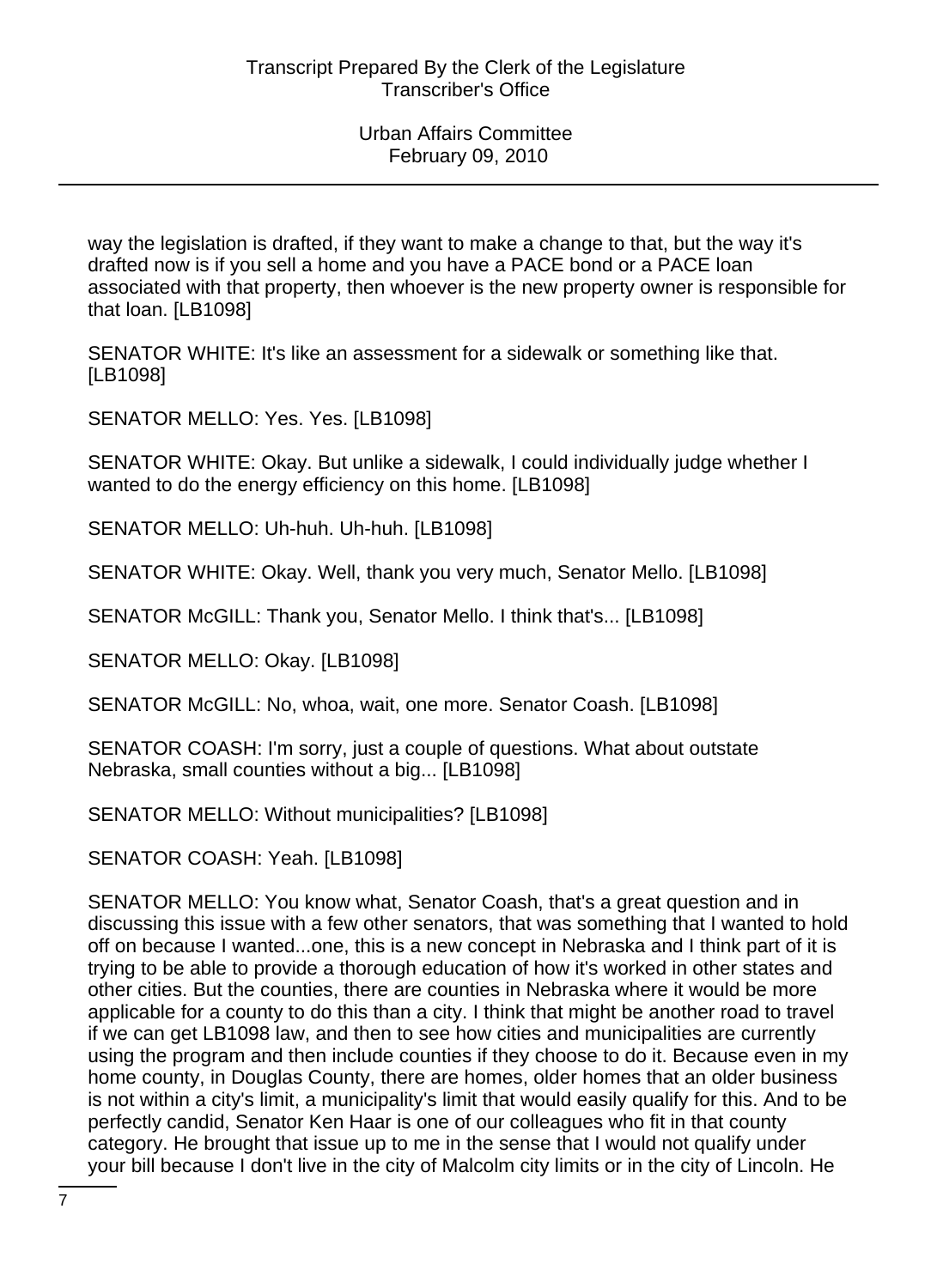resides within the county. So I explained to him that this will probably be our first step would be to do it for the municipalities and then, depending upon the success that we envision with LB1098, to try to look to come back and include counties. [LB1098]

SENATOR COASH: Gotcha. Is there any...last question. Is there any mandate in your bill for disclosure of a lien to the buyer, that whole, you know, it's on the buyer one of these homes has got...been through this? I don't want to be surprised that there's an extra lien on there. Is there...maybe through just the regular sale of property they would have to disclose any lien on it. [LB1098]

SENATOR MELLO: I would...that was at least an assumption that we had that it's a general...you have to go through it and you have to see that information when you purchase the property. But if that was something the committee wanted to look to include to ensure that transparency was added... [LB1098]

SENATOR WHITE: It's probably filed of record. [LB1098]

SENATOR MELLO: Yeah, I think... [LB1098]

SENATOR WHITE: Must be filed of record. Okay. [LB1098]

SENATOR MELLO: I'd have no problem with an amendment to do that. [LB1098]

SENATOR COASH: Thanks. [LB1098]

SENATOR McGILL: All right. Any other questions? No. Thank you. [LB1098]

SENATOR MELLO: And for the record, I believe I've provided letters of support from the AFL-CIO, Omaha by Design, as well as the Verdis Group. [LB1098]

SENATOR McGILL: Yes. [LB1098]

SENATOR MELLO: All right. [LB1098]

SENATOR McGILL: We have received those. Thank you. [LB1098]

SENATOR MELLO: All right. Thank you. [LB1098]

SENATOR McGILL: First proponent. [LB1098]

JOHN LINDSAY: Senator McGill, members of the committee, for the record, my name is John Lindsay, L-i-n-d-s-a-y, appearing as a registered lobbyist on behalf of Omaha Public Power District. Senator Mello asked OPPD to take a look at this bill after he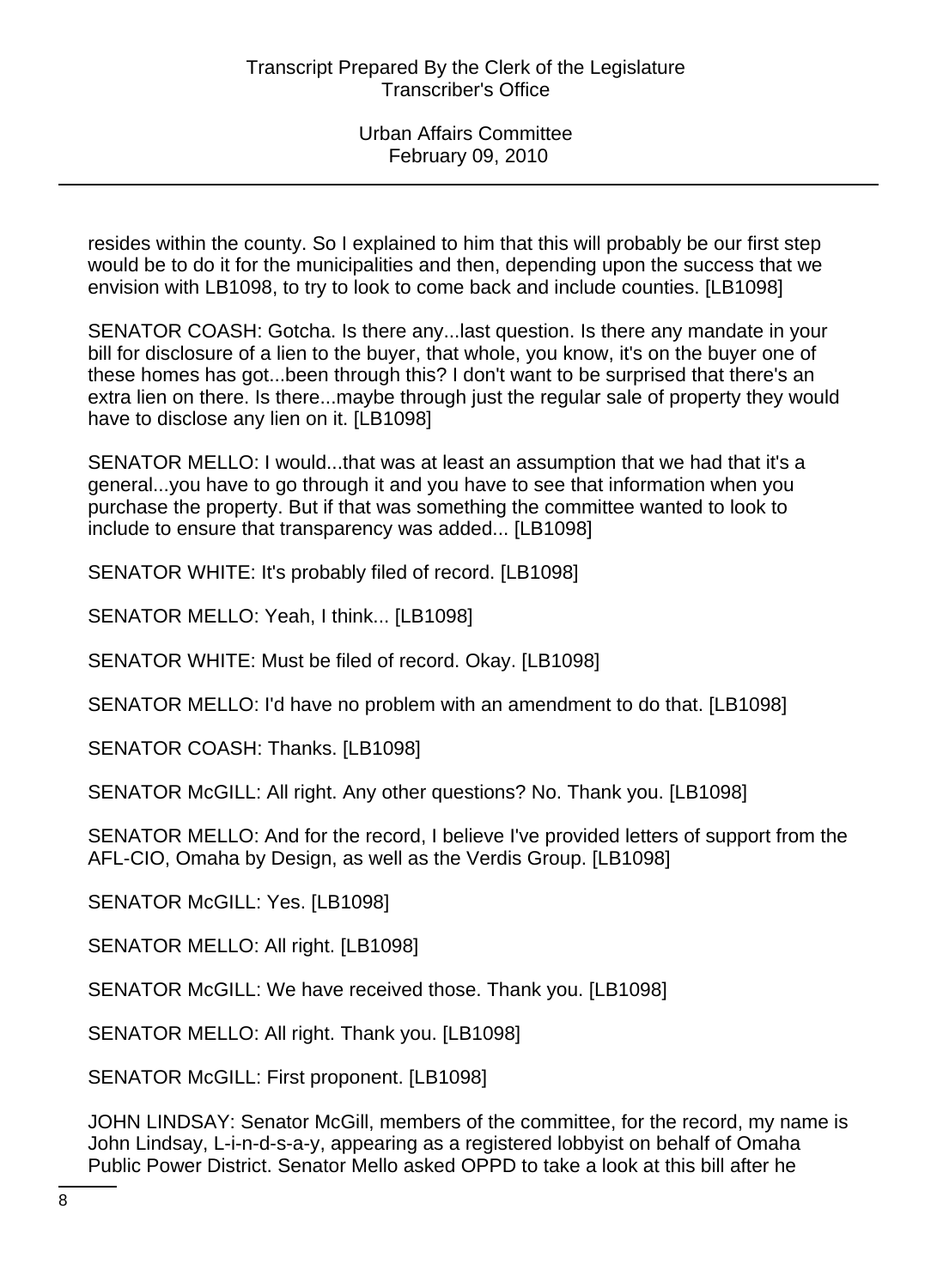Urban Affairs Committee February 09, 2010

introduced it to see what our views were. We evaluated the bill and found it...we think it would be beneficial to OPPD and to our customer owners. If the bill...if the bill were to be passed, we think it could be used to leverage other energy efficiency dollars from other programs to do more energy efficiency programs throughout our...throughout the Omaha Public Power District service area. For example, OPPD could combine LB1001 dollars. LB1001 was passed, Senator White's bill, as a matter of fact, a couple of years ago; could be combined with LB1001 dollars and those new dollars could be used for a variety of energy improvements. Residential programs for energy efficiency upgrades is lacking and I think, as Senator Mello mentioned in his opening, it's a big chunk that can be saved in...by doing energy efficiency upgrades. And yet those small projects are...they're small in the scheme of things, cumulatively they add up to a lot of potential energy savings. But those small projects in the scheme of things are big projects in a household and...or could be big projects in a household. So we appreciate Senator Mello, we think taking an innovative approach to try to address that need to encourage residential...to encourage and make possible energy efficiency upgrades in residential settings. OPPD has a goal of reducing energy consumption by 50 megawatts by 2012, and we believe that this bill could be another tool available in trying to achieve that overall goal. Senator, with that, we'd be happy to answer any questions. [LB1098]

SENATOR McGILL: All right. Any questions? I don't see any. Thank you. Other proponents. [LB1098]

LYNN REX: Chairwoman McGill, members of the committee, my name is Lynn Rex, L-y-n-n R-e-x, representing the League of Nebraska Municipalities. We do support LB1098. We think this is a very innovative proposal. We think it's also one that can help with energy savings across the state in very small villages as well as cities the size of Omaha. We do also believe that, from some indications from the bankers, that they would like to work with us and others to try to provide some other options and make sure that they have an important role in this. We're certainly willing to work with them and anyone else that wants to help try to save energy in the state of Nebraska. I will tell you that we do think that this kind of bill has been very successful in other states and Senator Mello already mentioned several of those states that are using it. And in contacting our counterparts in those municipalities, they have found this to be very, very effective. With that, I'd be happy to answer any questions you might have. [LB1098]

SENATOR McGILL: Thank you, Lynn. Any questions? No. [LB1098]

LYNN REX: Thank you. [LB1098]

SENATOR McGILL: Thanks. Other proponents. [LB1098]

KRISTI WAMSTAD-EVANS: (Exhibit 4) Hi. My name is Kristi Wamstad-Evans. It's K-r-i-s-t-i and Wamstad-Evans is W-a-m-s-t-a-d, dash Evans, E-v-a-n-s. I'm the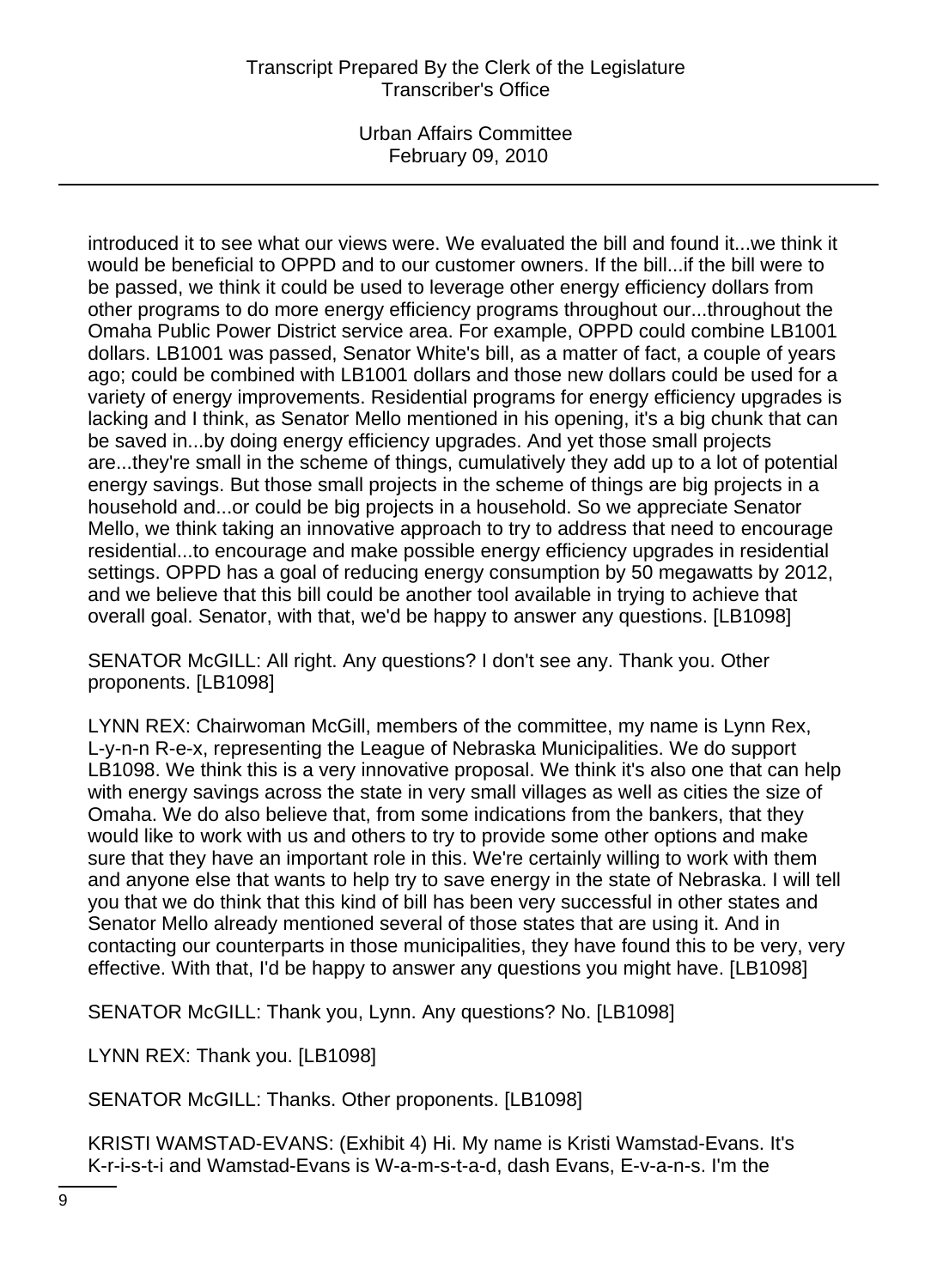Urban Affairs Committee February 09, 2010

sustainability coordinator for the city of Omaha and I'm speaking on behalf of the city of Omaha in support of this legislation. We feel this presents us a very valuable tool that we'd like to have the option of exercising at the municipal level. We feel that financing mechanisms or ability to form financing mechanisms like this will really do a lot for the citizens in Omaha, especially those who are challenged, looking at up-front costs for energy savings with the expectation of long-term energy savings. The important pieces of the programmatic implementation for this legislation includes the condition that the property owner opt in to the program, we think that's important, as well as that the financing includes the interest rates and administrative fees to actually run a program like this, and that the districts are allowed to establish the criteria to make these loans. Some of the components or one of the pieces that we'd like to emphasize, and perhaps suggest adding in some fashion, is language that stipulates the cost-effective decisions be made based on sound building science through a reputable auditing process, and that the work be performed by a qualified or certified professionals. We feel that this would be something that would help us not only address the concerns that many of the residents and commercial building owners are facing, but also lead to market transformation on a broader scale, so it's not just a one-time thing for us. And with that, I'd be happy to answer any questions. [LB1098]

SENATOR McGILL: All right. Senator Krist. [LB1098]

SENATOR KRIST: Senator...it seems that...thank you, Chairwoman. Thanks for testifying. It seems, though, that Senator Mello was trying to keep this legislation enabling... [LB1098]

KRISTI WAMSTAD-EVANS: Uh-huh. [LB1098]

SENATOR KRIST: ...and that those kinds of restrictions or amendments that you're suggesting would be best put at the municipal level. [LB1098]

KRISTI WAMSTAD-EVANS: Uh-huh. [LB1098]

SENATOR KRIST: You don't want us to put those on. Are you suggesting that that's something that you would do or you're asking for the... [LB1098]

KRISTI WAMSTAD-EVANS: That's something that we could do. It's something that I feel is important to ensure quality in the work that gets done and so...in the interest of focusing on energy conservation measures and being successful as a program. [LB1098]

SENATOR KRIST: I hope this is successful and I also hope that Omaha does exactly that, because that will guarantee that the work is done well. [LB1098]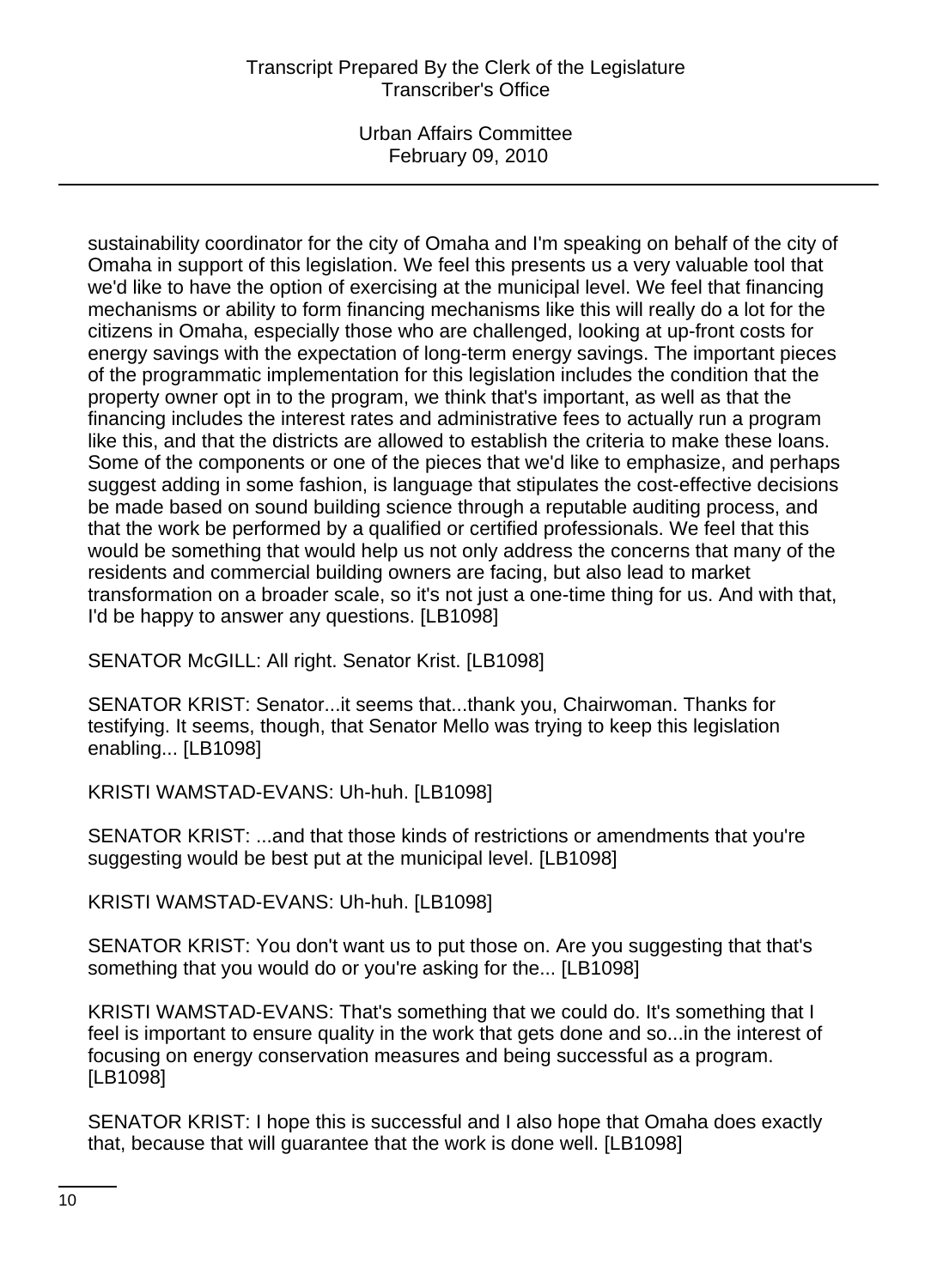KRISTI WAMSTAD-EVANS: Uh-huh. [LB1098]

SENATOR KRIST: Enabling legislation allows us to help you and then you get better. [LB1098]

KRISTI WAMSTAD-EVANS: Right. [LB1098]

SENATOR KRIST: So...but thank you for your testimony. [LB1098]

KRISTI WAMSTAD-EVANS: Thank you. [LB1098]

SENATOR McGILL: Other questions? Thank you, Kristi. [LB1098]

KRISTI WAMSTAD-EVANS: Thank you. [LB1098]

MILO MUMGAARD: Good afternoon, Chairperson and committee. My name is Milo Mumgaard. It's M-i-l-o M-u-m-g-a-a-r-d. I am senior legal counsel to Mayor Chris Beutler here in Lincoln, as well as coordinator of the sustainability work we're doing here in the city of Lincoln as well. Our work in the city of Lincoln is all about trying to promote policies and practices which build a more sustainable Lincoln, which is oriented around a significant number of goals that Mayor Beutler and the community leaders have set regarding energy use, reduction of greenhouse gas emissions and the like over the next 10 to 15 years. So clearly, we are very supportive of the general principle and the enabling legislation you have before us. To give you some perspective of what we're trying to do and why this is a valuable opportunity for folks in Lincoln is that presently we're spending about \$2.5 million in stimulus funds related to energy efficiency, renewable energy, and related activities in the city. Our programs are in a broad range of areas--residential, commercial, nonprofit, industrial, revolving loan funds and so on. But primarily it's all about seeking to figure out ways that we can reduce barriers to folks investing in energy efficiency for the long term. We also...the city of Lincoln also is working through Lincoln Electric System and their own sustainable energy program, which this year we'll spend another \$1 million to do just that, to promote the very activities that Kristi was just talking about to try to, in effect, transform the market in the near term for energy efficiency. The problem though is, of course, the ongoing sustainable sources of finance and funding for just this kind of activity. It's one thing to be using federal stimulus dollars in 2009-2010. It's another thing to be looking down the road and thinking about how can we maintain the momentum for these kinds of programs. So clearly, LB1098 provides just that kind of mechanism to do so, and Mayor Beutler and his staff and others are very enthusiastic about creating a municipal loan fund that would do...and serve the objectives that Senator Mello has outlined. I just want to share one little last story, and that is I did visit Colorado this past year and visited the programs that have been set up in Boulder County and the enthusiasm level there has gone from a \$10 million program to a \$30 million program in just a matter of two years in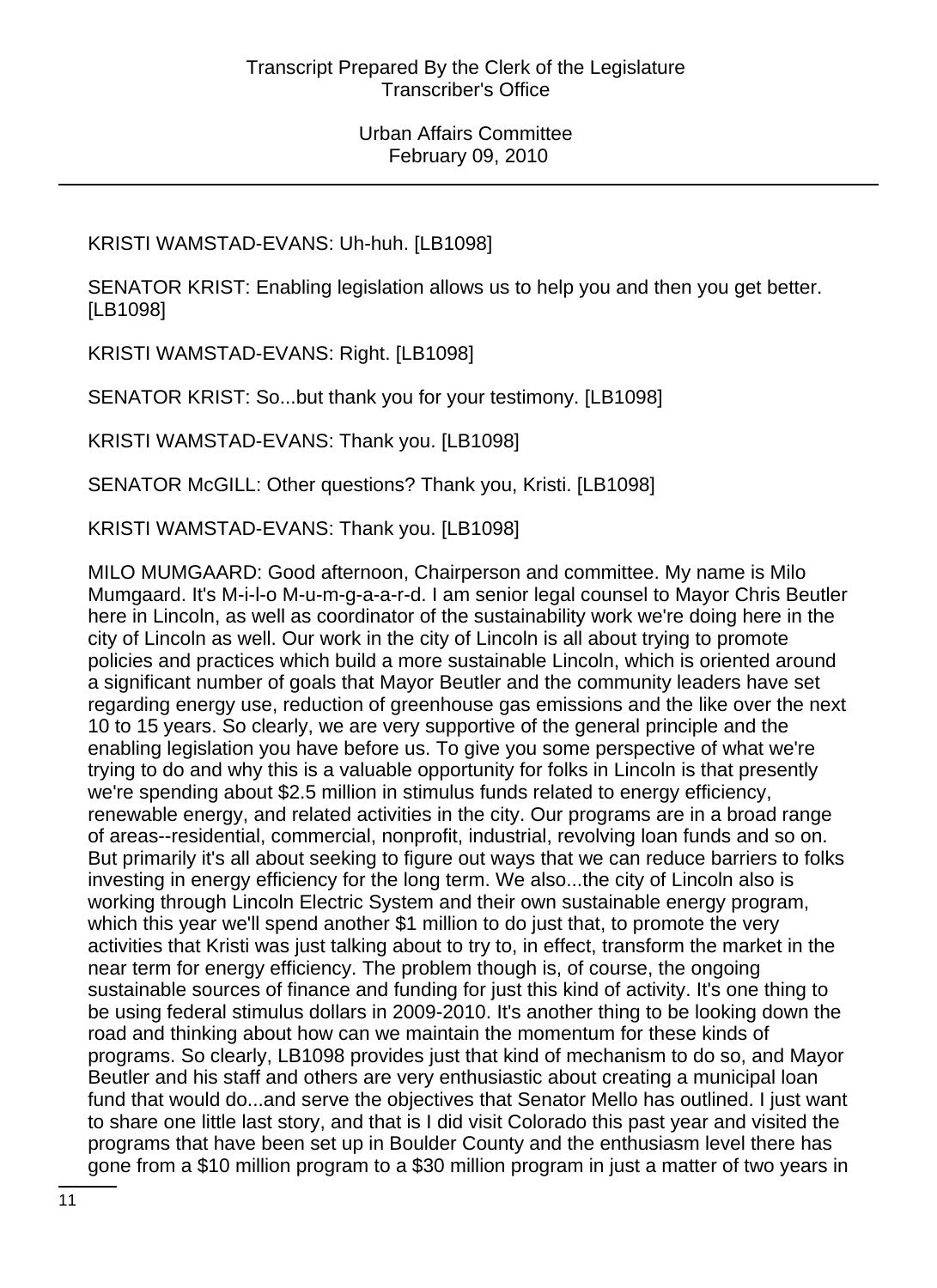terms of how they are using this kind of funding mechanism. So clearly it's a dynamic that is growing and it's a means by which communities can rise to the occasion and fund their own energy efficiency. So with that, again, the city of Lincoln, Mayor Beutler supports this LB1098, LES is also generally in support. And I'd be happy to answer any questions you might have. [LB1098]

SENATOR McGILL: Thanks, Milo. Any questions? No. Thank you very much. [LB1098]

MILO MUMGAARD: Thank you. [LB1098]

SENATOR McGILL: Any other proponents? [LB1098]

CHAD JOHANSEN: (Exhibit 5) Good afternoon. My name is Chad Johansen, C-h-a-d, and then Johansen, J-o-h-a-n-s-e-n, and I'm here as a volunteer advocate for the United States Green Building Council, the Nebraska Flatwater Chapter, and I'll have a letter of support I'll pass out but I'm not going to read it verbatim. Obviously, like everybody else has kind of hit the highlights of, we're also in support of sustainable projects. And this one is very innovative in fact that it just enables municipalities to come up with their own plan of what works, and takes the state, especially in this type of an economy, out of the financial solution (inaudible) while still enabling municipalities to promote sustainable solutions and sustainable buildings which will hopefully drive for jobs and economic vibrance in our communities. So by proposing LB1098, I wanted to state that the Nebraska Flatwater Chapter of the United States Green Building Council is in support of this and that we think it's an important vehicle to jump-start energy-efficient projects across the state. And that's pretty much it. I mean everybody else kind of hit the highlights, so I just wanted to voice my support and pass around the letter from our organization. And with that, I'll take any questions. [LB1098]

SENATOR McGILL: Thank you very much. Any other questions? No. Thanks. [LB1098]

CHAD JOHANSEN: Thank you. [LB1098]

SENATOR McGILL: Other proponents? Anyone else? [LB1098]

MARK LOSCUTOFF: My name is Mark Loscutoff, M-a-r-k L-o-s-c-u-t-o-f-f. I'm a mechanical engineer living in Omaha. I've spent most of my career automating manufacturing processes. My career has been affected by the loss of manufacturing in the United States. Last summer I became certified as an energy rater and started my business, O-HEAT. I do auditing and home energy improvements. People tell me there is a lot of demand for my services. What they should say is that there's a lot of need. Most people who need these services are not buying. One of the main reasons people are not investing in energy efficiency of their homes is that they might sell before the investment pays them back. I advised one of my customers to replace her old,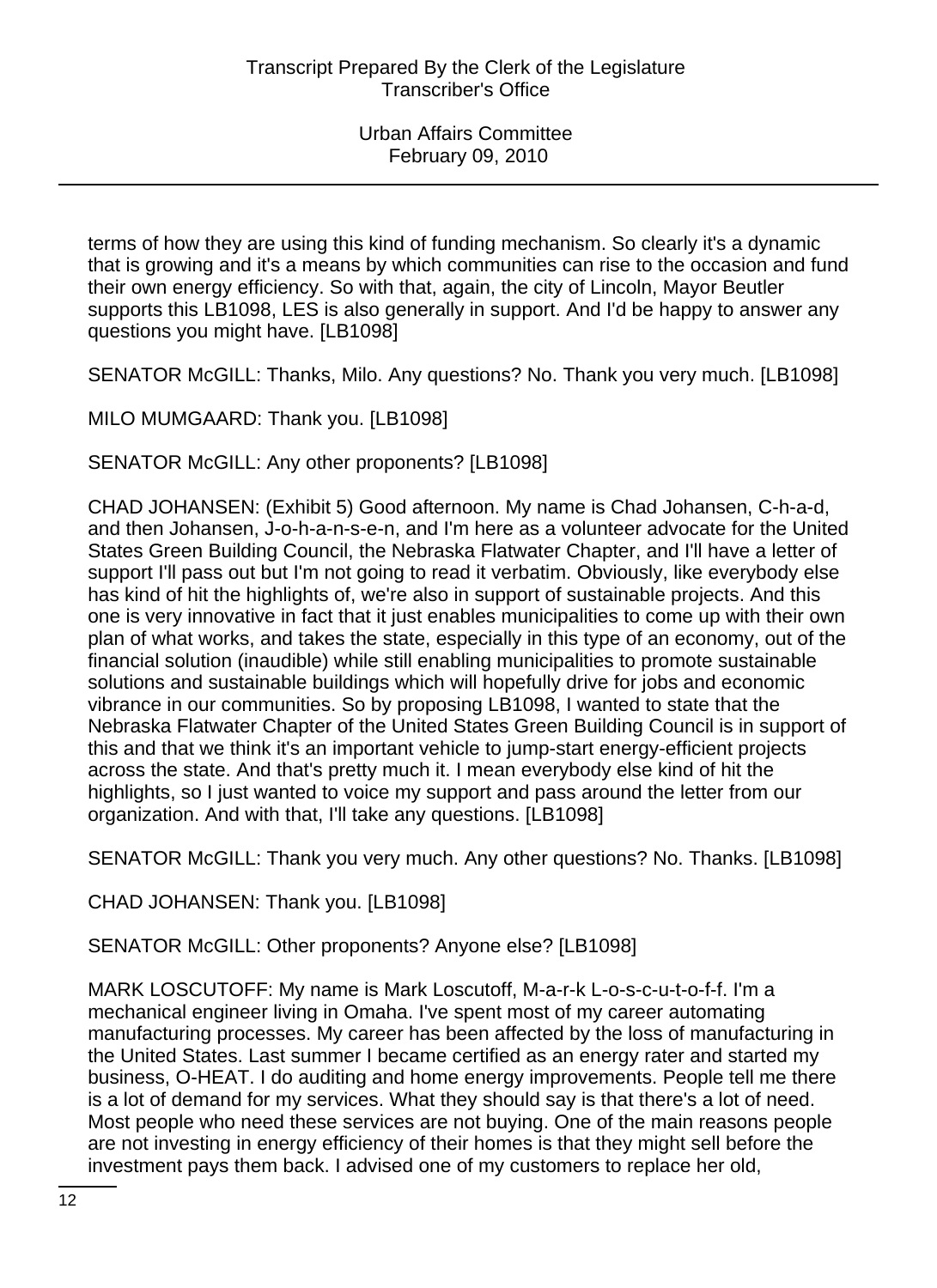Urban Affairs Committee February 09, 2010

inefficient, potentially dangerous furnace. She refused, explaining that she might sell the house in the next few years. She didn't think the eventual buyer would reimburse her for the new furnace. PACE would remove that barrier. Another barrier to improving energy efficiency in a home is uncertainty about the return on the investment. Homeowners often receive conflicting claims about energy savings from companies selling insulation, windows, etcetera. They are rightly confused and skeptical. A PACE program can and should be designed to provide objective analysis of the house with science-based estimates of return on investment for various improvement options. Americans have been playing a game of musical chairs with their homes. Frequent selling and moving have reduced the sense of ownership and responsibility. Homeowners frequently make decisions based on what they think the next owner will want or pay for. That has skewed the choice of home improvements toward the superficial, the cosmetic. As someone in the real estate business told me, cute sells. PACE would give homeowners an incentive to invest in the performance of their house, not just its appearance. PACE will improve the quality of housing in Nebraska. Finally, Congress is considering several programs that may help my business through stimulus funds and/or tax credits. I have to say I prefer PACE, the PACE concept, because it does not increase long-term government debt and it can be self-sustaining, not a temporary response to the mortgage/financial/employment crisis. Thank you for considering LB1098. I hope it will become law very soon. Any questions? [LB1098]

SENATOR McGILL: Thank you, Mark. Questions? [LB1098]

SENATOR ROGERT: I have one. [LB1098]

SENATOR McGILL: One from Senator Rogert. [LB1098]

SENATOR ROGERT: Mark, do you get involved in any work that's paid for through grant funding or aid funding through the aging offices or block grants, through that type of aid assistance? [LB1098]

MARK LOSCUTOFF: So far, Senator, I have not. [LB1098]

SENATOR ROGERT: I know we have...there is money that's being distributed on a pretty regular basis in some of the rural areas and probably some of the older areas of the urban places, the urban parts of the state that's provided for, some of it through stimulus money, some comes through annual grants to groups like Goldenrod Hills Community Action Center, those types of groups. And I wonder if you had any thoughts on how this would affect that. Would that help spread that money out? Would it help it be used more efficiently or just add to it? [LB1098]

MARK LOSCUTOFF: This program would be intended to provide an investment for investors with a return. Therefore, it probably would apply to...well, the investors would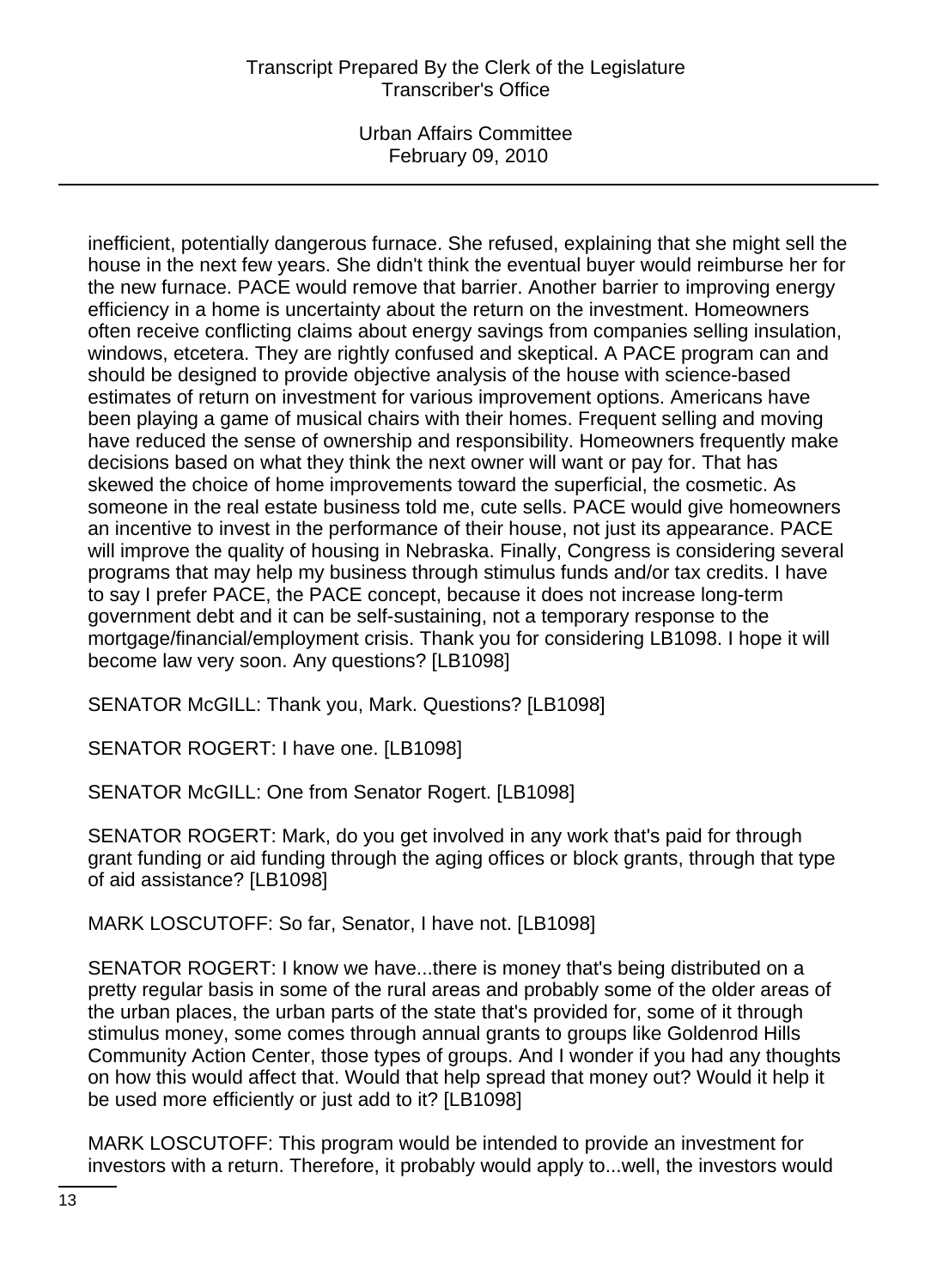have something to say about which projects they take on. So if it's a project that might not return on their investment, they probably wouldn't be interested in it, I suppose. [LB1098]

SENATOR ROGERT: And I think a lot of these folks that I'm referring to are...they're in need of the funds to lower their utility costs because they can't afford those costs. So they're trying to bolster that... [LB1098]

MARK LOSCUTOFF: Uh-huh. Right. [LB1098]

SENATOR ROGERT: ...or bolster their income through a reduction in utility costs. [LB1098]

MARK LOSCUTOFF: Right. [LB1098]

SENATOR ROGERT: And I wondered if this would be a part of that or... [LB1098]

MARK LOSCUTOFF: Well, yes. The way it's been done in other states and the way I hope it will be done here, the total payments, if you combine utilities plus the payments on the loan, that would be less than what the homeowner is currently paying on utilities. So it...each homeowner that participates should have a reduction in their overall monthly expenses. [LB1098]

SENATOR ROGERT: Okay. Thank you. [LB1098]

SENATOR McGILL: All right. Thanks. Senator White. [LB1098]

SENATOR WHITE: What kind of paybacks are you thinking? Let's say we take a 40-year-old natural gas furnace running, what's a reasonable number, 15-20 percent efficiency, and you flip it to something else. Are we looking at things that can pay themselves off in 20 years in terms of savings? [LB1098]

MARK LOSCUTOFF: Oh definitely, yes. If I remember correctly, I analyzed a house about a month ago...well, I'll back up and say just like a ten-year payback is common with something like that. It varies a lot, depending on what the specific measure is, insulating or air sealing or replacing of equipment. Yeah, it depends a lot on what it is and those individual measures would have to be considered on each project. [LB1098]

SENATOR WHITE: Thank you. [LB1098]

SENATOR McGILL: Thank you. I don't see any more questions. Appreciate your testimony. [LB1098]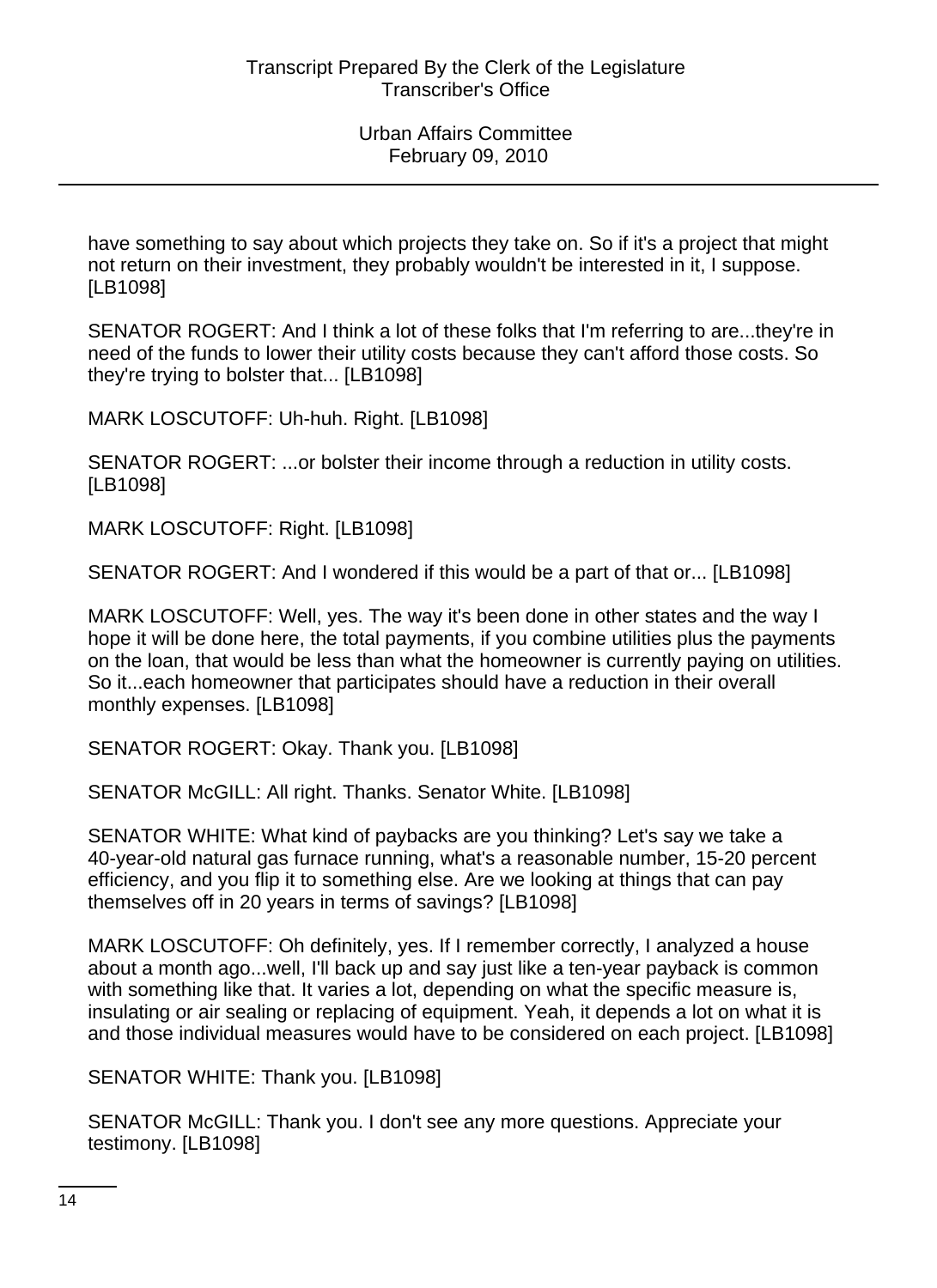# MARK LOSCUTOFF: Okay. Thank you. [LB1098]

SENATOR McGILL: Any other proponents? How many more proponents do we have after this? Goodness gracious. Okay. (Laugh) Going to love this bill to death. (Laughter) [LB1098]

MIKE WADUM: (Exhibit 6) My name is Mike Wadum, that's spelled W-a-d-u-m. I'm the director of advocacy for the American Lung Association here in Nebraska. I must first apologize for the typo in the first paragraph. I do know that I'm here supporting LB1098. I could tell you that my fingers were stiff and cold from being in an unweatherized office when I typed this (laughter) but you're not going to buy that. The American Lung Association does support LB1098 for another reason, and it's because of its distinct potential to reduce the burden of the asthma epidemic on our communities. So many of our clients who come to us for asthma education and other services, for example free medications, live east of 42nd Street in Douglas County and also in Sarpy County, and a large portion of these socioeconomic areas are also homes to houses which are older and, as a result, have inadequate or no insulation or other weatherization products and techniques. We authored this study in 2002. It's getting a little long in the tooth. However, we found that in those same geographic areas, they experienced death rates due to asthma which were two to four times higher than the national average. The study also showed that emergency room visits due to asthma peaked in October and May, and it's no coincidence that those are peak periods for the appearance of mold in homes with inadequate weatherization. Weatherization experts, these other smart people who are here, will tell you that in an inadequately insulated home, the attics and walls become a breeding ground for mold, which is a major asthma trigger; that when the warm air escaping from a living area meets cold, moist air in the attic or in the wall spaces, the condensation provides just the starting point that mold needs. Many, many children with asthma live in such a home. Many of them are our clients, in fact, for summer asthma camp. In fact, there are 31,000 school-age children in Nebraska who have asthma. When they experience an asthma attack, they are bound to end up in the doctor's office, the emergency room, or admitted to the hospital. We would appreciate your advancing LB1098 because it offers a wonderful opportunity to reduce the effect of mold, which is really a very serious asthma trigger. Thank you. [LB1098]

SENATOR McGILL: Thank you for adding some new perspective to this discussion. [LB1098]

MIKE WADUM: Yes. [LB1098]

SENATOR McGILL: Questions? No. Thank you very much. [LB1098]

MIKE WADUM: Thank you. [LB1098]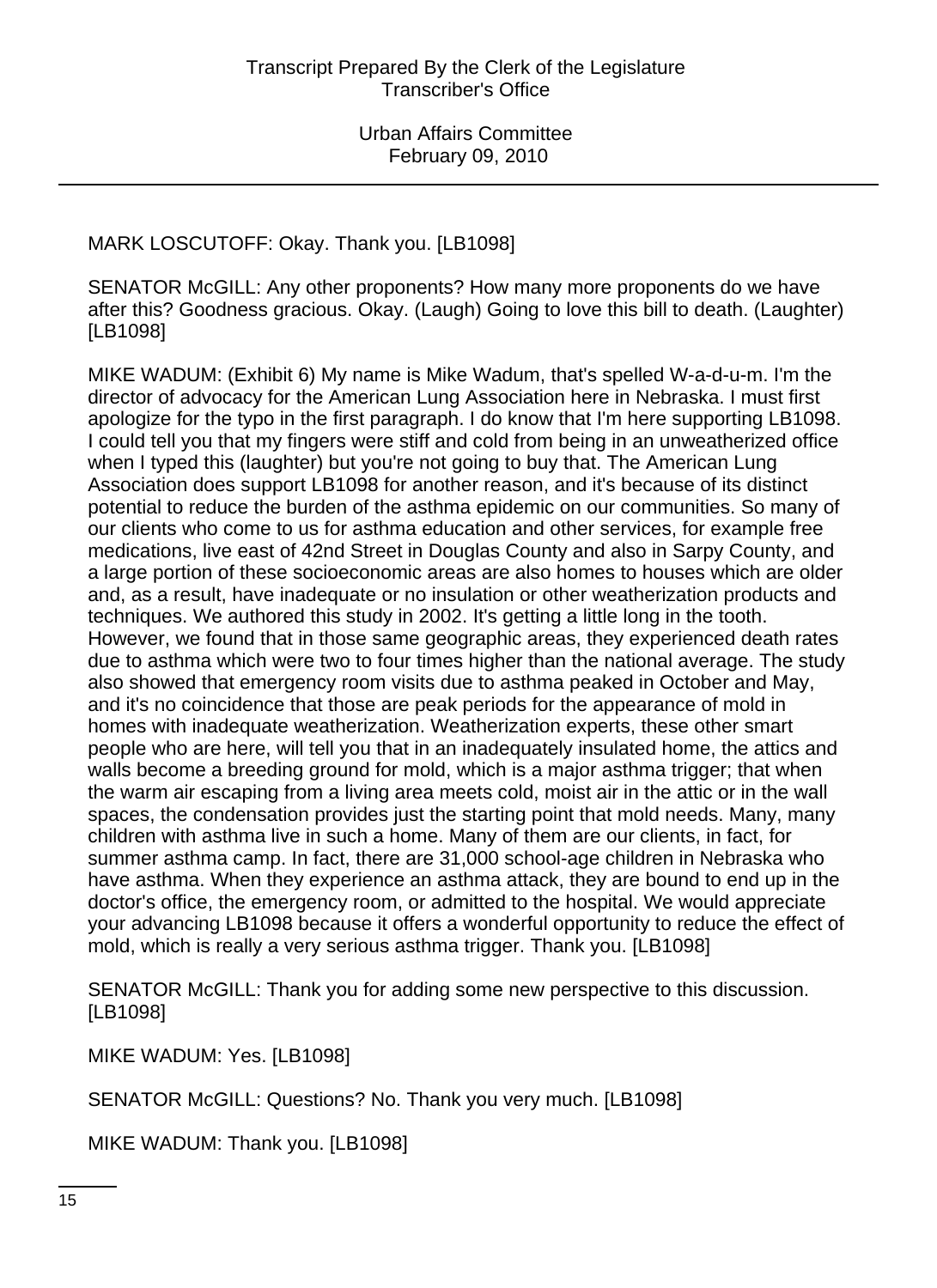# SENATOR McGILL: Next proponent. [LB1098]

KENNETH C. WINSTON: (Exhibit 7) Good afternoon, Senator McGill and members of the Urban Affairs Committee. My name is Ken Winston, K-e-n W-i-n-s-t-o-n, appearing on behalf of the Nebraska Chapter of the Sierra Club. I am not going to read my testimony. You can read that. I believe that probably most of the points that I've made in my letter have already been made. So I thought I'd just talk a little bit about how old I am. I've been around the Legislature for 28 years and there's very few pieces of legislation that I've seen in that time that are really significant pieces of legislation. This is one of those pieces of legislation. This is actually a piece of legislation that could be a game-changer in a lot of ways. And one of the biggest problems with people funding energy efficiency improvements in their homes is up-front funding. Now there are some programs, Senator Rogert referred to one of them. There is a Low-Income Weatherization Fund that funds a lot of projects and, as long as you're below a certain income level, the community action agencies will come in and do the work and you don't have to pay that back, and that's an excellent program. But once the funds are used up, they're gone. And right now there's some...there are some incentive...some stimulus funds that are being used to fund an increase in that area and that's a very significant fund. There's also the dollar and cents (sic) loan program that the Energy Office operates in conjunction with the bankers in the state. That's also a good program and that's also a program that we supported over the years. But part of the problem was the fact that the magnitude of the work that has to be done. If we envision, well, just...just for the sake of considering this, if we envision there being 400,000 homes in the state of Nebraska that need weatherization in the income category that we're talking about, and if we had \$40 million a year that we could put into that, and we had...and each of those homes needed \$10,000 worth of renovations, it would take us 100 years to get this kind of work done, and I submit that we don't have that amount of time to do that. I think that we need to become a more efficient society as soon as possible and I don't think we can wait till 2110 to do that. So...and this bill, because of the way that it's structured, it allows the fund to grow as the need, as the demand, based upon the demand, and so that people can...the community can issue bonds to fund that program and then it enables the person to obtain the loan and to pay it back as was described by some of the other speakers. I guess one of the other things that I wanted to talk about in terms of having been around the Legislature for a long time is I know that people are reluctant to make changes, and particularly institutional organizations are reluctant to make changes. People are afraid of new ideas. They don't want to see the...they don't want to see something that is unusual. It's like, well, that's not the way we do things; we don't do things that way. I think it's time to do something that's different and unusual and I guess the questions that I would ask the people who oppose this is whether this will actually hurt them. Is this program going to hurt their enterprises? And I would submit, and particularly financial institutions, that a program of this nature would be beneficial to them. It would provide more security for their loans by providing more disposable income for the people who take out these projects and would also improve the value of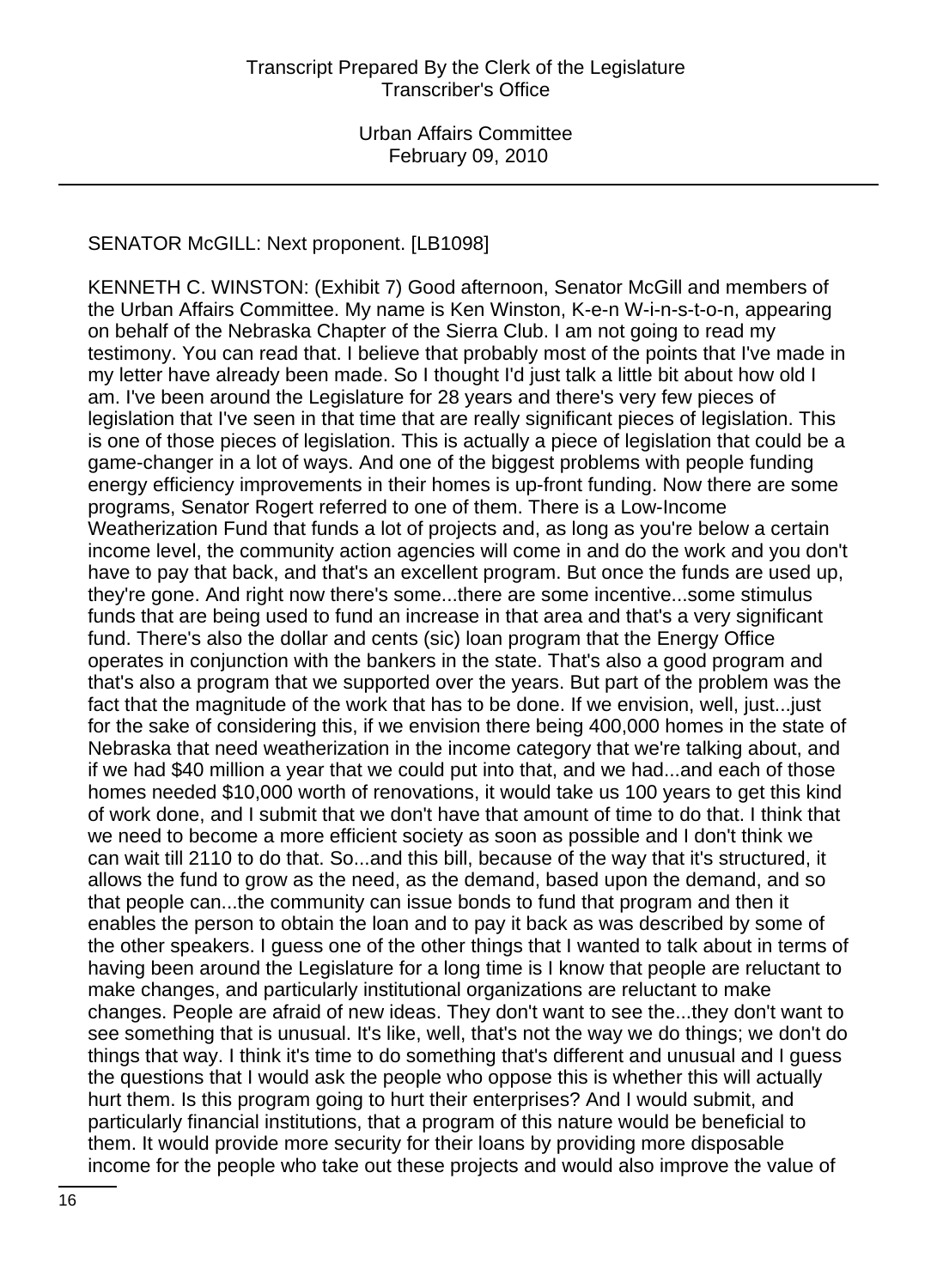the properties that are in question. So I guess, like I said, I mean, I've been in situations where...I remember there was a time during the nineties when I served on the Lincoln school board and I recall proposing a new school, the board proposed a new school, and I was surprised when some...at some of the organizations that came in and opposed it because some of the organizations that came in and opposed it would directly profit from having new schools in their neighborhood. So I guess I would seriously encourage the committee to probe the opponents and ask whether they would actually be harmed by this legislation or whether they would in fact profit from it, and ask them if they would open their concept and find a way that...a concept that, of this nature, could be workable within the parameters of what they do at the present time. And I guess the other thing that I'd like to say is that I have been working with Senator Mello's office and also am very...the Sierra Club is very interested in this legislation. It's one of our top priorities of legislation. I would be glad to work with anyone, with the committee, with any of the people who are concerned about the legislation and see if we can work out a way to make this legislation a reality. Thank you. Be glad to answer questions. [LB1098]

SENATOR McGILL: Thank you very much. Questions? No. Thank you. [LB1098]

KENNETH C. WINSTON: Okay. Thank you. [LB1098]

SENATOR McGILL: Any final proponents? In support? Yep, go ahead and come on up. [LB1098]

JON TRAUDT: (Exhibit 8) Good afternoon, Senator McGill, members of the committee. Thank you for your interest in this program. This bill can provide many benefits, as you've heard. Since the oil...oh, my name is Jon. [LB1098]

SENATOR McGILL: Yes, say who you are. Thanks. [LB1098]

JON TRAUDT: Jon Traudt, yes, J-o-n T-r-a-u-d-t. Since the oil embargoes of the 1970s, I've been helping people to conserve energy, improve indoor air quality, and use renewable energy. Instead of taking Peter's tax dollars to pay for improvement to Paul's home, PACE programs enable Peter to earn a fair profit by investing in the improvement of Paul's home. One thing I really like about this is that it can provide the funds, many more funds than the federal government is able to provide, for improving energy efficiency. PACE programs can profitably apply the methods of EPA's highly successful Energy Star and Indoor airPLUS programs. I've been helping builders to make their homes more efficient, safer, and more comfortable, less likely to have mold problems, more likely to have higher resale value, and the government's \$2,000 tax credit, of course, has helped to provide incentives for that. That \$2,000 tax credit has not, as far as I know, been renewed. It may be. This program, the PACE program, could provide more funds for builders of new homes so that...instead of having about 18 percent of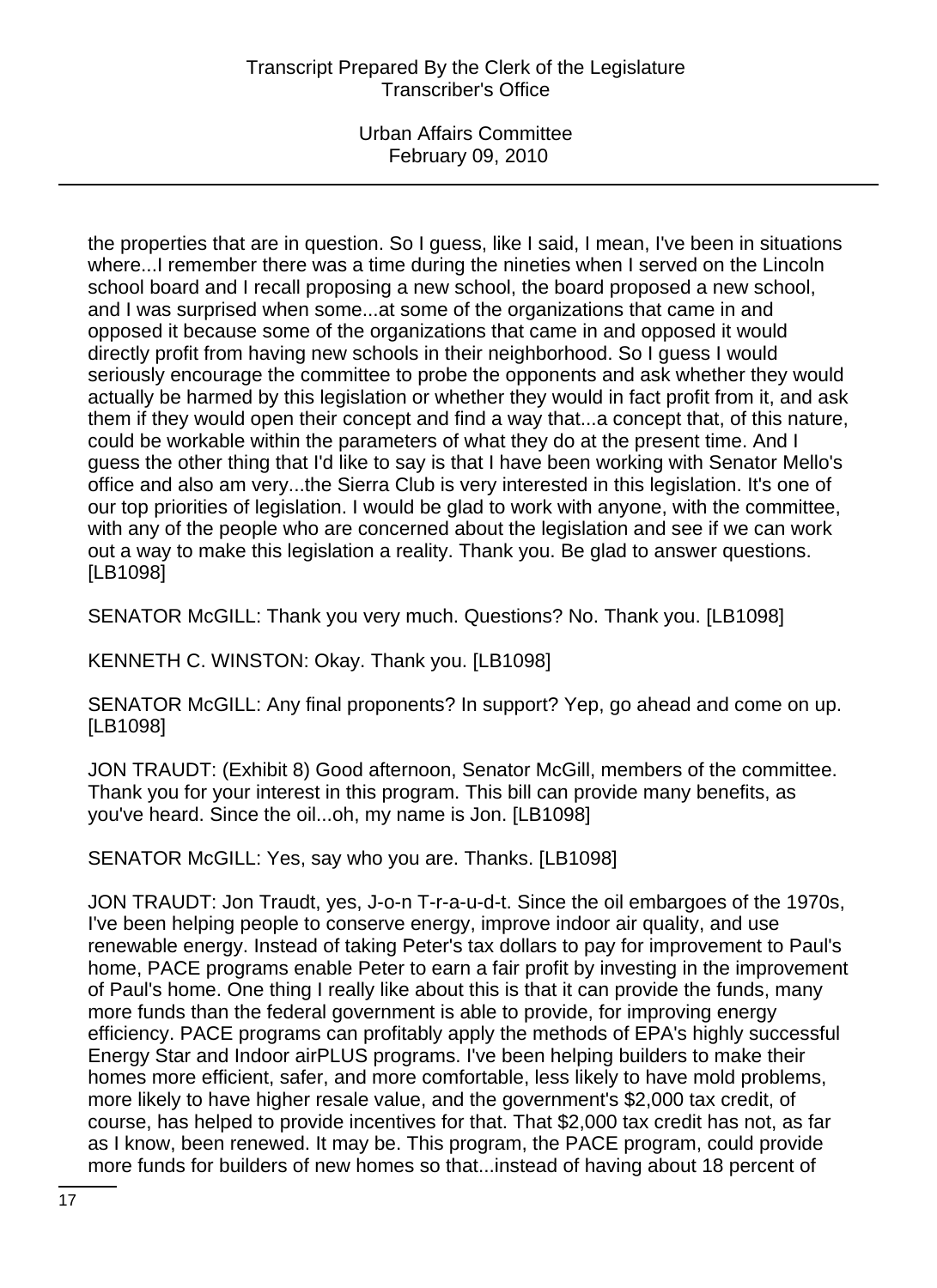Urban Affairs Committee February 09, 2010

new homes built to be efficient during construction, when it's more economical to do so. So here's a few items, benefits of the program. You know that it can improve energy efficiency of homes, but it can also improve the safety and comfort when done according to EPA Energy Star guidelines. As you've heard, it can quickly provide large numbers of jobs, and decrease the number of homes that go into foreclosure, and increase tax revenues by putting more people to work. It can reduce government expenses by getting people off of unemployment. It can help Nebraska to stop having the highest carbon monoxide deaths...death rate in the USA. When I test existing homes, I often find that the air distribution system is out of balance, creating suction in the basement and backdrafting chimneys. That also contributes to the radon levels. We have four times the national average. The average Nebraska home has four times the national average of radon. It can help...it may help Nebraska to stop having the highest rate of Parkinson's disease of any region in the world. In my hometown of Sutton, I have 27 surviving classmates and 4 of them have Parkinson's. In your folder, you'll find evidence why that might be related to radon, which is...which can be reduced in a way that improves other...improves air quality in general, saves energy, prevents mold. Okay. I've, over the years, helped a lot of people find out why their pipes are frozen. Properly weatherized homes are less likely to have frozen pipes. Frozen pipes can crack, leading to water spillage and mold. I've seen entire homes destroyed by mold. Okay, that's a signal. [LB1098]

SENATOR McGILL: Wrap it up pretty quick here. [LB1098]

JON TRAUDT: Okay. So be glad to answer any...try to answer any questions that you may have. [LB1098]

SENATOR McGILL: Any questions for Jon? I don't see any. Thank you very much. [LB1098]

JON TRAUDT: Thank you. [LB1098]

SENATOR McGILL: Any last proponents? Going once, going twice, okay. Any opponents? [LB1098]

JERRY STILMOCK: (Exhibit 9) Good afternoon, Senators. My name is Jerry Stilmock, J-e-r-r-y, Stilmock is S-t-i-l-m-o-c-k, appearing on behalf of the Nebraska Bankers Association, testifying in opposition to LB1098. The opportunity to improve energy efficiency is not the nature which brings me, on behalf of my client, to the table. We certainly don't dispute the objectives in refurbishing homes and commercial businesses. But the unintended consequences that may occur are items that I'd like to share with you at this point. Fanny Mae has recently issued a lenders letter to all of its single-family sellers, as well as servicers, outlining potential problems associated with super-priority lien status granted to energy efficient...or energy efficient financing district. The letter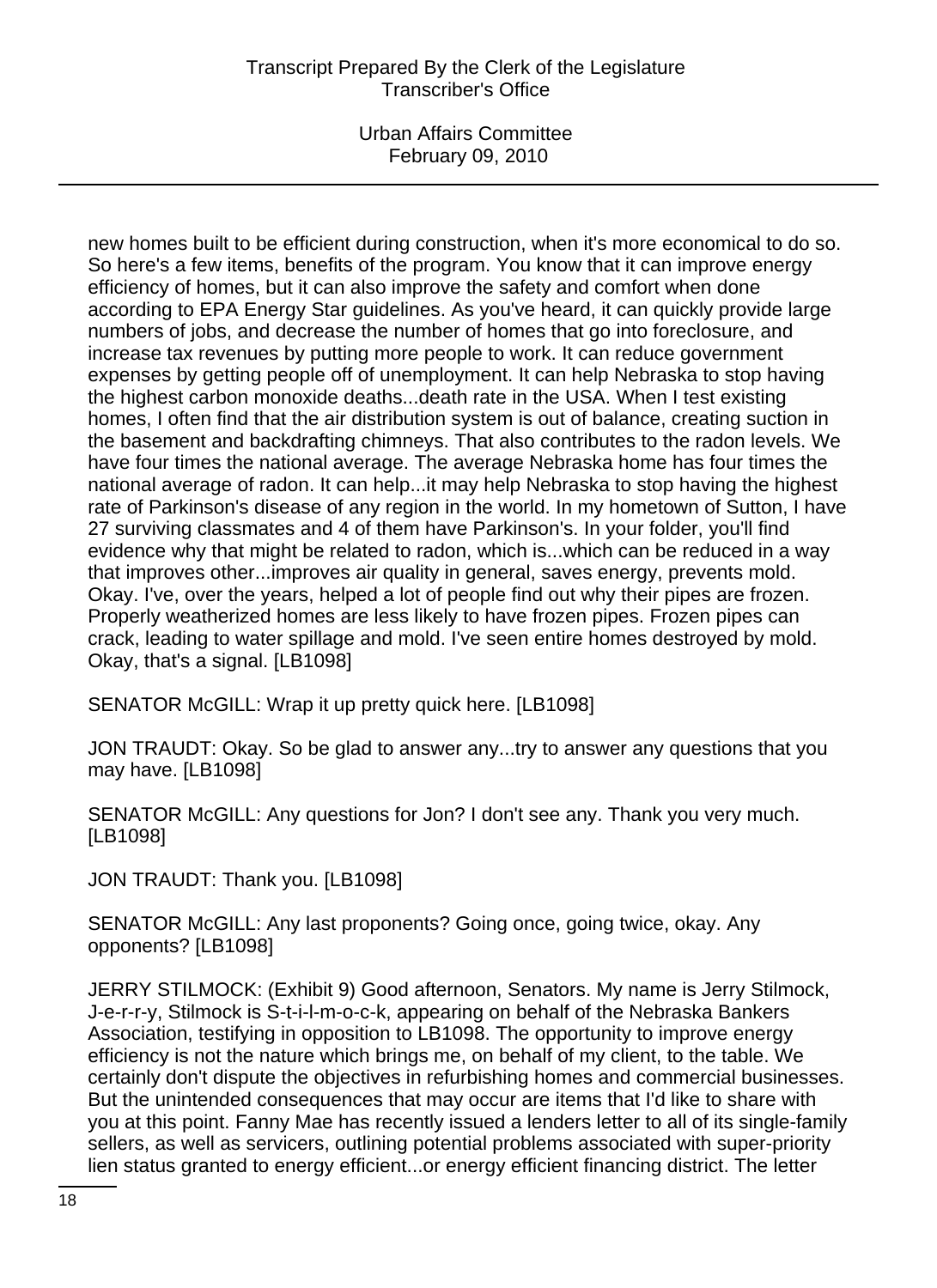Urban Affairs Committee February 09, 2010

indicates that loans established under the program similar to that proposed by LB1098 must be treated as a special assessment for underwriting purposes. Based upon that, Fannie Mae has indicated that any servicer maintaining an escrow account for a borrower with the type of loan proposed under the bill must also escrow those amounts necessary to make the loan payments as they fall due. In addition, Fannie Mae servicing guide requires servicers to advance payments necessary to keep current all real estate taxes, special assessments, and other obligations that take priority over a Fannie Mae lien. As a result, if a borrower fails to make an energy efficient, energy financing district loan payment when due or in the event that the escrow funds are insufficient to cover those funds, servicers are obligated to advance their own funds to bring the energy financing loan current. The NBA has consistently opposed legislation designed to authorize public entities to make direct loans in competition with our member financial institutions, particularly when the governmental entity is not subject to safety and soundness or other lending regulations, as is in the banking industry. In addition, the super-priority lien status that would be granted to the energy financing district loans is particularly problematic. The effect of granting these loans, at least that default portion of those loans, the super-priority lien status is to impair the value of first mortgages to creditors and any subsequent holder of the first mortgages or deeds of trust. The end result of granting these priority loans over existing first mortgages and trust deeds will result in consumers facing increased mortgage interest rates, more restrictive borrower underwriting standards, additional escrow requirements, and reductions in both the availability and size of mortgage loans in areas with such programs. In addition, if the lien is designed to transfer to the new homeowner, it may inhibit the ultimate sale of a home or, at a minimum, adversely impact the price that may be obtained upon sale. We do not believe that the public entity should be in direct competition with private enterprise--the banks. Over the years, when proposals have been raised at the Legislature that would allow governmental entities to make direct loans, the NBA has tried to work with the membership to provide alternatives, and that's what we've done with Senator Mello in trying to discuss other alternatives, whether it be in the form of grants or loan guarantees that the governmental entity would guarantee, along with the loan being made by the lending institution. A third category would be perhaps a interest rate buy-down or perhaps a loan participation where the government and the financial institution go together in a participation agreement and are able to provide funding in a joint enterprise. The...we believe that the lending activity should be left to those in the lending industry and not the individuals at a financing district that might be created by a municipality. Under the proposed loan program, the energy financing districts' Department of Economic Development...excuse me, the financing district would have loan losses, undoubtedly, and those loan losses are going to have to be collected. I'm encouraged by the conversations I haven't had firsthand with Senator Mello but my partner has had in trying to work out some area, one of the four areas of the way financing institutions have been in the past, and we would continue to try to work with Senator Mello, as was discussed during the proponents' testimony. Thank you. [LB1098]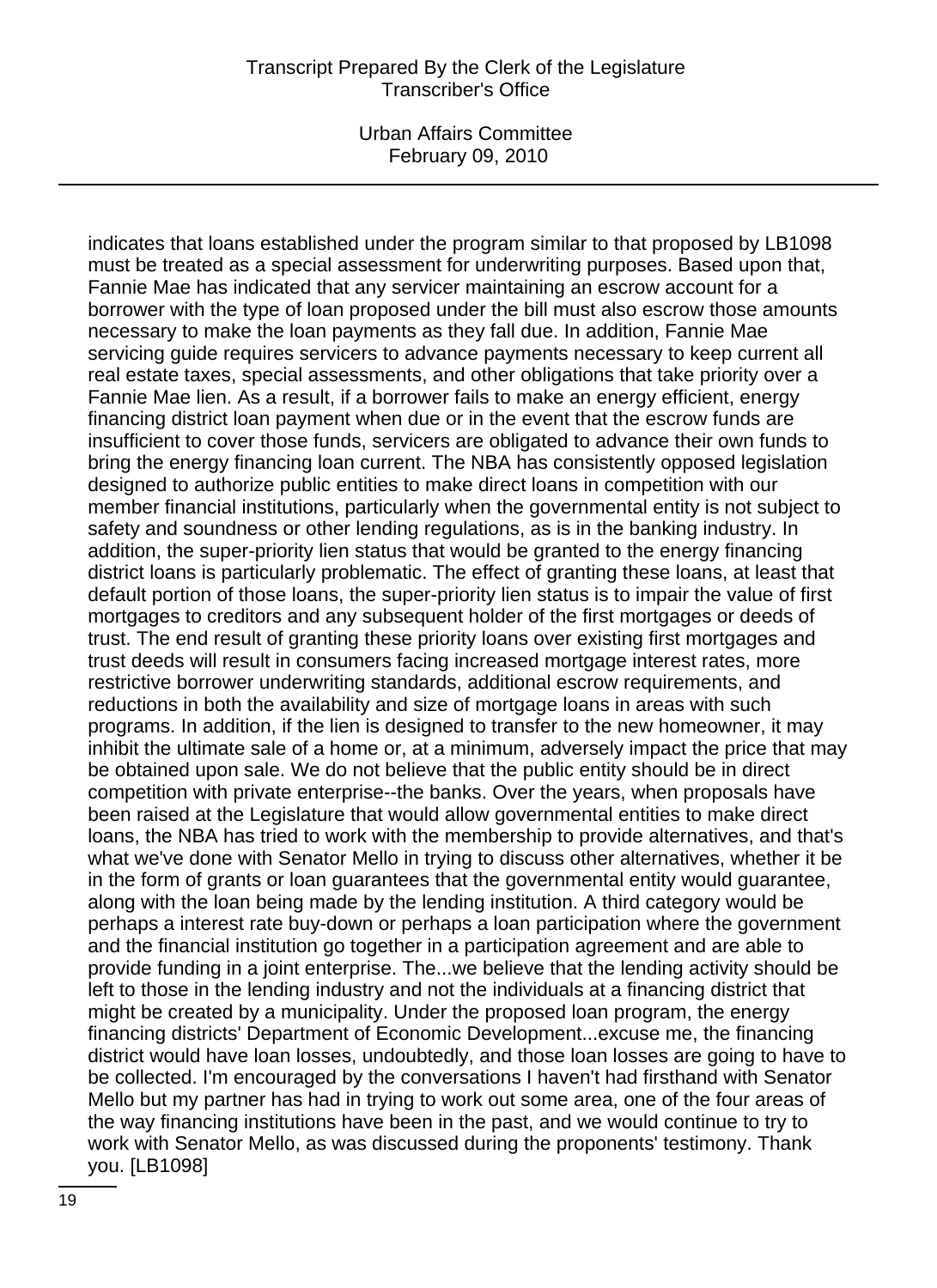SENATOR McGILL: All right. Thank you. Questions for Jerry? Senator Krist. [LB1098]

SENATOR KRIST: The value of my home is set at \$100,000, for a round figure let's just say, and I want to...and I owe \$95,000 on the house and I want to put \$20,000 into energy. What you're saying is that, as a banking institution, you advise against doing that because of the super-priority lien status. Somehow the value of the home is not going to allow me, in today's market, will not allow me to spend \$25,000 because I don't have that value left in terms of my mortgage. [LB1098]

JERRY STILMOCK: I mean the equity is getting eaten into, yes. [LB1098]

SENATOR KRIST: Okay. And so you're envisioning that if this would happen and...describe to me the two different kinds of default status you're talking about here, one being a default to the loan and the other being a default of the super-priority lien. [LB1098]

JERRY STILMOCK: The super-priority lien, as I understand under LB1098, would only be that portion that was then in default, so that assessment, one month, two month, whatever number of months of default on that assessment, that would be the super priority that would jump ahead of or leap frog and be in equal stance with real estate property taxes. [LB1098]

SENATOR KRIST: So is it the banking...is it the institution itself at this point that is saying that if we have these two different loans out there that that's the problem? [LB1098]

JERRY STILMOCK: Well, it's...that's one of the problems, but the other is just who is...who's doing the underwriting, where is the program originating from? The municipality, what are they going to do in order to set up these standards of underwriting? We're taking an entity, a governmental entity that isn't involved in the lending industry to go into that area that they're not accustomed to doing. [LB1098]

SENATOR KRIST: What if the chamber of commerce comes to, hypothetically, the Third National Bank of Omaha and says, we need you to manage this program for us within the banking standards? Is that...is that acceptable in terms of the way that the bank wants to pursue or would want to pursue? [LB1098]

JERRY STILMOCK: To my understanding, we haven't supported those types of programs in the past, Senator. [LB1098]

SENATOR KRIST: Okay. [LB1098]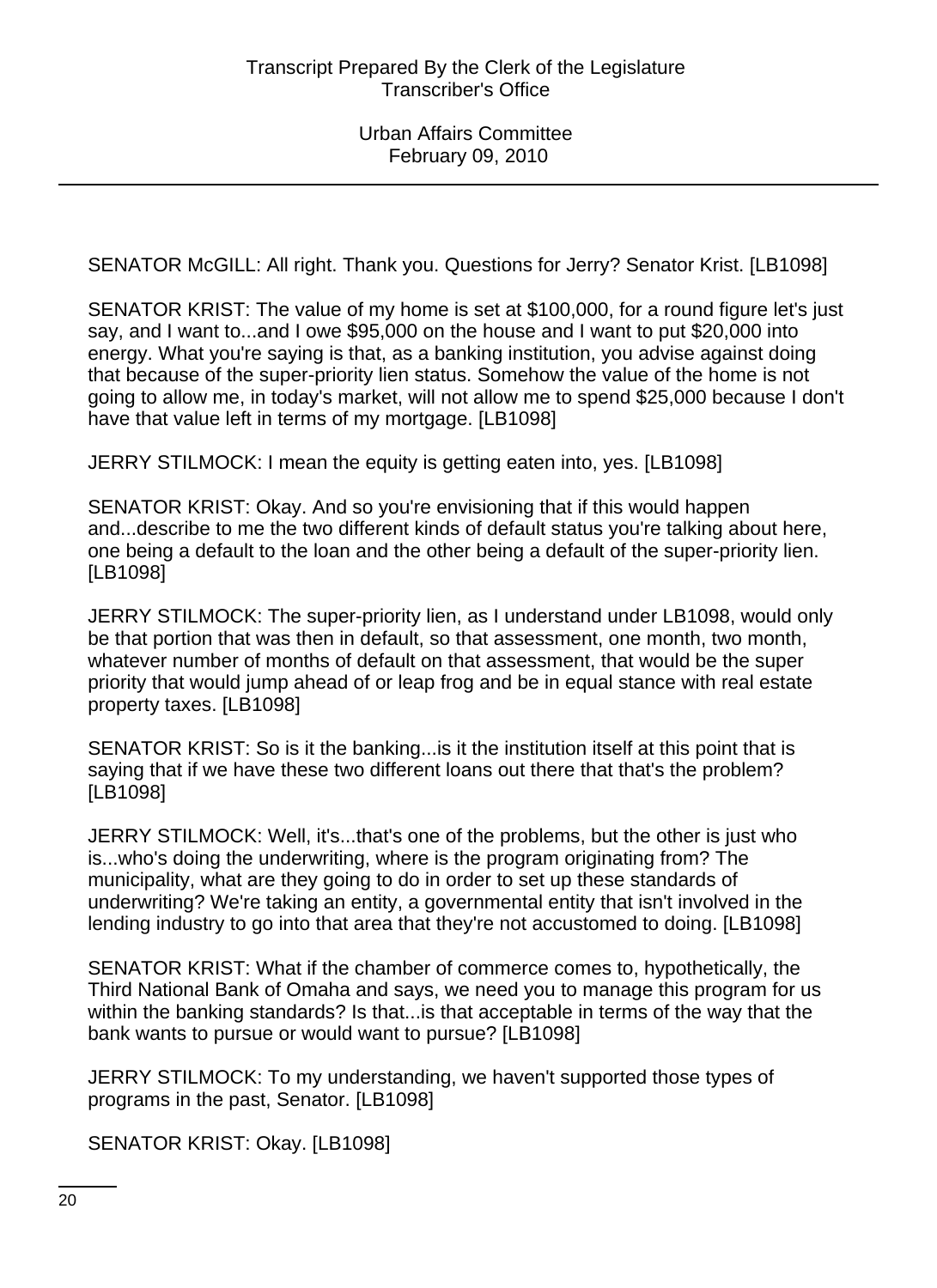JERRY STILMOCK: So I cannot answer that that would be an acceptable arrangement in this situation. [LB1098]

SENATOR KRIST: Okay. Thank you very much. [LB1098]

JERRY STILMOCK: Yes, sir. [LB1098]

SENATOR McGILL: All right. Senator White. [LB1098]

SENATOR WHITE: Thanks for coming, Jerry. I've got a number of concerns and questions. First of all, the banks deal right now with special assessments that can eat into equity. [LB1098]

JERRY STILMOCK: Sure they do. [LB1098]

SENATOR WHITE: Could be streets, could be sewer, could be sidewalks, all kinds of special assessments. So in making the loans, those issues of super priorities aren't something that's really impacted the industry in the past. Isn't that true? [LB1098]

JERRY STILMOCK: Sure. I mean we've had and we have special assessments. [LB1098]

SENATOR WHITE: And they become prior...they have a higher priority and (inaudible) of proceeds from a foreclosure than the underlying mortgage loan, correct? [LB1098]

JERRY STILMOCK: Yes, sir. [LB1098]

SENATOR WHITE: Okay. That's just one. I just wanted to make sure we're not introducing something new here that you guys, as an industry, aren't already struggling with. [LB1098]

JERRY STILMOCK: True. [LB1098]

SENATOR WHITE: It may be bigger in magnitude, which I appreciate your concern there, but still, you guys have done business in that context. [LB1098]

JERRY STILMOCK: Yes. Yes, and then it was brought up in the proponents and Senator Mello recognized that maybe something needs to be done in terms of recognition of...that assessment needs to be filed up-front rather than after delinquency. So that's an item that needs to be improved. The other item that occurred to me, Senator White, was the longevity of the assessments that are being...of the personal property improvements that are being made. A street compared to windows, are those personal property items going to wear out? Not the way that a street, a sewer, the other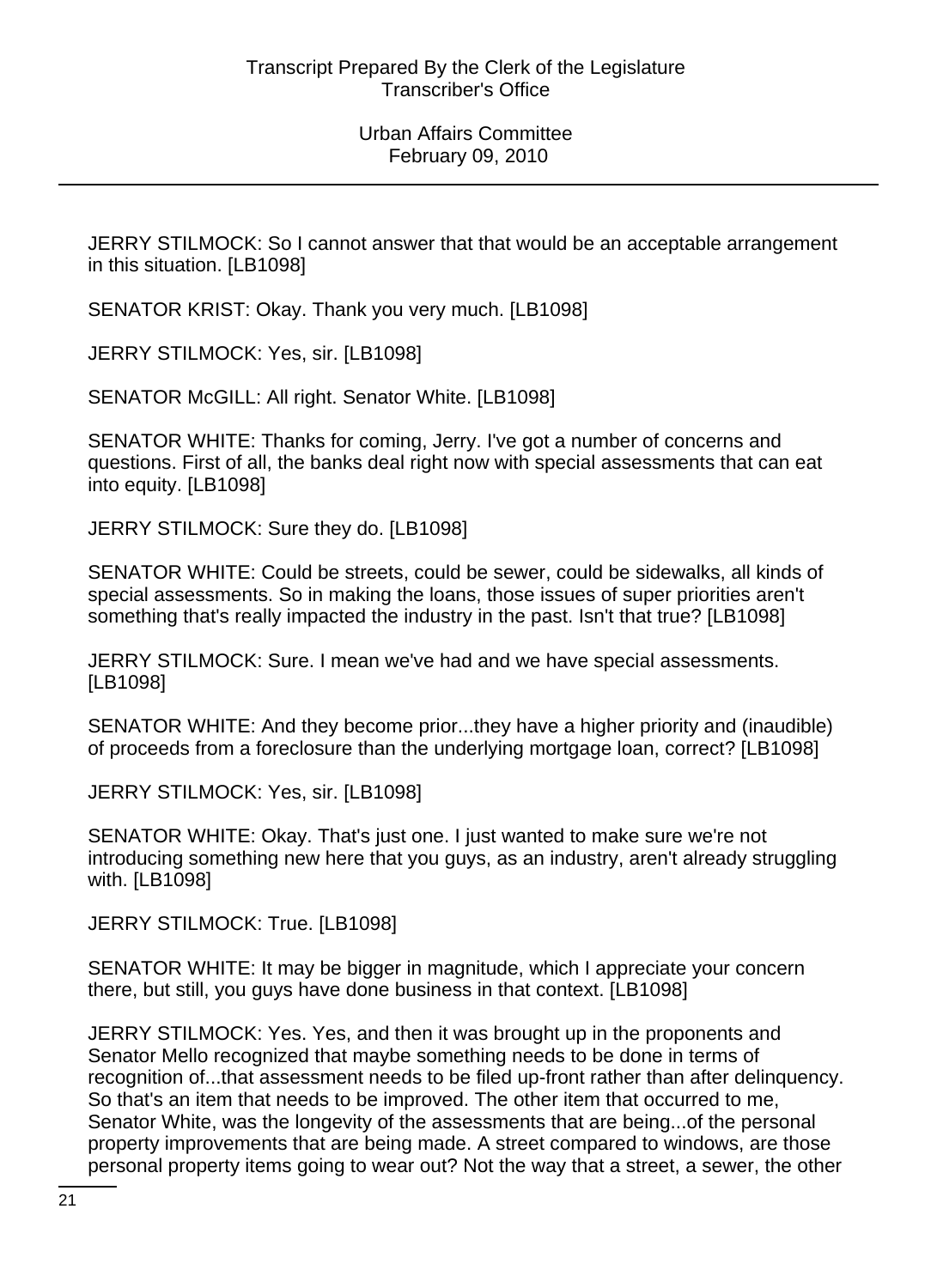types of assessments that we would typically see. [LB1098]

SENATOR WHITE: Come to Omaha. (Laughter) We'll compare windows to streets any day, Jerry. [LB1098]

JERRY STILMOCK: Well taken, sir. [LB1098]

SENATOR WHITE: But let's do talk about it because it's a legitimate issue. I mean the flow of capital is at the heartbeat of the problems we're facing right now so I really do respect what you're talking about. I've got some concerns I want to try to work through so I can make a measured judgment. One of them is that I understand lending requirements are being greatly tightened up and if you take Senator Krist's example, which I think is a perfect example, that person wouldn't qualify for a second mortgage or any kind of home improvement mortgage, as I understand it, under existing guidelines, not the bank's fault by the way. Just so you know, the federal government has much to answer for, first by putting healthy banks into crisis, then yelling at them for not lending but at the same time tightening standards to the point where a banker can't win. [LB1098]

JERRY STILMOCK: Which way do we jump, yes, sir. [LB1098]

SENATOR WHITE: Yeah, and I've seen that and it's shameful. But for our neighborhood, I want to get electricians to work and I want to get carpenters to work. These are folks, largely in a lot of these areas, that won't qualify for any loans from the bank and yet we can really ease their monthly cash flow situation if we can get them capital invested in appropriate, qualified, energy-efficient heating and air conditioning, those kind of things, and we can liberate a lot of cash flow and take pressure off of them. You guys can't make the loan in many cases, in Senator Krist's case. And the state...and I only lay this out because I want to try to deal with it and urge you to work on it. State and the city have huge financial interests. In my district, you would be amazed at the number of elderly people who end up in nursing homes because they can't afford their heating bills, you know? Benson was built right after World War II, a lot of the little housing, you know, and I mean you've got tents with more R-value than some of the houses in my district, and those people get sick. And it's, what, \$6,000, \$7,000 a month now for each person on nursing home? [LB1098]

JERRY STILMOCK: Sure. [LB1098]

SENATOR WHITE: And they get sick because, trying to pay their heating bills, they don't take their medicine or they don't eat or they don't heat. But that comes back and nails us. I mean it's not just asthma. It's really the elderly too. I'm trying to sort out. I understand why you guys don't want government competing. I get that and respect it. You pay taxes, government doesn't, those kind of things. [LB1098]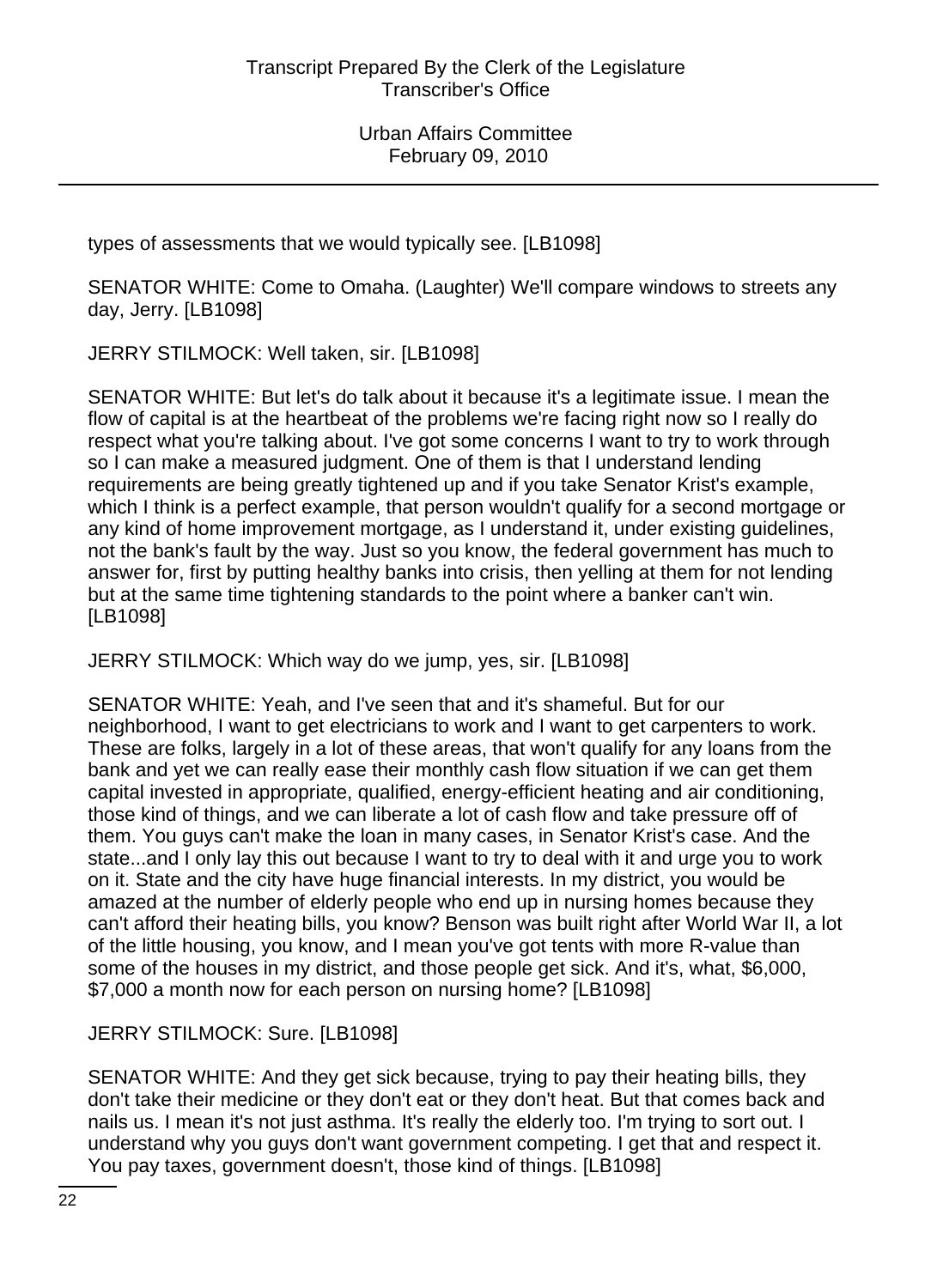JERRY STILMOCK: Yes, sir. [LB1098]

SENATOR WHITE: On the other hand, it doesn't look to me like your industry is going to give money to these kind of people to alleviate these kind of crises in time. And if you can explain to me how you can get private industry, under the existing regulations of the feds, which you don't control, neither do we, and get the money into those neighborhoods and get it in aimed like a rifle bullet at this, then I'll play with you. [LB1098]

JERRY STILMOCK: You've allowed me the opportunity to respond, Senator. The only thing that I think I would emphasize is we believe we have the ability to cooperate and we have the ability to do what we do, and whether it's in participation with the governmental entity, the financing district, the energy finance district that would be created, we think that would be a better solution, sir. [LB1098]

SENATOR WHITE: I agree, if you can play. But in Senator Krist's situation, let's say I have a 55-year-old, 60-year-old person having struggling to meet their bills but they can drop a heating bill, and I've seen this, by 60-70 percent by making, you know, \$15,000, \$20,000 in improvements. They don't have the \$15,000 or \$20,000. They can save \$300, \$400 a month during the cold season and you guys can't play. You can't make that loan under existing federal guidelines. I mean that's the dilemma. [LB1098]

JERRY STILMOCK: Yes, sir. [LB1098]

SENATOR WHITE: And I appreciate, Jerry, very much. [LB1098]

JERRY STILMOCK: Yeah. Thank you. [LB1098]

SENATOR McGILL: Senator Krist. [LB1098]

SENATOR KRIST: And...thank you for making the case a lot better than I could. And the point, I think, is that here's the rock and here's the hard spot, you know? And I would love to say that the banking institution in the Third National Bank of Omaha is going to partner with Omaha and make this a reality despite all the roadblocks that are out there. I guess that's what I'm saying, and Senator White said it very well. I hope that...I hope that between the banks and Senator Mello's office you're able to come to some kind of enabling, enabling this thing to go forward, because it's a wonderful idea. Getting to the point where we're collecting \$200 on the Monopoly board I think is the challenge of putting together the existing loaning institutions with the enabling legislation. [LB1098]

JERRY STILMOCK: We have assignments within our...with our client that we represent and I can say that the cooperation that I've seen from a distance between my partner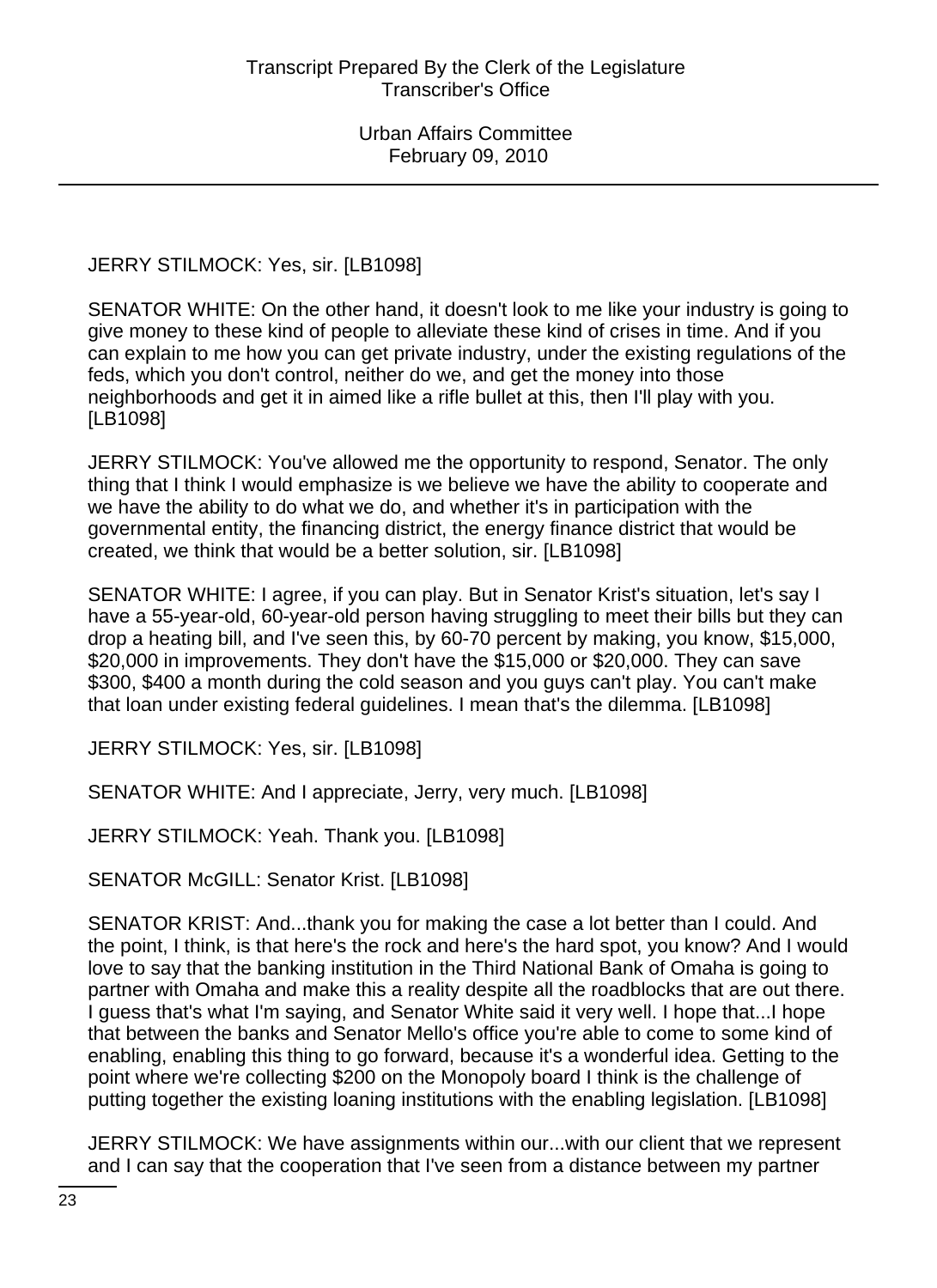and Senator Mello, I don't think he talks to his spouse as much as he's been talking to Senator Mello, so. [LB1098]

SENATOR KRIST: That's unfortunate. (Inaudible) (Laughter) [LB1098]

JERRY STILMOCK: Everybody is...everybody is figuratively rolling up their sleeves, trying to find a happy medium. [LB1098]

SENATOR KRIST: Thank you. [LB1098]

JERRY STILMOCK: Yes, sir. [LB1098]

SENATOR McGILL: Senator White. [LB1098]

SENATOR WHITE: May I suggest an area that maybe it would work? I mean I'd love to keep the banks involved, especially our local institutions. Would you explore the concept of the banks being the lending agency to the city or to the district? Okay? They make the bond, they carry the bonds, keep them involved. As part of that bonding process, they can suggest the loan standards, they can help train the district. Because what...you can make a loan to a property-secured bond and I'd suggest, Jerry, that if we do this right we can actually help the banks have more investable loans they can make and we can yet help the small individual who won't qualify. So if you guys would look at the concept of you making the loans to the city and then they securitize them by the individual loans tied to a super priority, giving room for you guys to play and lend your expertise... [LB1098]

JERRY STILMOCK: Yes, sir. [LB1098]

SENATOR WHITE: ...and make a profit, which is important, but at the same time get capital to the city and to these various people, which is really critical at the moment, maybe we can...maybe we can cheat the devil on this one, huh? [LB1098]

JERRY STILMOCK: We will certainly explore every opportunity, Senator. [LB1098]

SENATOR WHITE: Thank you. [LB1098]

JERRY STILMOCK: Yes, sir. [LB1098]

SENATOR McGILL: Other questions? No. Thank you very much, Jerry. [LB1098]

JERRY STILMOCK: Okay. Thank you. [LB1098]

SENATOR McGILL: Next opponent. [LB1098]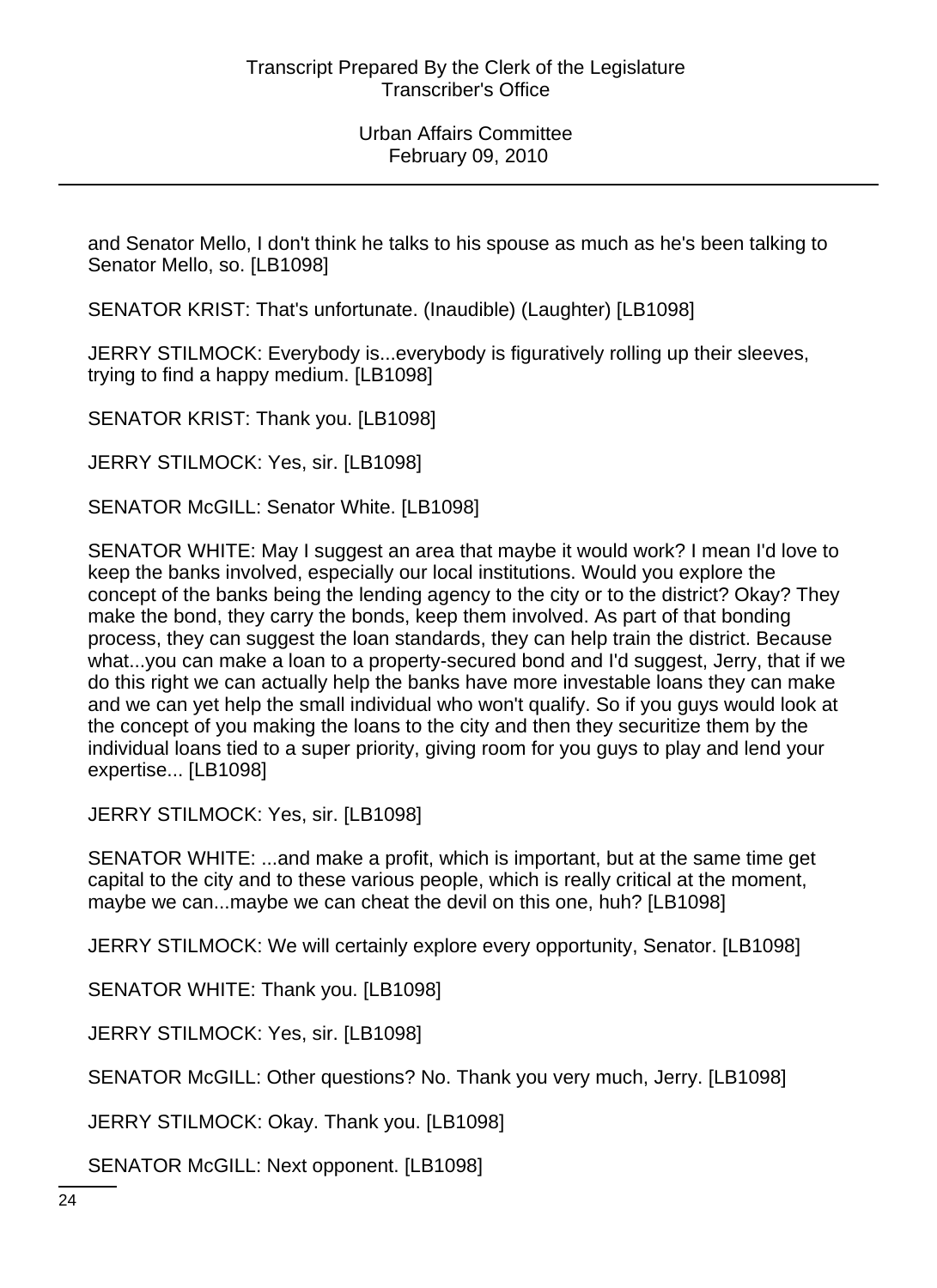MARK HESSER: Senator McGill, members of the committee, my name is Mark Hesser, M-a-r-k H-e-s-s-e-r. I'm president of Pinnacle Bank and I'm here today in opposition of LB1098 in its present form. Certainly happy to work with Senator Mello or the committee on ways that we can make it more workable. We'd certainly like to see some more guidelines put out there for the municipalities today before it goes forward, share your wisdom with the municipalities, don't require the banks or whoever to educate every municipality every time this comes around. As someone with a bank in both the village of Arnold and Lincoln, we'd just like to do it once as much as possible. The first suggestion I would have that would probably make a lot of people happy is, as opposed to now requiring just the owner to opt in, if all lienholders had to opt in with the owner that would take away the primary objection to the loan value risk, and that is a big concern. If we make a second mortgage on a home today that's using that 70 to 90 percent loan value up, but now we know tomorrow somebody can come along and loan out another 20 percent of the value of that home, moving us to 90 to 110 percent loan value, we're going to quit making those seconds. Even if money is available and the borrower qualifies, we won't do it. Another thing this bill doesn't address, and we've got a big problem in our country today because homeowners were given credit without looking at affordability, the ability to repay it. Now a lot of that fault goes to the bankers. I won't say it doesn't. Not all the bankers in Nebraska, but nationwide money was given to borrowers that they couldn't repay, and nothing in here requires anybody to look at repayment ability. The municipality is going to do it. It's got great...great risk. They're in first position. It's the existing borrowers that they'll put at risk. So again, consider having them agree to opt in the property. If it's really beneficial and improves the value, we're going to do it. A lender is going to do it. It also does, in some cases, protects us against nothing in here that you define the different types of improvements that qualify, but with green energy, people also get creative and they come up with a new system that may or may not work, but it will qualify for this program. Some homeowner might spend \$25,000 on an energy-efficient system they saw on TV at 3:00 in the morning. It may not get repayment. Some other things to consider, and I certainly...Senator White and others, as you've asked questions, that are some great benefits to homeowners here. I don't believe this bill is limited to homeowners. I think the landlord can do it, keep the money, not lower rents. I would also urge you to look at whether commercial properties should be allowed to use this. If all those are going to be in there then we'd ask you to look at some limits: 2 percent of the tax assessed value, that way you cover Arnold and you cover Lincoln at the same time; 5 percent tax assessed value. Put some limits in there. You know, I won't get scared about 2 percent. We've got that with property tax today. That's going to rack up 2 percent and could be 4 percent before we get foreclosed. Up to 5 percent, something like that, you know, that will get a lot of improvements, weather-stripping and the like done. So consider some limits. I think that would help us. We certainly can work with special assessments. We do it today. If you have a super lien status, you wouldn't need the city to come up with the money. Every bank in town would give them the money if they have super lien status. So there are a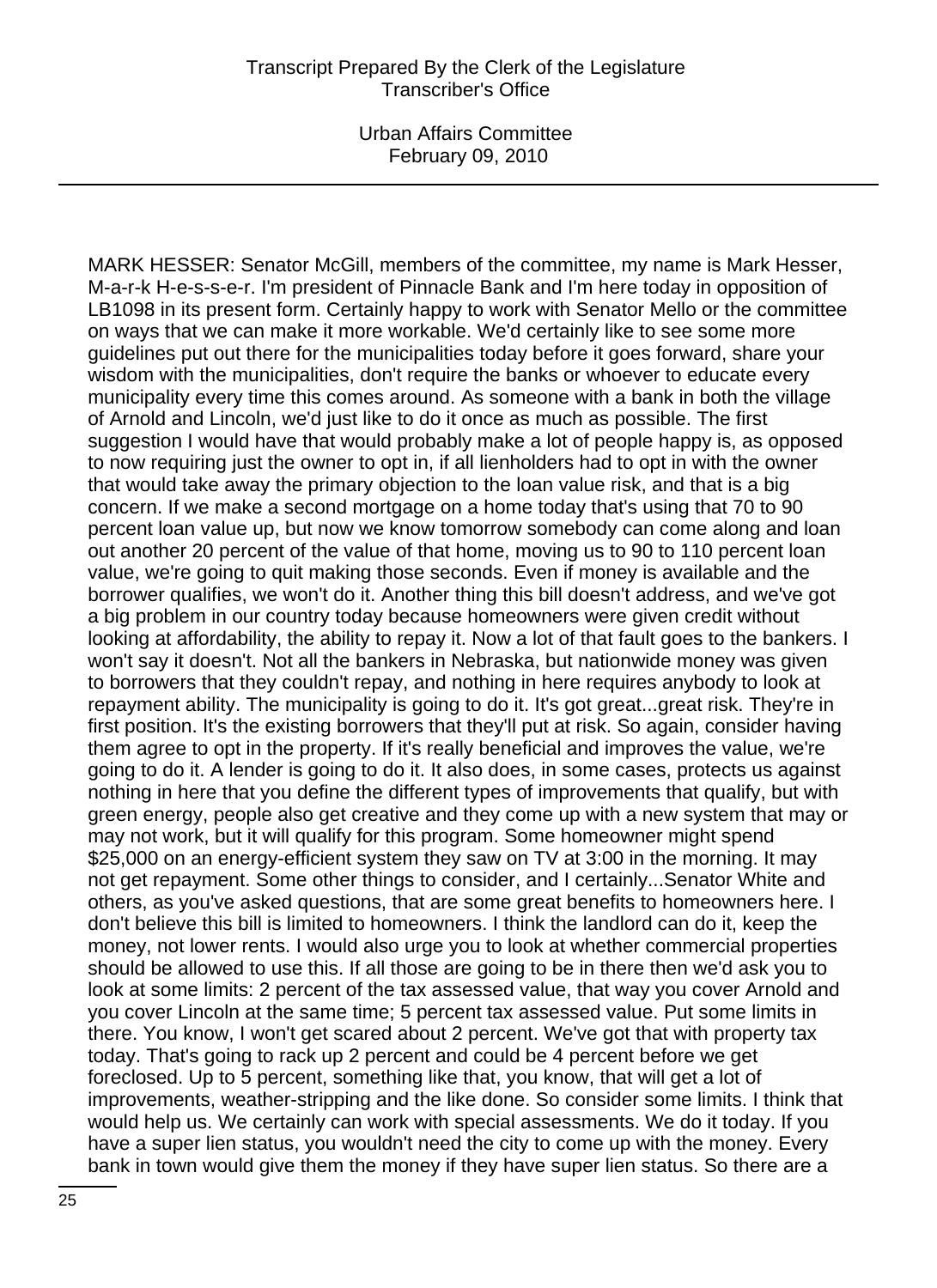lot of ways we can work with municipalities. So that's my main objections to the bill in its current form. As I say, I'd be happy to work on finding solutions or answer any questions you have. [LB1098]

SENATOR McGILL: Yes, Senator White. [LB1098]

SENATOR WHITE: Thanks a lot, Mark, for coming. I really appreciate it. And one of the things that you mentioned triggered a thought. The main benefit of this is there's going to be a greater available income stream because of lower gas and/or electric bills. I mean that's the payback. What if there's a process in that, that the first lienholder, the mortgage holder on it, gets an assignment of that savings or a portion of that savings to help accelerate the payback, that it has to be dedicated to paying back the underlying property loan? [LB1098]

MARK HESSER: You could do that. It probably gets complex. Again, if those lienholders saw the benefit, truly that the system was going to save money, we're going to sign off and say go for it, and you think they'll just turn the money over. [LB1098]

SENATOR WHITE: One other thing, and I like that. One of the things is if we get to help, because really what we can't do, what I heard you say is we can't give you guys a class of properties where we expect you to make money and then all of a sudden you're upsidedown because of a policy of the state. I mean you're going to get killed by the regulators if we do that on a board base. [LB1098]

MARK HESSER: Particularly if you throw in commercial. I mean it'd be real easy to make a loan on a commercial building... [LB1098]

SENATOR WHITE: Yeah. [LB1098]

MARK HESSER: ...and go out and invest \$400,000 in a new geothermal system for it tomorrow. That's all of a sudden equity gone. [LB1098]

SENATOR WHITE: So if we limited this to housing, that would take one of your big heartaches. [LB1098]

MARK HESSER: Uh-huh. [LB1098]

SENATOR WHITE: Is that right? All right. Now if we talk about committing, giving an assignment as one of the requirements of getting one of these loans, okay, there is an assignment, a stream of the savings, all or part of the...certainly probably this part, but of the savings from statistical energy bills to what they are now based on usage, BTU usage, and so you get basically assignment of income as part of that, that will have to go pay off this prior lien, would that help alleviate some of the risk? [LB1098]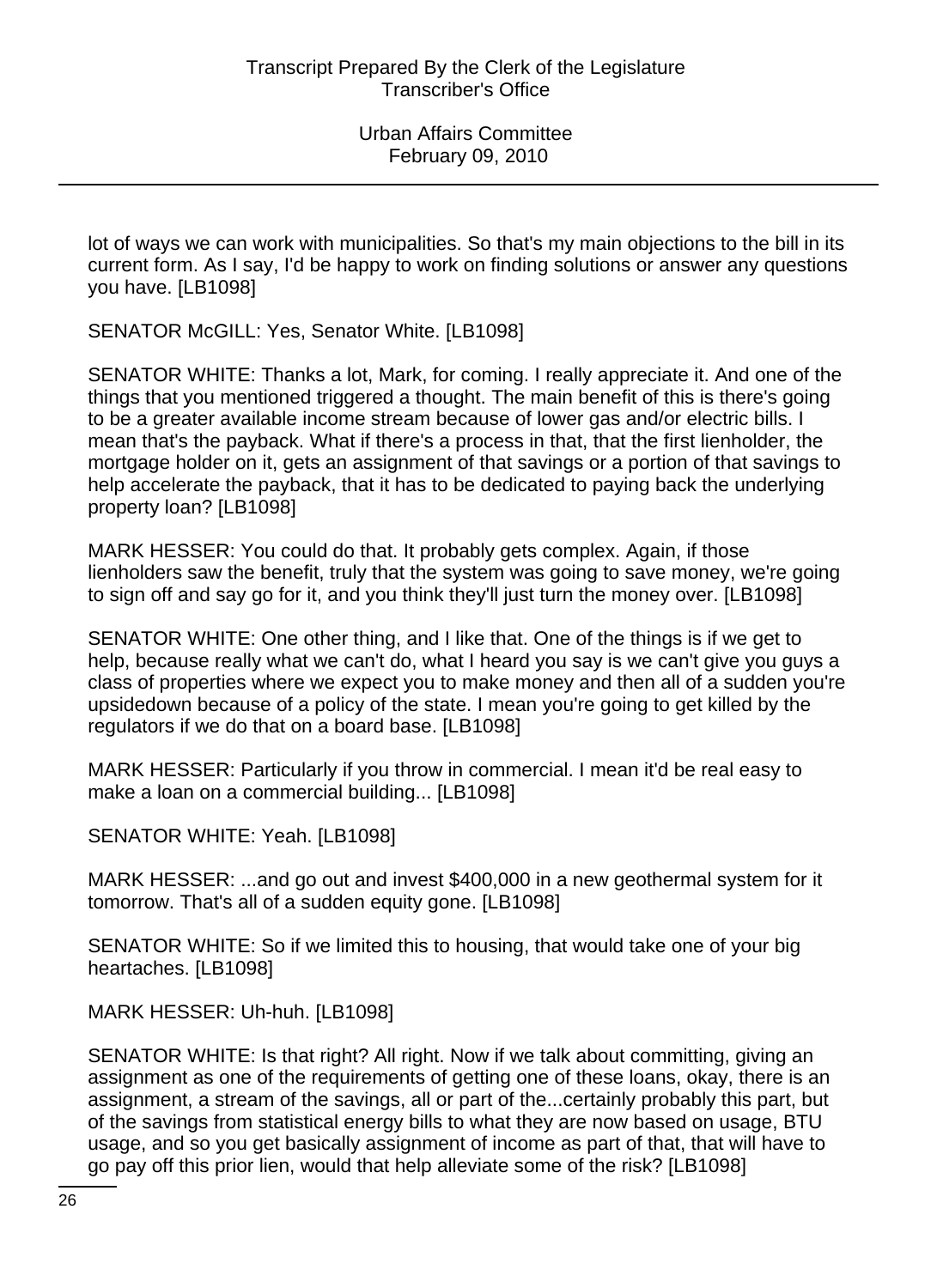MARK HESSER: I think it would help alleviate some of the risk. I mean with the special assessment, as testimony was earlier, we're probably going to start escrowing that special assessment so that probably takes care of that portion, forces them to bring that savings to you. [LB1098]

SENATOR WHITE: Okay. So we can work...I mean there maybe different ways to skin that cat. [LB1098]

MARK HESSER: There are different ways to work through that. [LB1098]

SENATOR WHITE: All right. And I guess I shouldn't say skin a cat. PETA will get mad at me. [LB1098]

MARK HESSER: Right. [LB1098]

SENATOR WHITE: Let me struggle with another concept then I want to talk to you about. How about that a proposal for a participant must be an accepted approval by the loan-making agency that this makes economically viable sense? In other words, it will reduce the cost of heating and cooling in an amount that makes sense based on what you're investing. In other words, we look at a positive cash flow over the 20-year period of time, the life of the equipment, and that's an underlying requirement before you can qualify for one of these loans. Because if you got that, doesn't that put you in a lot better position if you're that first lender? I mean because now you got a... [LB1098]

MARK HESSER: It...certainly we'd be better positioned in the bill today if somebody was going to look at this that was objective and says, yes, this will save money and monthly, monthly save money, the special assessment will be less than their energy savings. [LB1098]

SENATOR WHITE: Right. And then that's the threshold to get this loan. I mean I'm looking, struggling for ways to make this work because we got to get these things going. [LB1098]

MARK HESSER: Right. And that's...there's something to work with there, I agree. [LB1098]

SENATOR WHITE: Okay. And that's really loan underwriting. What we've been talking about are basic loan underwriting standards. Would you folks work with Senator Mello? We need to get this capital flowing, Mark, but we can't throw you under the bus doing it. [LB1098]

MARK HESSER: I'm more than happy to work with Senator Mello. [LB1098]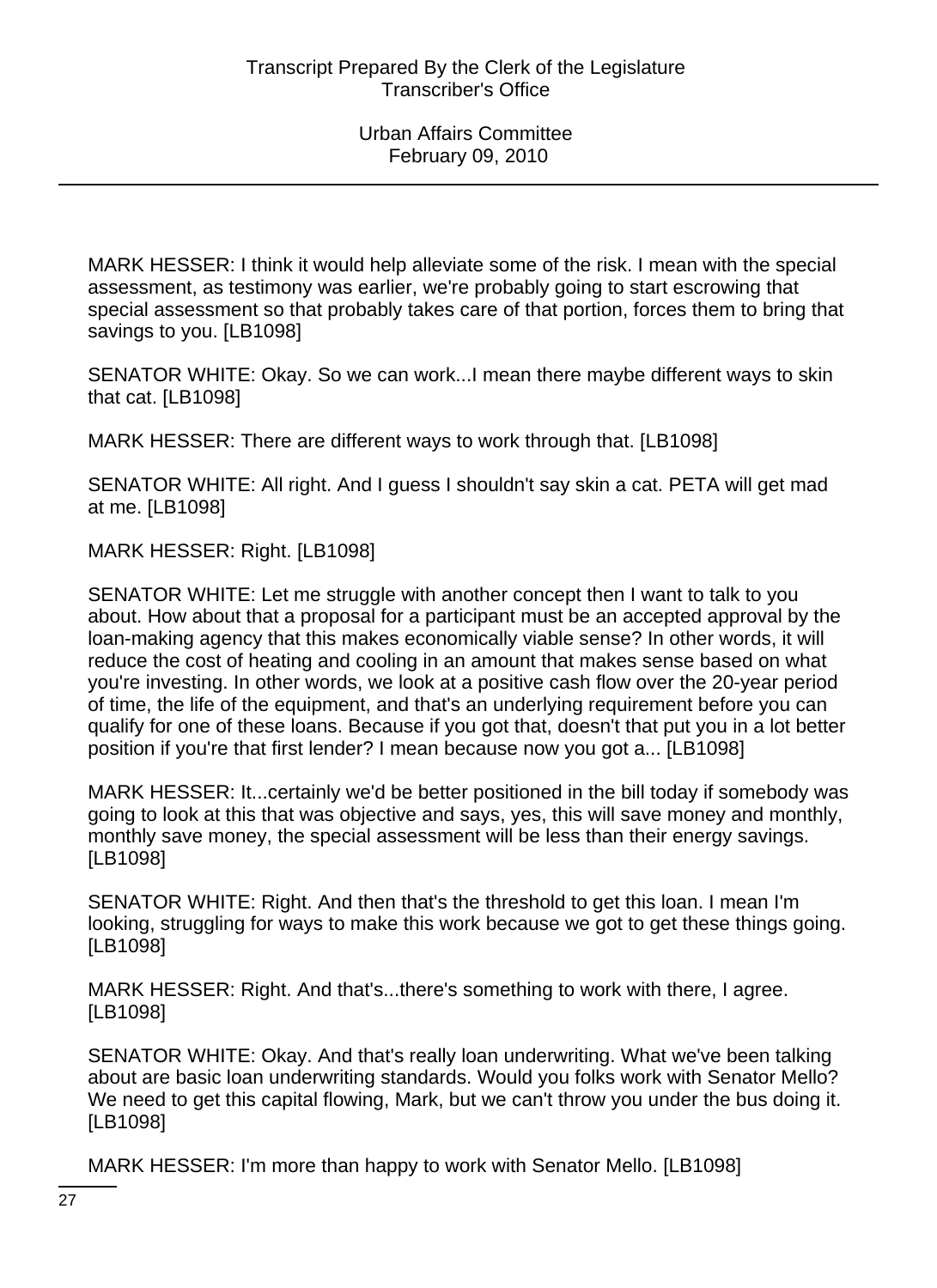SENATOR WHITE: Thank you for your courtesy. [LB1098]

SENATOR McGILL: Other questions? Well, thank you for your helpful input. [LB1098]

MARK HESSER: Thank you. [LB1098]

SENATOR McGILL: Other opponents. [LB1098]

KURT YOST: Chairwoman McGill, members of the Urban Affairs Committee, my name is, for the record, Kurt Yost, K-u-r-t Y-o-s-t, and for the past 26 years I have been the registered lobbyist for the Nebraska Independent Community Bankers. And my testimony is going to be really brief because the dialogue that preceded me with Mr. Stilmock and Mr. Hesser and members of this committee was, wow. And I have discussed with...oh, I appear here in opposition. Senator Mello knows that. But I sense that there is a real movement afoot here to create an atmosphere of a working situation. Our concern, and I have expressed this to Senator Mello, LB1098 is a consumer-driven great idea. The problem is the unintended consequences. We've talked about them. We don't need to belabor it, Madam Chair. But we wanted to make sure that we don't throw the baby out with the bathwater. I think that has all been covered. I rest my case. [LB1098]

SENATOR McGILL: All right, Kurt. Any questions? Senator White. [LB1098]

SENATOR WHITE: Kurt, do you think your folks, if we could get them in a position where they're making the block loans to the municipalities, which is where I think most of them would want to go under this program so you guys are in play and you're getting your capital at work, then we could figure out this stuff to not threaten your firsts on the property that participate, you think your fellows would play if we can work all that out? [LB1098]

KURT YOST: Senator, I know that we will certainly take a very sincere look at it. It...I'm not... [LB1098]

SENATOR WHITE: I mean if you can get a good, secure investment where you can make some profit,... [LB1098]

KURT YOST: Right. Right. [LB1098]

SENATOR WHITE: ...you will. All right. [LB1098]

KURT YOST: And the vast majority, as you know, Senator White, of my membership come from the rural areas as opposed to the urban areas. [LB1098]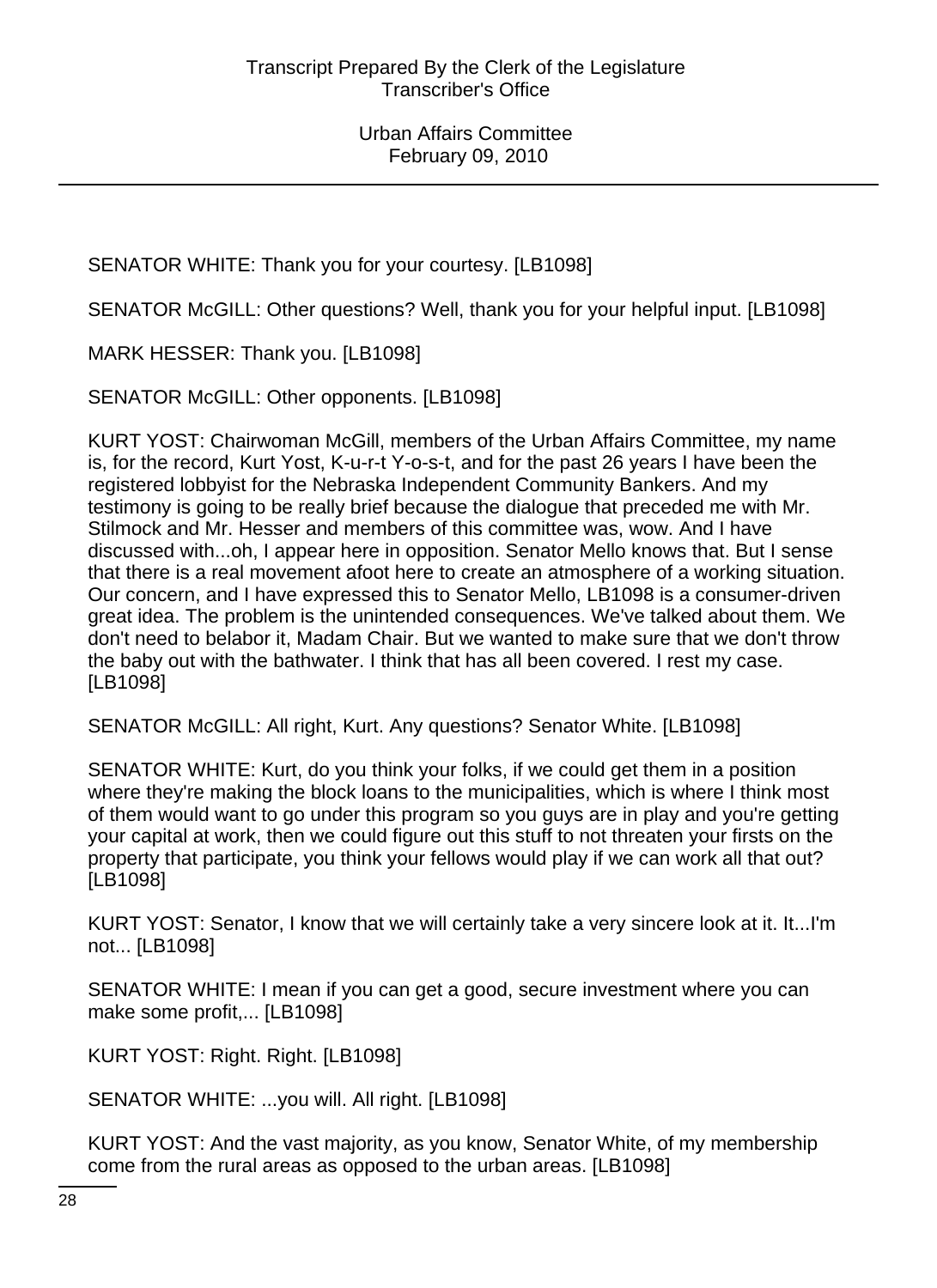SENATOR McGILL: Senator Krist. [LB1098]

SENATOR KRIST: This is a what if, because I know this is aimed at the municipalities, but just as an aside, you see this happening in the farm community where it could happen on a county basis with a small bank? [LB1098]

KURT YOST: I see it, Senator Krist, as certainly a possibility. My first reaction to that is will those county commissioners or will that city council, wherever it's at, will they take the time to make it happen? There's conceivably a lot of work involved here and will they do that in the rural areas more so or at least comparable to what they'll do in the urban areas? [LB1098]

SENATOR KRIST: The reason I ask that... [LB1098]

KURT YOST: They don't have the staffing out there, as you know, Senator Krist. [LB1098]

SENATOR KRIST: Right. The reason I asked that question, and then Senator Mello needs to pay attention to this just a little bit, the point is that the heating bills on the farm over in the rural community with propane are...there tends to be a substantial savings in that environment and, now again, we're talking about the Bellevue...or, I'm sorry, the Benson age homes that are out there in the farm communities all over. It has better potential in that arena, I think, than any place else. As someone who fills up a propane tank every once in awhile at my other place, it's outrageous, and saving half of that would be incredible. [LB1098]

KURT YOST: I understand. I, too, fill a propane tank at another place. And you're 100 percent correct, the vast majority of residential properties, first properties in rural Nebraska, are in the 40-year age bracket vis-a-vis 5-year age bracket or 10-year age bracket, so there is certainly the potential for the premise from which Senator Mello brings LB1098 and that's cost savings, energy savings and what have you. We just have to make sure from the banking industry that we don't throw the baby out with the bathwater, so to speak. [LB1098]

SENATOR KRIST: Thank you, sir. [LB1098]

SENATOR McGILL: Senator White. [LB1098]

SENATOR WHITE: How about, Kurt, the possibility, and I say this only so you guys can start thinking, of a public-private partnership, an entity literally where the bank participates with the municipality that elects to, and then the loans are made under standards where the bank is providing the capital, municipality is doing a lot of the work,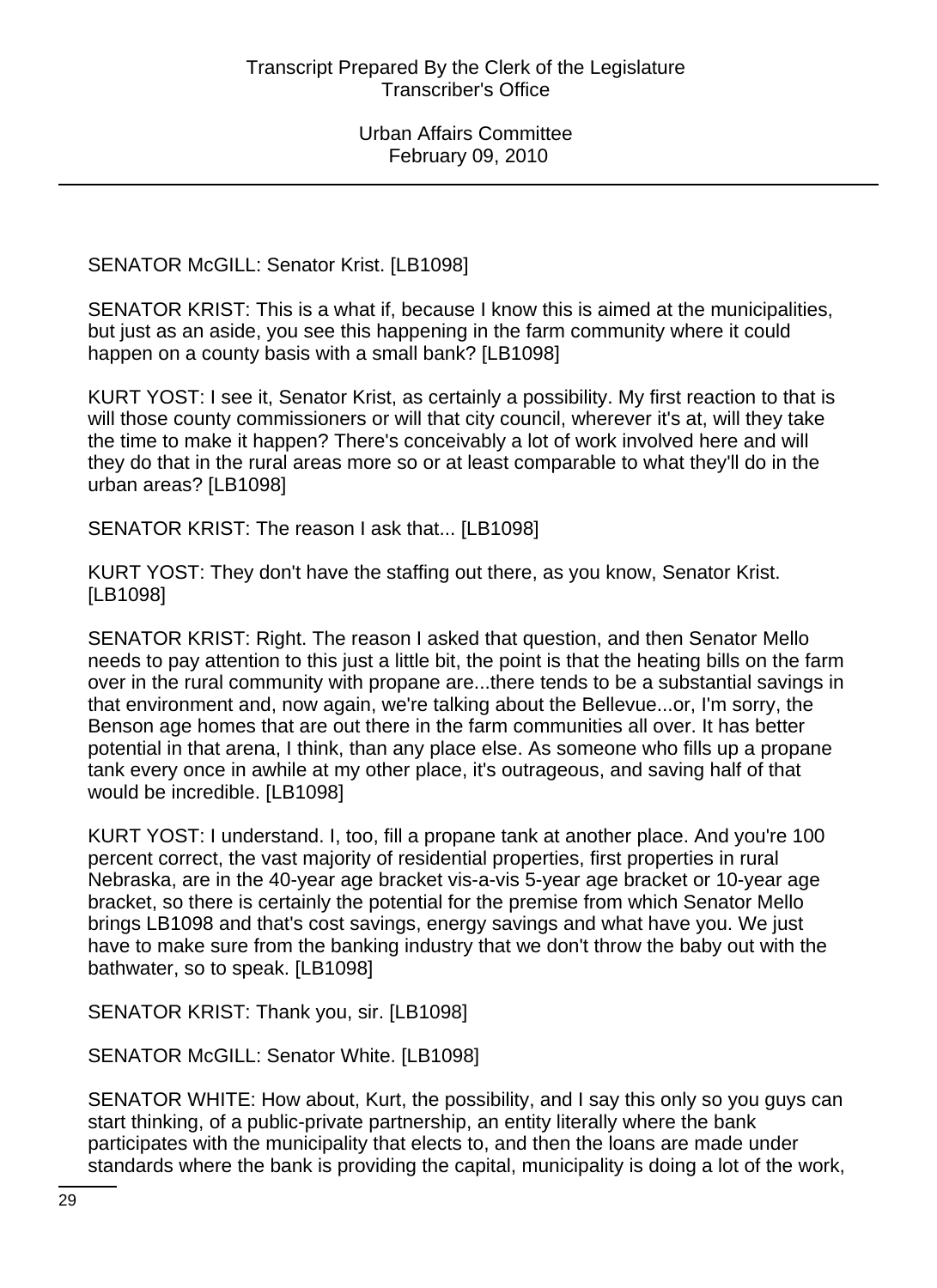too, where you guys actually get to be a part of the board of directors that makes the loans? I mean it's not set up here now and I'm not saying it should be, but that's another way a bank that wants to play in this realm might feel a lot more safe and secure. [LB1098]

KURT YOST: Well, and, Senator White, to take that further, if you go back to the rural situation, I would think that those municipalities and/or county governments would want the banker (laugh)... [LB1098]

SENATOR WHITE: Oh yeah. [LB1098]

KURT YOST: ...to be a working component of that and not just a part of it but a very viable working component of it to make sure that all I's are dotted, T's are crossed and the thing is going to work. [LB1098]

SENATOR WHITE: But if a banker is a heavy lender in the residential area and it can spread the risk of this by it being the main capital supplier to the municipality that makes loans across all those properties, you've probably taken some of the sting out of it, I would think. [LB1098]

KURT YOST: We certainly will sit down with Senator Mello and others and look very sincerely at trying to make this, the concept, work. [LB1098]

SENATOR WHITE: All I could ask. Thank you. [LB1098]

SENATOR McGILL: Thank you, Mr. Yost. [LB1098]

KURT YOST: Madam Chair, thank you. [LB1098]

SENATOR McGILL: Anyone else here in opposition? Anyone here neutral? Senator Mello, would you like to close? [LB1098]

SENATOR MELLO: Very quickly because I know we have two more bills. Chairwoman McGill, members of the committee, I think, if anything, that hopefully we've learned over the last hour is that LB1098 is a new idea to Nebraska, and it's a new idea to Nebraska because right now most of our, almost, if not all of our weatherization and energy efficiency funding is targeted to low-income families. Families like mine, many families like yours, middle-class families, moderate income families don't qualify for loans or can't get the loans to do these kind of upgrades that not only improve the value of your home but also help you save money in the process. As I stated in some question and answering with the committee during my opening, I've been working with the bankers association, Bob Hallstrom, to start to try to look for--we didn't have enough time I think prior to the committee hearing today--to look for that common ground, and I think there's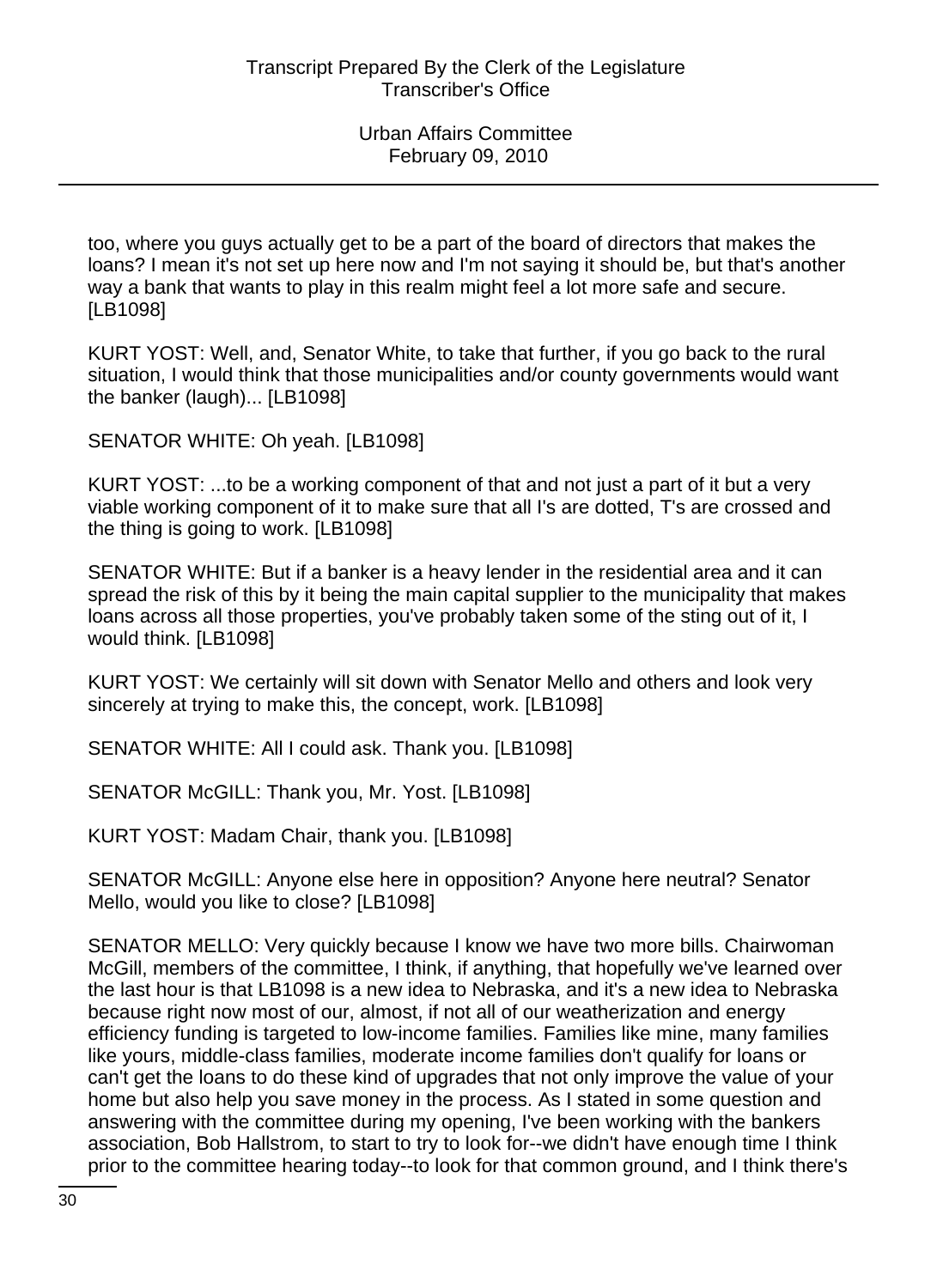Urban Affairs Committee February 09, 2010

a lot of ideas and a lot of issues that we discussed, a few were discussed in their testimony today that we're going to look to do to try to make this work, a lot of good ideas that came from the committee as well. I think at the end of the day we have to do something on this issue and the financing opportunities that come with this is something that we might not see with any other existing program that's out there. And it would be my hope that I could come back to the committee with some amendments after working out some kinks, so to speak, with not only the bankers association but also, you know, groups that have come in support of this bill to ensure that the main purpose of it is not watered down. Because the main point of enabling legislation is to allow the municipalities to determine the makeup of these programs, not for the state to create a program and say, cities, do this program. It's my understanding that cities have done this before with federal CDBG money of making individual loans through revolving loan programs, so cities know how to do this in regards to creating a loan program that gets that money out the door. But by all means, I want to make sure that LB1098 comes out with support from the bankers association, individual bankers, because in no means do, you know, Senator White said, no way do I want throw bankers under the bus. It's very passe to be able to do that nowadays with some of the turmoil that we're seeing as a county, but that's not the point of this bill and that was never the intention of looking at this idea. It's still focusing on trying to find a way to provide that financing to people who need that financing that saves money, not just for the homeowners but for the public at large. And I think the one aspect that was not mentioned in any of the testimony is by the amount of energy that could be saved of one or two fewer coal-fired public power plants that would be built in Nebraska. That is a huge cost savings to all users of public power in this state, including banks, including commercial or industrial users. The amount of money saved by delaying potentially 25 to 50 years of these coal-fired plants is something that would not only save all of us, even those who don't use this program, but obviously have a serious environmental opportunity in regards to protecting the air quality that one of our testifiers mentioned today. So with that, I'll take any further questions if the committee has any. [LB1098]

#### SENATOR McGILL: Senator Coash. [LB1098]

SENATOR COASH: I do. Thank you, Senator McGill. I'm surprised, Senator Mello, that the realtors weren't here on either side of this bill. Did they fall asleep on this one and not come out, or where were they on this bill? [LB1098]

SENATOR MELLO: You know, I don't know. My office never contacted them. I didn't see it as the issue being more in regards to whether or not someone could sell their home or couldn't sell their home and that transaction. It's more a matter of a home improvement. As I looked at it, it was more of a home improvement related issue instead of more of a real estate transaction, so to speak. But the concerns that got brought forward by the Nebraska Bankers Association are things that I think lend that issue to the table as well though. [LB1098]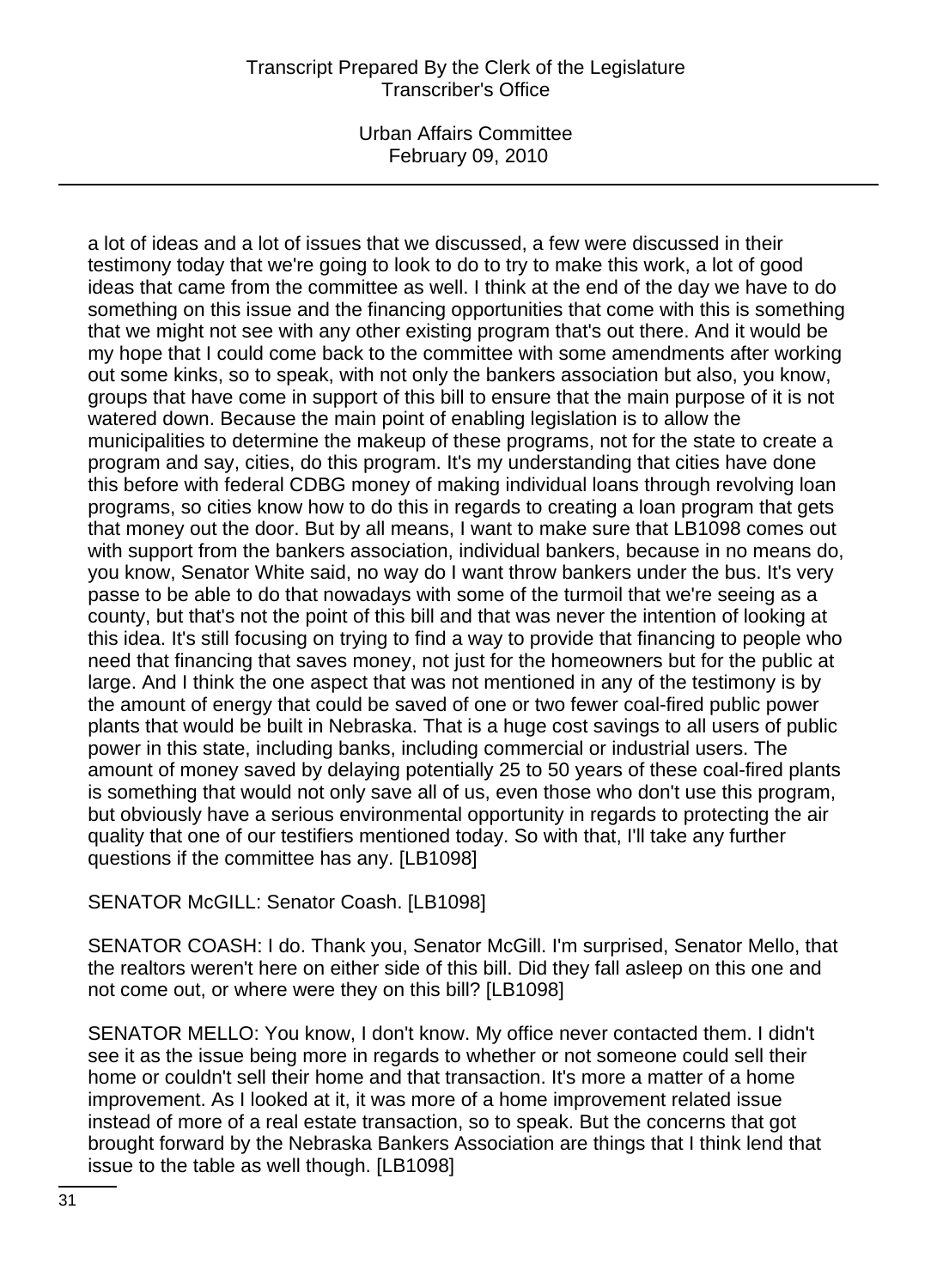SENATOR COASH: Yeah. Well, not to put too many chefs in the kitchen as you work through these things, I would encourage you to see what they say about it. [LB1098]

SENATOR MELLO: Okay. Thank you. [LB1098]

SENATOR COASH: Thanks. [LB1098]

SENATOR McGILL: Other questions? No. That will end the hearing on LB1098. And Senator Mello can open on LB1099. [LB1098]

SENATOR MELLO: (Exhibit 10) Good afternoon, Chairwoman McGill, members of the Urban Affairs Committee. My name is Heath Mello, H-e-a-t-h M-e-l-l-o, and I represent the 5th Legislative District. I introduced LB1099, a bill that would amend the 1992 Nebraska Integrated Solid Waste Management Act to allow the city of Omaha to adopt and implement a voluntary, fee-for-service, solid waste residential recycling program as every other city and county in this state is allowed to do. The 1992 act is the most comprehensive statewide solid waste management law passed in Nebraska and places the responsibility for the "safe and sanitary disposal of solid waste generated within its solid waste jurisdiction," upon each Nebraska county and municipality. The law further empowers the governing body of a county, municipality, or agency to make all necessary rules and regulations to accomplish the requirements of the act. The 1992 act...in the 1992 act there was a provision that requires the city of Omaha to hold a citywide election if any fee is to be charged for solid waste collection. It appears this provision was intended to apply to a city-imposed, mandatory, solid waste collection fee and not, I repeat not, a purely voluntary fee for an enhanced recycling service like that described in LB1099. If an individual homeowner chooses to participate in an enhanced recycling program they will pay a fee for the enhanced recycling service. There will be no change in or change for the current Omaha green bin recycling program. The current green bin free service would continue. If the city of Omaha were allowed to adopt a more a more modern recycling program as has been implemented in the city of Lincoln and the suburban Omaha area and various cities across the United States, the city of Omaha would have the potential to significantly decrease the amount of solid waste the city must put in landfills and, as a result, save hundreds of thousands of dollars in unnecessary landfill tipping fees it now pays at \$23 per ton while capturing millions of tons of otherwise valuable recyclables from unnecessary and costly public landfill disposal. These innovative programs used in other communities nationwide are based on providing residents economic, convenient, and environmentally responsible incentives to recycle solid waste while at the same time receiving financial benefits to do so. Programs are now being used in other cities that have resulted in an increased residential recycling collection rates by as much as 300 percent and a significant cost-savings in income to the sponsoring city governments. The city of Omaha's Law Department recommended seeking this clarification of the law to allow the city of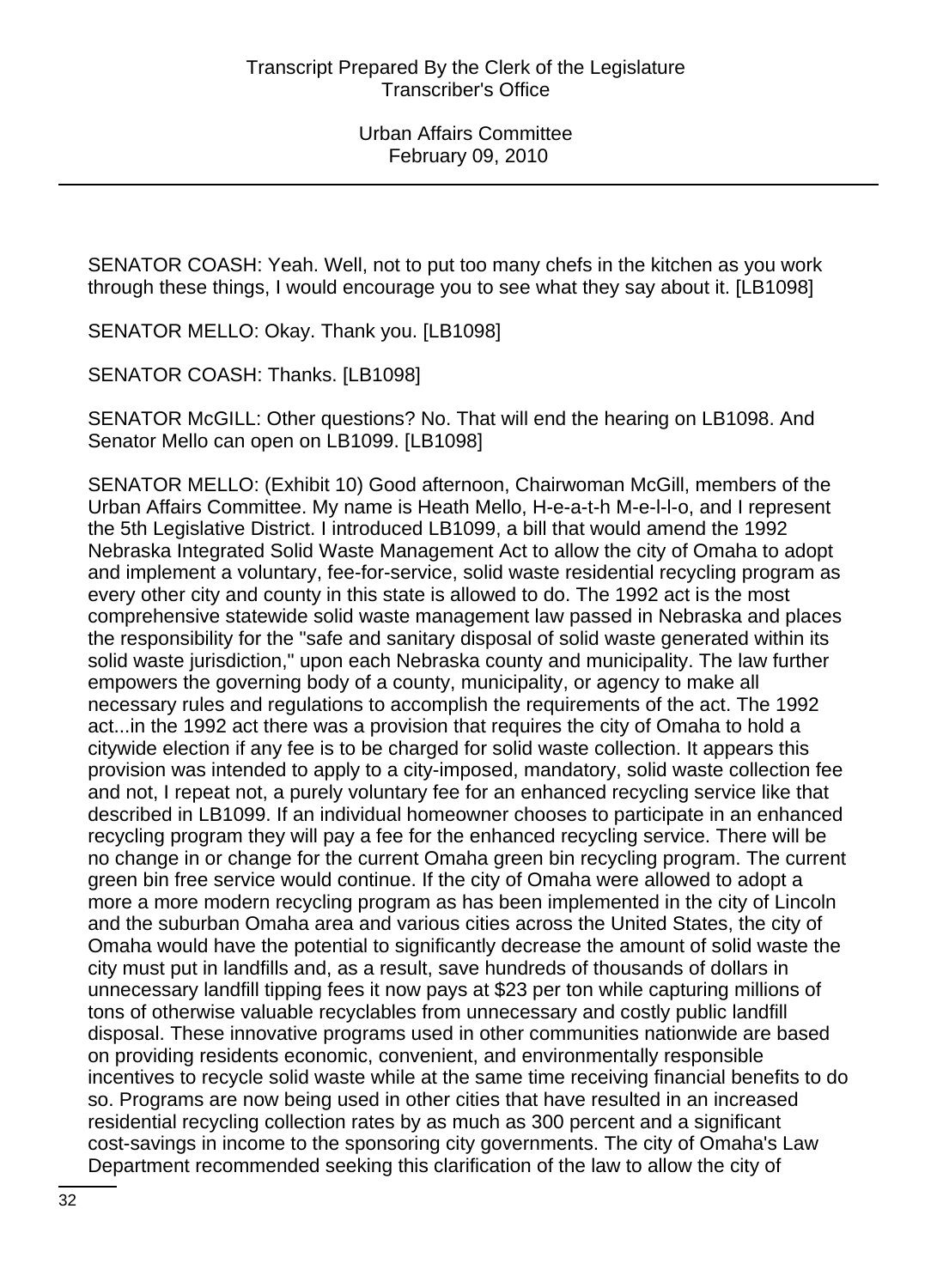Omaha to offer such a voluntary recycling program. I've also requested an official opinion from the Attorney General's Office. I would like to emphasize this amendment...this bill does not allow the city of Omaha to impose a mandatory garbage fee. The citizen voting provision in the current law remains the same under LB1099. I urge the committee to approve LB1099 and would be happy to answer any questions from the committee. [LB1099]

SENATOR McGILL: Senator Krist. [LB1099]

SENATOR KRIST: The Mayor's Office didn't do you any favors this past week. Sorry, but this, to be clear, is an incentive for me to sign up to separate my garbage and essentially, if I understand, providers in the area there are credits that are issued if I participate in this program. So even thought I pay for that extra bin out there, I now have an incentive to keep things out of the landfill. [LB1099]

SENATOR MELLO: To be crystal clear, Senator Krist, LB1099 in no way, shape, or form would allow the city to impose a mandatory garbage fee which, I believe, is being considered by the city of Omaha right now, or at least the Mayor's Office and the recent World-Herald story I think you're referring to. And the...what LB1099 would do was exactly what you stated, it would allow the city to offer a new service that would be purely voluntary for the people to choose to sign up. They would pay a fee for an enhanced recycling program, thus an enhanced recycling bin, larger, no doubt, to separate their waste into this new program with the understanding that they would receive some kind of financial benefit or credit back for the amount of recycling that they do. In conversations with other senators interested in this bill, those incentives or those benefits, it's our understanding that they're being negotiated and looking to expand to ensure that benefits would be applicable across the city. So that someone in my district, in south Omaha, would see benefits possibly to local vendors and merchants in our area of town compared to someone who lives in the western part of the city, to maybe vendors or merchants in their part of the town. So to answer your question, yes. Twofold, crystal clear, it does not allow the city of Omaha to impose a mandatory garbage fee. And second, it provides an opportunity for an incentive-based recycling program above and beyond the current existing small green bin recycling program. [LB1099]

SENATOR KRIST: I just want to go on record saying that I think it's a great idea. And the day that we create an opportunity for people to do things like this is a step closer to actually keeping garbage out of the garbage heap that doesn't need to be there. And we should make a point of making it very public because the two pieces of information are going to be confused. We are not in favor of enabling or...we don't get into their management of their city. What he does, what Mayor Suttle and Omaha does to charge for garbage is their business. This should not be confused. This is a voluntary program and I applaud you for bringing it forward. [LB1099]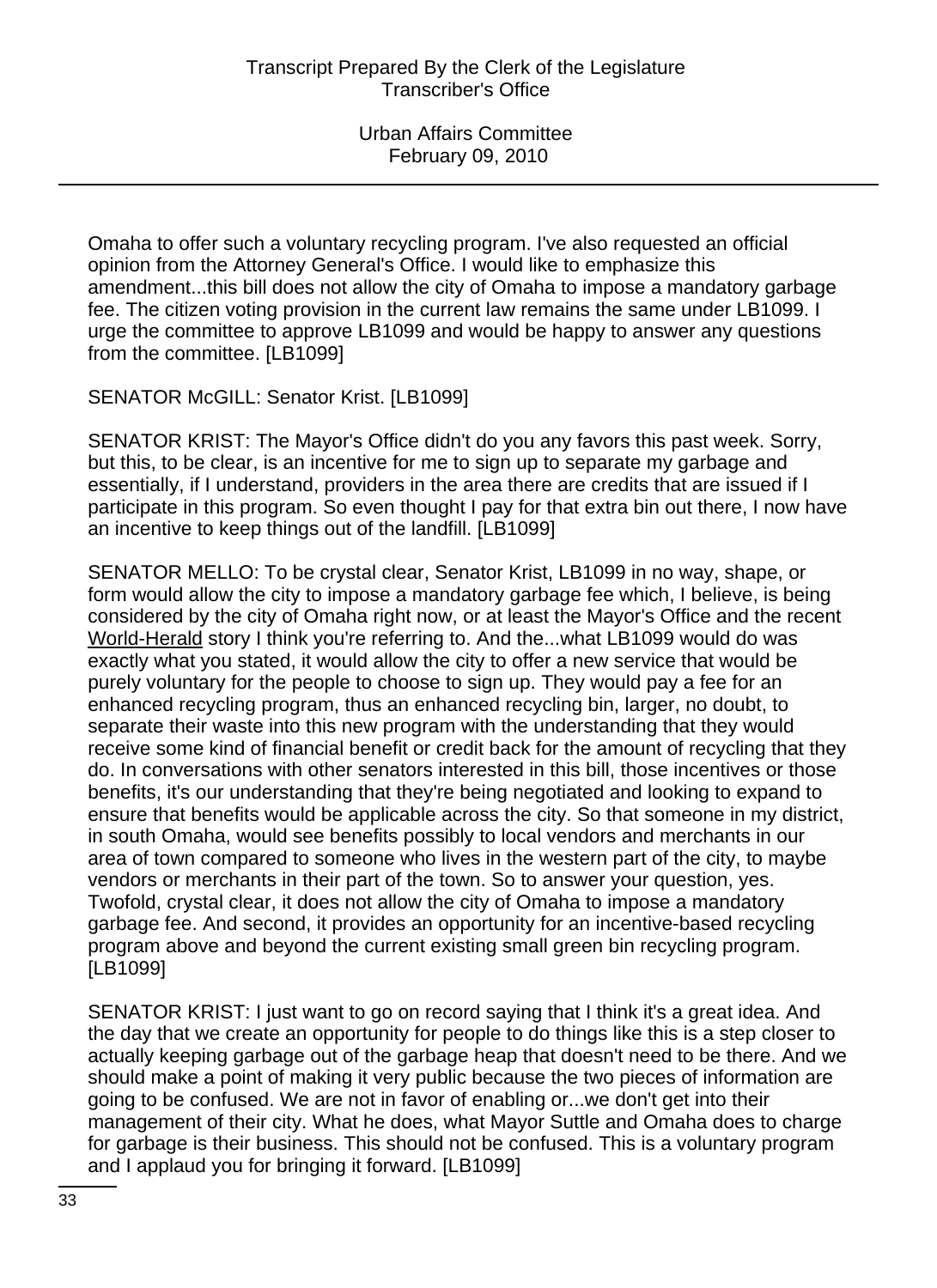SENATOR MELLO: And one other component to the question or the comment you made regarding the solid waste component. It's estimated, at least the estimates that we've received from the existing recycler on behalf of the city of Omaha, that with the passage of LB1099 it has the potential of saving close to \$400,000 in what the city currently pays for solid waste removal. Exactly what you said, things that should be recycled being disposed into landfills instead would move through this program, thus saving the city the money they spend on their garbage collection, which has an extra added benefit to at least the taxpayers of the city of Omaha. [LB1099]

SENATOR McGILL: Senator White. [LB1099]

SENATOR WHITE: Given the debate with the garbage fees, I'd like to restate, since Senator Chambers is not here, (laugh) why we don't permit charging for garbage fees in the city of Omaha. People under economic stress won't pay to have their garbage removed, they will dump it all over. Over and over again I have had visitors from other parts of the country come into Omaha and they are stunned at how clean the city is and how neat it is and how much that impresses them and how much they're more willing to do business here. That is not possible if we start charging for garbage. Now on a personal side, I will sign up for this, especially...will it allow me to recycle glass? Because it irritates me I have to throw glass away. [LB1099]

SENATOR MELLO: Yes. [LB1099]

SENATOR WHITE: It will? [LB1099]

SENATOR MELLO: Um-hum, yes. [LB1099]

SENATOR WHITE: Great, thank you. [LB1099]

SENATOR MELLO: And for the record, Senator White, I think I've made it very clear, at least in my conversations with the city that I do not support the city allowing to impose a new garbage fee. And I've separated that garbage fee issue that Senator Chambers put in the 1992 act different from this opportunity and this fee-for-service. That is purely voluntary. Because solid waste collection through the existing law for garbage is not a voluntary thing, it's mandatory. And that's the...there's a big distinction between voluntarily signing up for a program and a city mandating that this needs to be removed. [LB1099]

SENATOR WHITE: In other words, everybody would still get free garbage removable... [LB1099]

SENATOR MELLO: Yes. [LB1099]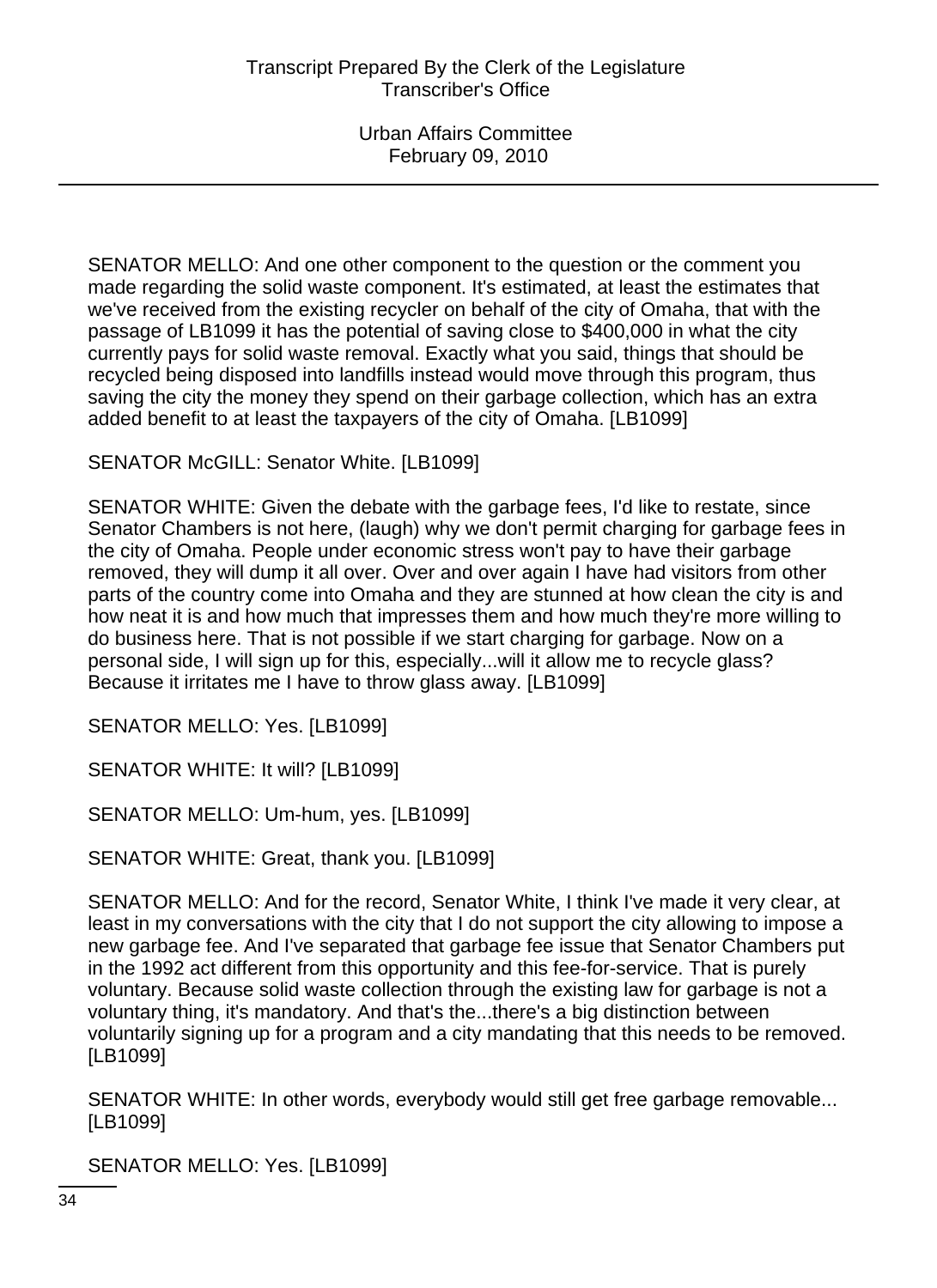SENATOR WHITE: ...as part...all right. Thank you. [LB1099]

SENATOR McGILL: Senator Lathrop. [LB1099]

SENATOR LATHROP: Maybe you know the answer to this. I'm like Senator White. I recycle in the green tub and I have to throw my glass away. And I'd sign up for this, too, just to have somebody haul the glass off. Is there something else besides glass this is going to get recycled that that green bin doesn't? [LB1099]

SENATOR MELLO: Well, glass is one of the...glass is the one thing that most people talk about. But I think the bigger point is with the small free recycling bin, I think, we, at least those of us within the city of Omaha, both the members on this committee and myself, we know how small that bin is for this city. And part of that is because of the economics that are associated with that, it's a free service that you can choose to abuse it if you want, you don't have to use it. This new enhanced recycling program, obviously, would offer a much larger bin. And that's a big component of it, which is separating...you can only fill up your small bin so much in a week. And depending upon how much you use as a family of four, family of six, you could fill it up within a matter of two days. Thus the rest of your solid waste for the week or garbage for the rest of the week, you really have nowhere else to take it that's convenient. So the incentive is being able to recycle more than what currently is being available to the city. The other aspect, the other extra added benefit or silver lining to this legislation that would allow...essentially enabling legislation for the city to do this is it would provide and allow the city of Omaha to apply for more competitive federal grants. Which right now, because they're unable to do an enhanced recycling program because of cost, they can't apply for federal funds, whether it's through the EPA, the Department of Energy, they're unable to apply for those additional funds that the city might be able to apply for. And that was an issue that was raised before under the previous mayor of Omaha's administration. When they looked at this issue, that that was a big hindrance to them as well, their inability to apply for additional funds. [LB1099]

SENATOR LATHROP: Is there a downside to the city? If I sign up for this and now I'm going to pay, wheats this going to cost me, do you know? [LB1099]

SENATOR MELLO: It is estimated it could cost anywhere between \$6 to \$10 a month. [LB1099]

SENATOR LATHROP: All right. So let's say that I'm paying a couple bucks a week for this. And I put everything in the bigger bin that this guy is going to come by and take. Is the city losing something? Are they making any money on the recyclables? [LB1099]

SENATOR MELLO: Well, I would defer that to actually the person or the company that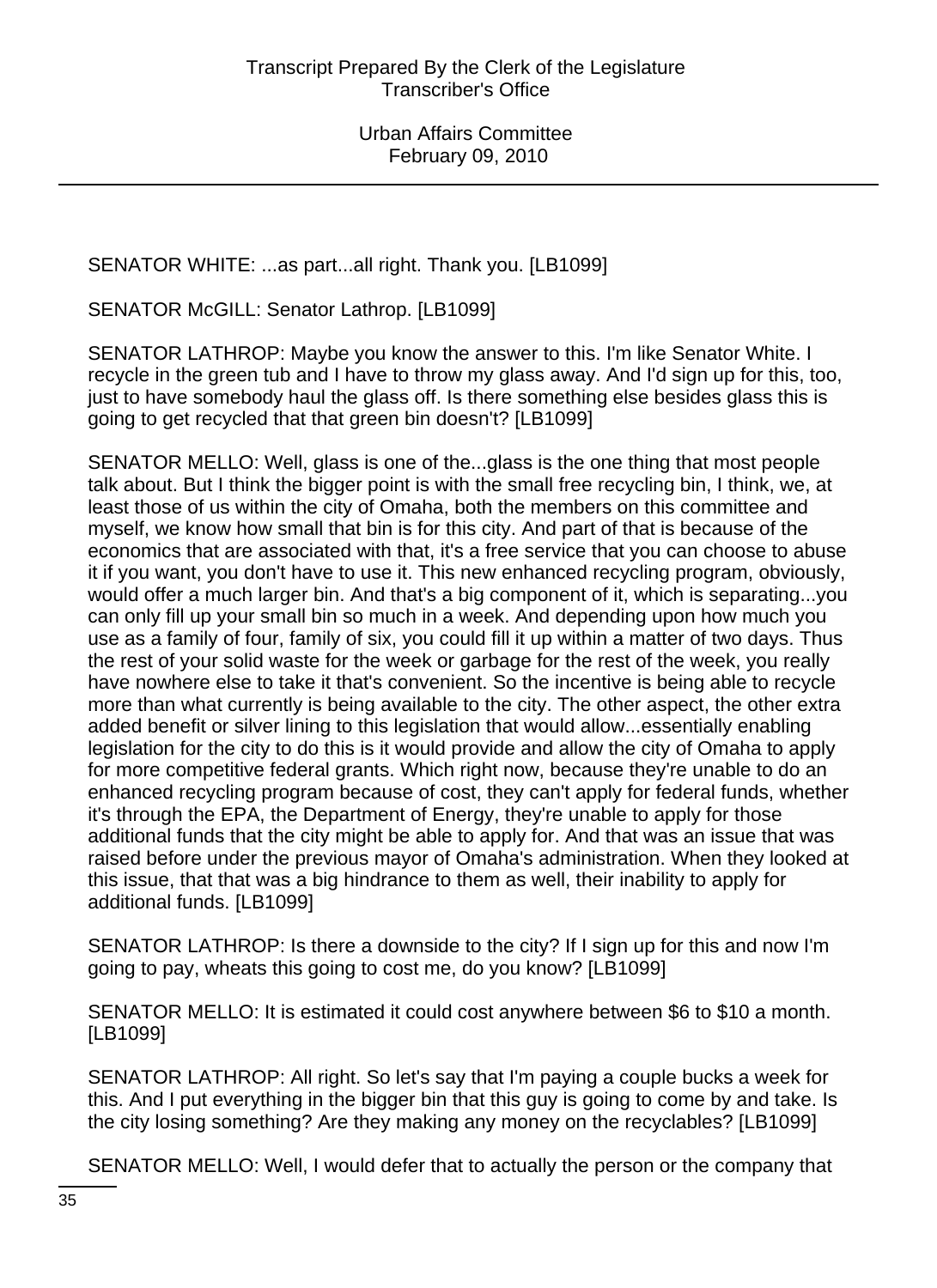has the city's contract. I mean, they would be able to speak more to whether or not the city...whether or not their business is making money or whether or not the city of Omaha is making money off their contract. The city of Omaha's purpose though, at least through the law that was passed in '92, is that they pay through their recycling...their free recycling service right now through property taxes. That's how the city pays for it right now. The thought is if you spend less money on your waste...your solid waste removal, which is your garbage, you'll save money, you know, you will save money if it's being used through people paying to actually recycle. I mean that's the unique aspect of this program is for those Omahans who want to recycle, want to pay to do this, they're actually saving the rest of the city of Omaha a significant amount of money that can be used...that money can be used for other things. But obviously, right now... [LB1099]

SENATOR LATHROP: So when the city picks up the stuff that's in the green bin right now and they recycle it and somebody buys the material from them, they're losing money on the proposition. [LB1099]

SENATOR MELLO: It's my understanding that they are losing money, that they're not making money if they make enough to break even, but the problem...but part of that thought is that it's a free program and that's the reason why the people aren't...there's not an education effort that's associated with it. This program would allow, as I said, the grant component I talked about, the federal funds would allow the city to apply for money to use to promote and educate the city of Omaha to recycle. And maybe not to use this program, but at least the free program that's available that will continue to be available to everyone in the city. [LB1099]

SENATOR LATHROP: And all we do is give the city of Omaha authority to do this, we're not creating the program right here. [LB1099]

SENATOR MELLO: Because of the 1992 act, it prohibits the city of Omaha for charging any fee for any solid waste removal, mandatory solid waste removal. This would say that's still the case. But it would say for a voluntary recycling program you could charge a fee for. And that's the difference between...as what Senator Krist said, a mandatory garbage fee and a voluntary recycling program are two different things, operating two different spears. Because no one could...I mean, logic...to be perfectly honest, no one in the city of Omaha could sign up for a program if this city chooses to do this. Which they want to do. That's completely understandable that no one would ever sign up. Now I think that's not the case. I would probably second Senator White, I would sign up for the program if it was available, not only because I want to recycle more but the fact is it's an opportunity to actually pay people to recycle. And that's the bigger point, this is an enhanced recycling program that provides financial rewards or credits to people who choose to participate in the program, depending upon how much you choose to recycle. [LB1099]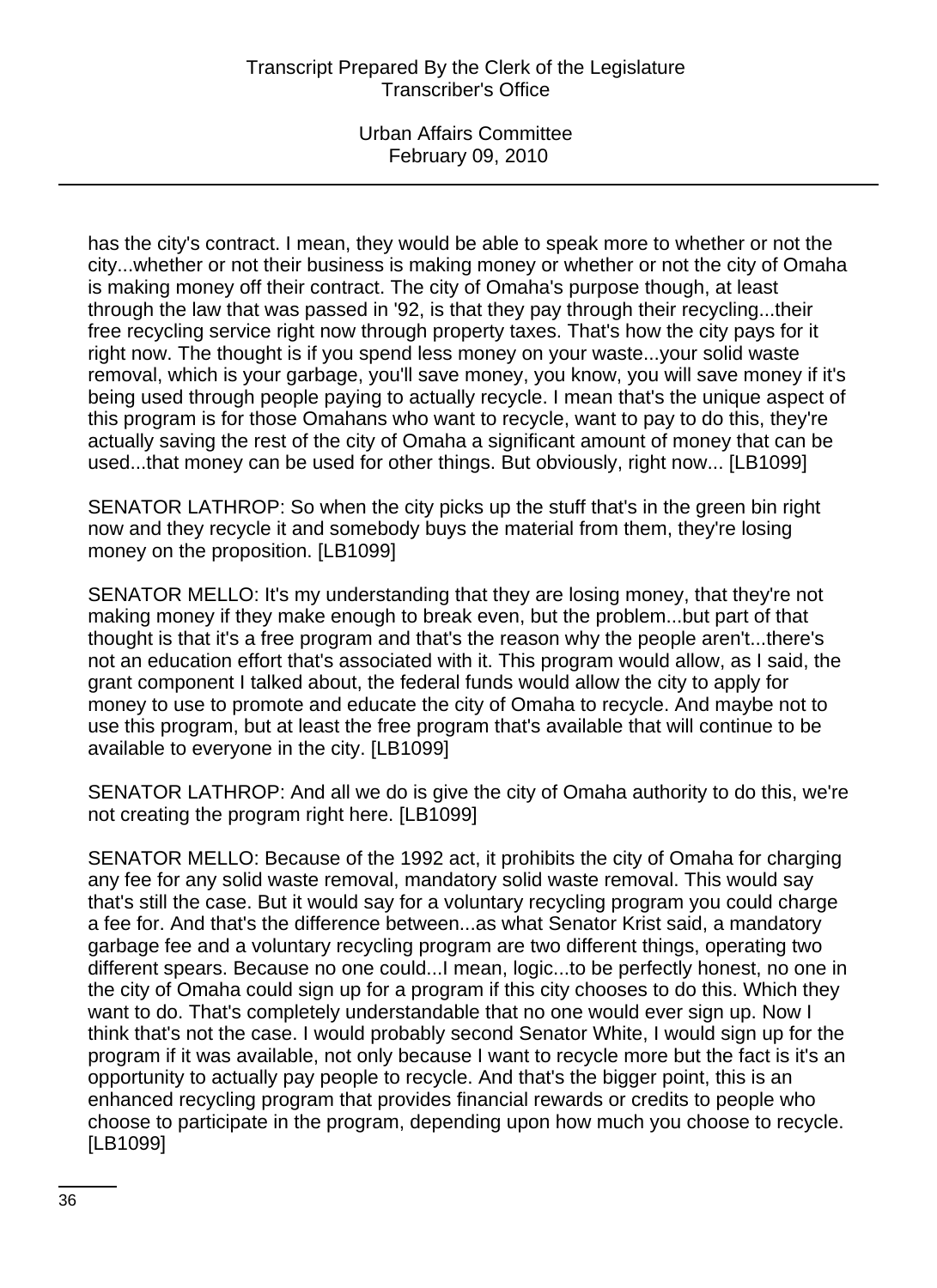SENATOR McGILL: Senator Cook. [LB1099]

SENATOR COOK: Thank you, Madam Chairwoman. How do I pay the bill if I were to sign up for this? Do I pay directly to the contractor or would the user of the service pay the city and then are there added administrative costs for the city to factor into that \$400,000 they are potentially saving? [LB1099]

SENATOR MELLO: Senator Cook, because this is enabling legislation, it's not creating the specific program, that's something that it would be better to ask the city of Omaha. They will testify after me, in regards to support of the bill. Since they would be the ones who have to setup the program they have to offer or they would be the ones who have to put out to bid the contract in regards to what they want out of an enhanced recycling program. So, it's the general...our general understanding from working with the current city's recyclers that an enhanced usage of a new program would yield that amount of money in regards to what is currently being spent through Deffenbaugh Industries and the garbage collection fee. [LB1099]

SENATOR COOK: Thank you. [LB1099]

SENATOR McGILL: Senator Krist. [LB1099]

SENATOR KRIST: Thank you, Chairman. Senator Mello, one other question. What's the estimate on the potential increase in jobs in the area? Is there a figure out there? [LB1099]

SENATOR MELLO: There is and the potential right now, depending upon the number of households that would sign up for this program, it's our understanding that for about every 1,000 households that would sign up there's one new job created. So there is a potential. There is a serious potential for job growth in this area, knowing that once again it's a fee-driven program. So obviously part of those fees are to pay for employees to help execute the program. But it was our understanding that if the program reached maximum capacity, and I could be mistaken, and I'm certain that someone from...who will be testifying, Dale Gubbles, who should be testifying can provide more of the details. If the program reaches its maximum capacity it could create up to 71 new jobs for the city of Omaha in the city of Omaha, so to speak. [LB1099]

SENATOR KRIST: Thanks. [LB1099]

SENATOR McGILL: All right, I think that's it for the questions. [LB1099]

SENATOR MELLO: All right, thank you. [LB1099]

SENATOR McGILL: We'll take the first proponent. And how many people are here to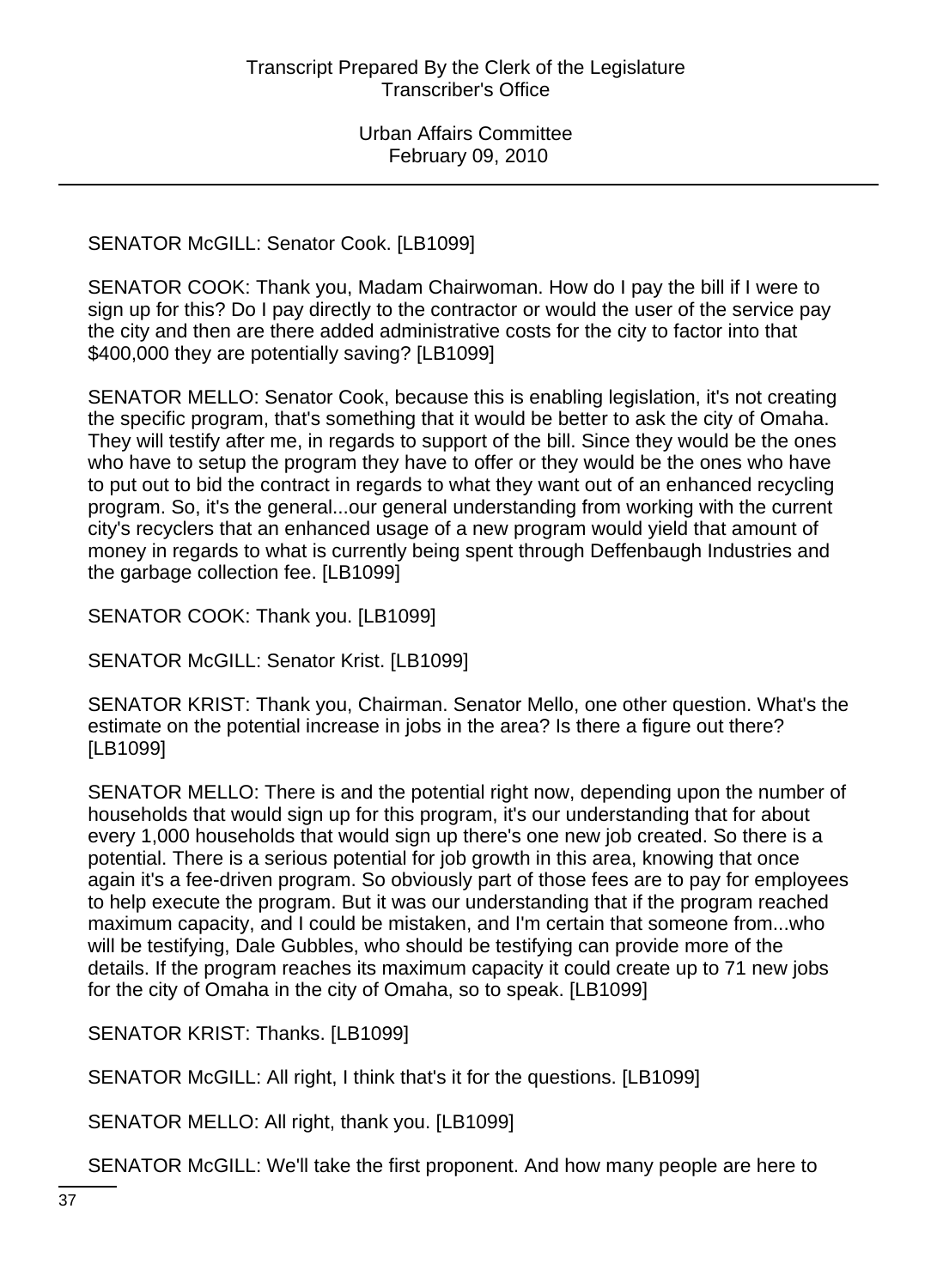testify on this bill? All right. [LB1099]

DAVID KARNES: (Exhibit 11) My name is David Karnes, K-a-r-n-e-s. I am here on behalf of Curbside Rewards, LLC. And they are the current operator of the recycle bank, the National Recycle Bank program in certain parts of Nebraska. Chairwoman McGill and members of the committee, Curbside Rewards and the city of Omaha's solid waste recycling contractor, First Star Fiber Company, have been in discussions for more than one year with the city of Omaha to offer the residents of Omaha, on a voluntary basis, the Recycle Bank program. Currently, the Recycle Bank program is being offered in Lincoln, Fremont and many of the suburban communities of the Omaha metropolitan area. Recycle Bank has been very well received in these areas, with more than 16,000 individuals residents choosing to subscribe to the service in the past year alone. The fee for the Recycle Bank service runs from \$6 to \$10 per month. With the Recycle Bank service comes a very sturdy, convenient 96-gallon wheeled and lidded container along with key financial incentives in the form of coupons from thousands of national and local merchants, like HyVee in the Omaha metropolitan area, that on average total \$25 per month for a family of four, based on the weight of the recyclables collected from each home. The Recycle Bank program has been highlighted in articles in The New York Times, Wall Street Journal, Forbes, Fortune, the Omaha World-Herald, and the Lincoln Journal, among other publications, as one of the most innovative and thoughtful systems for solid waste recycling in the world. The city of Omaha has one of the lowest residential recycling participation rates in similarly sized cities in the United States. Annually, tens of thousands of tons of residential recyclables that can and should be recaptured, processed and sold are buried in landfills. It is estimated by the city of Omaha Public Works Department that if a program like the voluntary Recycle Bank program could be offered to the city of Omaha's residents more than \$800,000 annually could be saved by avoiding unnecessary landfill costs and receiving payments to the city for these valuable captured recyclables. The city residential participation rate in the current green bin 18-gallon program is 30 percent of all residents. Among this 30 percent the eligible recyclables that are captured is 11 percent, in other words 89 percent of the valuable recyclables are disposed in landfills. The city wants and needs to do better, thus the city's discussions with the Recycle Bank operators that operate currently in other parts of Nebraska. In the areas of Nebraska where Recycle Bank services are being offered to residential customers, the participation rate and the capture rate of these eligible, valuable recyclables has increased by more than 300 percent. The Recycle Bank program has a monthly participation fee. The current state law on solid waste collection/disposal in Nebraska does not allow the city of Omaha to charge a fee even for a voluntary, individual resident-decided program. We believe that the statute did not contemplate restricting the city from offering a voluntary residential service but indeed wanted to restrict the city from requiring a mandatory garbage fee. The city will continue to offer its current no-fee green bin program. Thus to clarify, the current LB1099 is an enabling law that would allow the city to plan and incorporate an option for the citizens of Omaha for a modern recycling program. On behalf of Recycle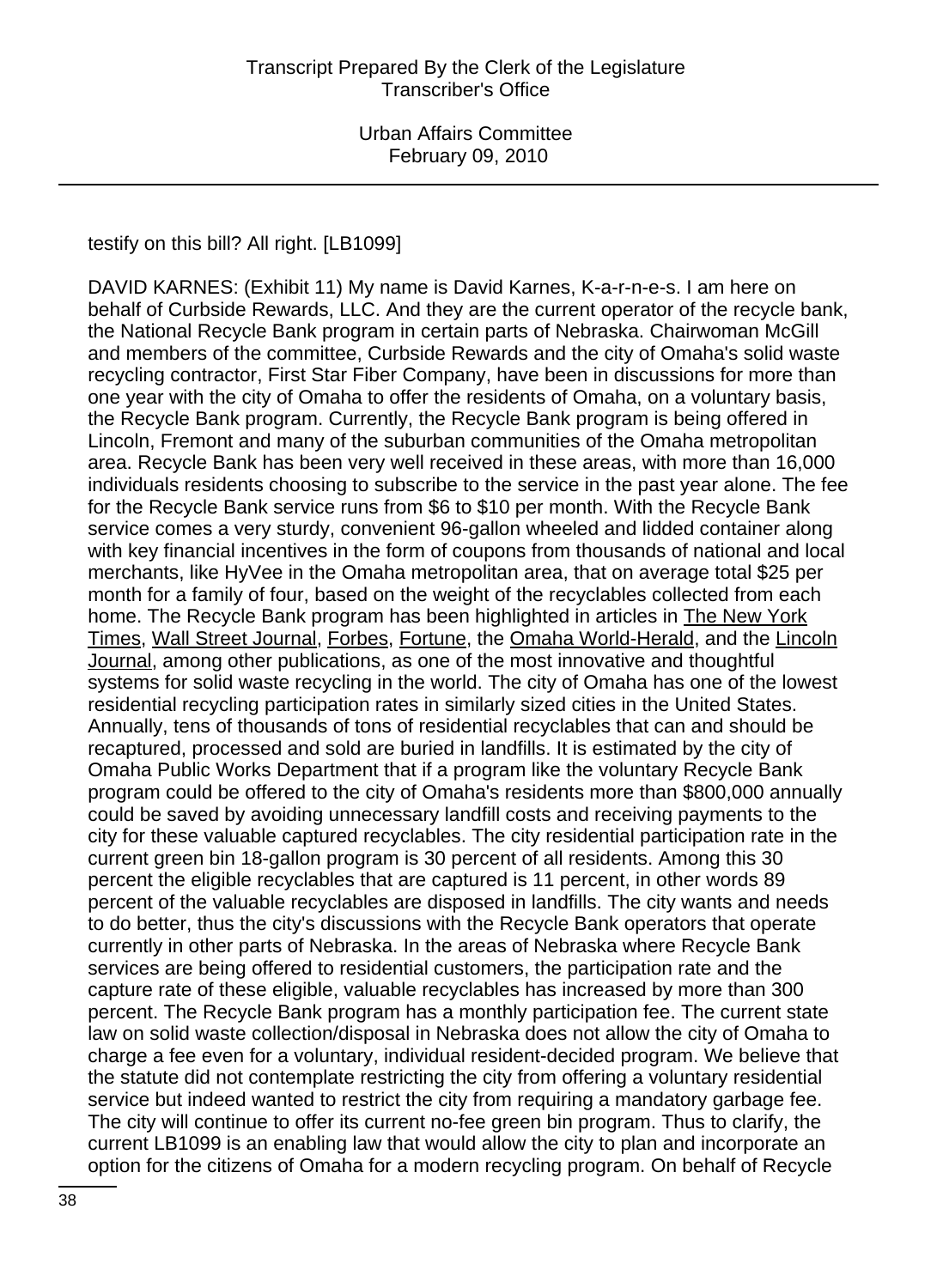Bank, I ask the committee to favorably vote to move the bill to the floor. And I urge each of the members of the committee to secure its passage in this session. A number of questions have been asked on behalf of Recycle Bank and the Curbside Rewards program which is operating this program in the state I'd be happy to answer. Senator Mello did very well but some of the specifics, including Senator Lathrop's question maybe could be asked. I'd...the recycler for the city of Omaha will be also testifying. And before I conclude, I would like to offer a letter from the Omaha Chamber of Commerce. I won't read it here, but the Chamber and its Public Policy Committee has endorsed the program as a significant enhancement to not only the financial but the environmental services that are offered to the citizens of the city of Omaha. I thank you, Madam Chairman. [LB1099]

SENATOR McGILL: Senator Krist. [LB1099]

SENATOR KRIST: Thanks for coming, Mr. Karnes. I just, in terms of competition out there if this takes off, is the current contractor the only contractor that we might see or if this actually picks up do you see competition in the area? [LB1099]

DAVID KARNES: Well, there are other recyclers. In Lincoln, for example, the Recycle Bank program is offered through individual haulers. And each of those haulers decide how the program is going to be administered. The plan, I believe, of the city of Omaha would be to have one program and Recycle Bank...there would be an RFP. Recycle Bank would apply for the rights to run the program. The program with the financial incentives that Senator Mello referenced is the Recycle Bank program. That's being offered in other parts of the state and nationally. So there would be other competitors potentially, but nobody would be able to offer the financial incentives that currently are offered through the Recycle Bank program. [LB1099]

SENATOR KRIST: Thank you, sir. [LB1099]

SENATOR McGILL: All right. Any other questions? No. Thank you very much. [LB1099]

DAVID KARNES: Thank you. [LB1099]

SENATOR McGILL: Next proponent. And I ask that people try to limit their comments to what hasn't been discussed already. I can see this is probably a bill where it could get very repetitive. So please try to limit what you say so we can keep moving forward. [LB1099]

DALE GUBBELS: (Exhibits 12 and 13) Thank you, Senator. My name is Dale Gubbels. I'm the CEO of Firstar Fiber. We are the processor of the city of Omaha's recycling materials. And I'm also the president of the Nebraska League of Conservation Voters. Like the bill, and in deference to what you said, Senator, I will keep my remarks brief.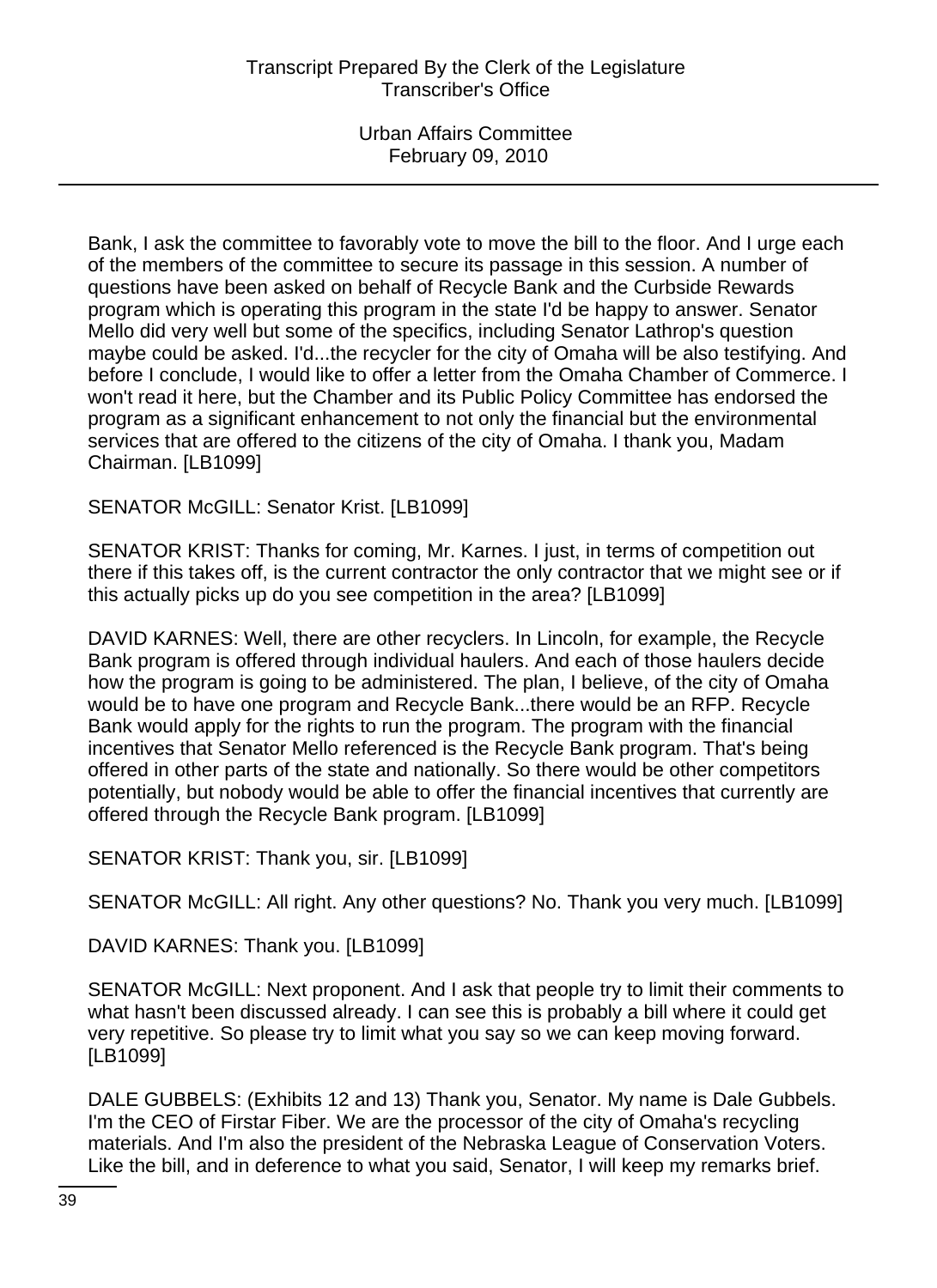Urban Affairs Committee February 09, 2010

What is being passed out now is a picture that kind of describes the purpose of this bill and then also provides some examples of what this bill can do if it's passed. Again, I won't dwell on the fact that this simply clarifies that Omaha has the right to offer a fee-for-services for recycling programs on a voluntary basis. The handout has three examples. It's been discussed the Recycle Bank program, but that's just one of several that I think could come about over time because they have come about in other cities that have opportunities to work hand-in-glove with the private sector to offer ways to increase the amount of recycling, reduce waste and create jobs. The question was asked, how many jobs might this create? The EPA has actually estimated that for every 10,000 tons that gets recycled it creates about 36 jobs. In Nebraska we've got 2 million tons that we're burying annually. And I calculated, based on the DEQ's study that was done last year, that 60 percent of what's going into the landfill is actually material that could be recovered and then sold and applied to farmland in Nebraska. If you take all that into consideration and use EPA's figures that means that we could create in this state close to 4,000 jobs. And the other significance of that is from an economic point of view the average cost to dispose of solid waste in the state, again according to the DEQ, is about \$27 per ton. That's just to put it...bury it in the ground. And once it's in the ground, of course, it doesn't do anyone any good anymore. The cost to get it there is significant, especially in rural communities. The...some communities have to travel 70, 80, 90 miles to get to a landfill. And with the fuel prices you can imagine what that is costing residents of this state. Again, this bill only pertains to Omaha. But as I see it this has the potential to establish some new innovative approaches to dealing with recycling and resources. And my hope is this will lead to a lot of communities around the state getting more involved in resource conservation and recycling. With that, I'll try to answer any questions you might have. [LB1099]

SENATOR McGILL: Are there any questions? Senator Lathrop. [LB1099]

SENATOR LATHROP: Your business is the one that takes the contents of these green bins currently and separates it? [LB1099]

DALE GUBBELS: It is brought to us...correct. We don't do the hauling but it is brought to us. In fact, we're in your... [LB1099]

SENATOR LATHROP: Then you have a process where you sort the plastic from the cardboard and the newspapers. [LB1099]

DALE GUBBELS: Thank you for reminding me, Senator. It's in your district and I would like to invite you to tour our facility. (Laughter) [LB1099]

SENATOR LATHROP: Great. All right, well, maybe I got to change my question. (Laughter) Would you be the same entity that would sort the contents of these bins? [LB1099]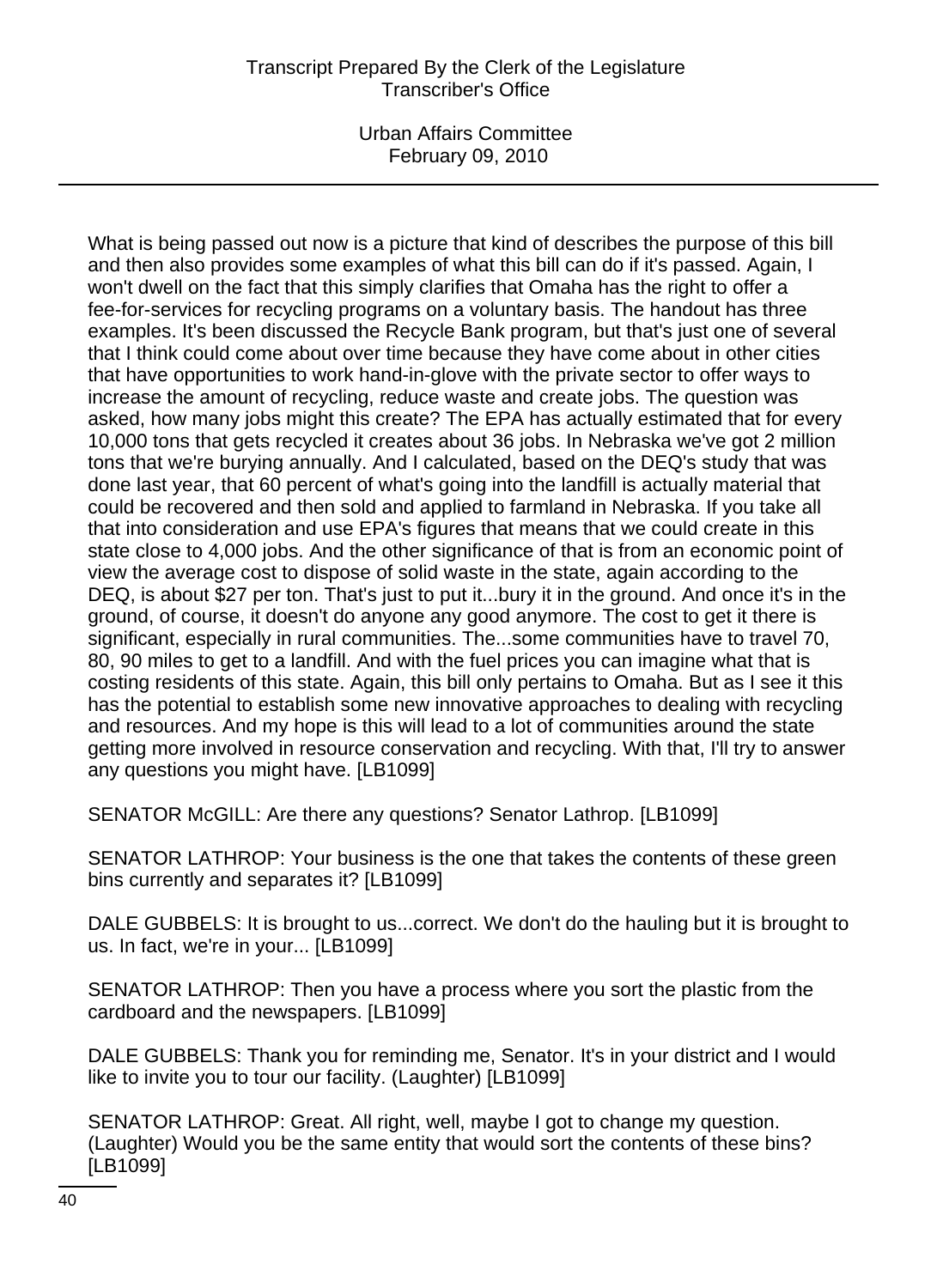DALE GUBBELS: Correct. [LB1099]

SENATOR LATHROP: This question I have, we talked about the glass. We used to be able to put the glass in the green bins and now we can't. Is there a reason for that? [LB1099]

DALE GUBBELS: Yes, some very significant reasons. When the city switched from separating the materials at the curb, that's where the glass was separated at that time. And at that time it would end up getting broke right there at the curb. So the city switched over to what's called the commingled approach. And as you know, now the trucks are actually former trash trucks, compactor trucks. If you put glass in those trucks it breaks and most of it would go out as trash anyway. And not only that, it devalues the rest of the material on the truck. We have paper mills that have said that they like our material because the city did not include glass in the collection. [LB1099]

SENATOR LATHROP: But if I decide to sign up for this, am I not doing the very same thing, causing the problems you just said you alleviated? [LB1099]

DALE GUBBELS: Well, actually, there was some confusion on that. Glass will not be collected in this program either at the curb because, yeah, say it would break and it would go out as trash. We're working on some projects. And again this LB1099 opens up some opportunities to work through other innovative way, working with restaurants, bars and local trash haulers to establish drop-off centers that would open up a lot more opportunities for people to take their glass to their local restaurant and so forth. [LB1099]

SENATOR LATHROP: Okay. Is there anything then that I can put into this bin that I'm not putting in the green bins right now? In other words, am all I'm getting for my \$10 a month is more volume? I get a bigger bin. [LB1099]

DALE GUBBELS: You do get a bigger bin. We take, with the program that we operate in the suburban areas, and the hauling there, plastics 1 through 5, and basically, because those numbers are so small anymore, I just tell people to put anything with a neck or that they think is plastic in because you won't see the number anyway unless have powered glasses like this. So, yes, there is more plastics that we take. But what we also see, and we did a study three years ago this summer. We went around the city and looked at people's recycling bins to see what they were setting out. And what we noticed is as soon as those bins are full they put their trash...they put the recyclables in their trash right next to it because the bin is full. So that's one of the reasons why we've seen a 300 percent increase in the amount of material that we get when this cart is rolled out and people are given an incentive to recycle. [LB1099]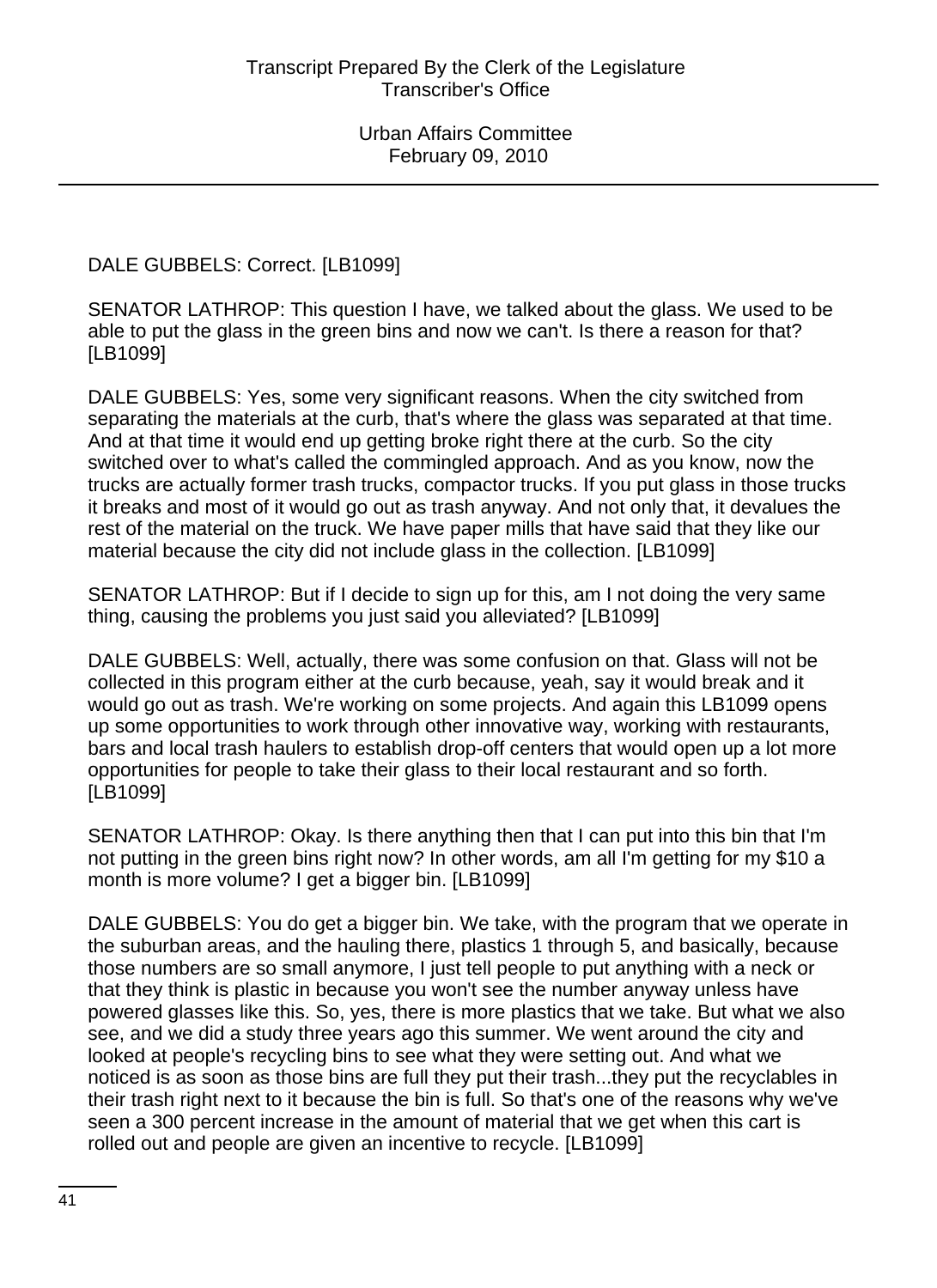SENATOR LATHROP: Okay, thanks. [LB1099]

DALE GUBBELS: Thank you, Senator. [LB1099]

SENATOR McGILL: Other questions? No. Thank you very much. [LB1099]

DALE GUBBELS: All right, thank you. [LB1099]

SENATOR McGILL: Next proponent. Other proponents can kind of move to the front, if they want to, it can help facilitate the process. [LB1099]

JACK CHELOHA: (Exhibits 14-16) Good afternoon, Senator McGill and members of the Urban Affairs Committee. My name is Jack Cheloha, that's J-a-c-k, the last name is spelled C-h-e-l-o-h-a. I'm the registered lobbyist for the city of Omaha. I want to testify in support of LB1099. I've asked the pages to hand out a couple of different items. One of them is just kind of a general overview of the bill where it shows support from the mayor of Omaha, Jim Suttle, city council president Garry Gernandt, and then our planning director Rick Cunningham. Additionally, have an individual letter that the pages will hand out from the mayor himself directly to Mr. Karnes supporting this program. Finally, we have a letter from...it's signed by three of the council members in support of the program. I think it's also addressed to Mr. Karnes. And between the time of when it was dated to now a fourth one has joined. And so a lot of times for me to get my orders from the city all I have to do is count to four out of a council of seven. And I do have authorization from four of seven to...so they all support it, if that letter is coming around. I think it was council member Ben Gray has added his name to it. But I wanted to say the city of Omaha supports this. We see it as a measured incremental response, if you will, to allow us a way to encourage recycling to enhance our existing program. We think that the two individuals who spoke in front of me do a terrific job. They've got a marketable product and service. I think, you know, if we're allowed to do this I think the public will respond positively based on the incentives that could come to them. And likewise, this will help bolster recycling in Omaha, which is ultimately our goal, if you will. As has been pointed out on existing law there is a prohibition on the city of Omaha for charging a fee, you know, for garbage collection unless you have an affirmative vote of your citizens. And so based on legal opinions regarding that, in order to start this new, you know, voluntary program where the participants would pay, we felt it was necessary to have legislation to clarify that. And for those reasons we're here to support LB1099. I'll try and answer any questions. [LB1099]

SENATOR McGILL: All right. Any questions? Senator Cook. [LB1099]

SENATOR COOK: Thank you, Madam Chairwoman. Hi, Jack. [LB1099]

JACK CHELOHA: Hello, Senator. [LB1099]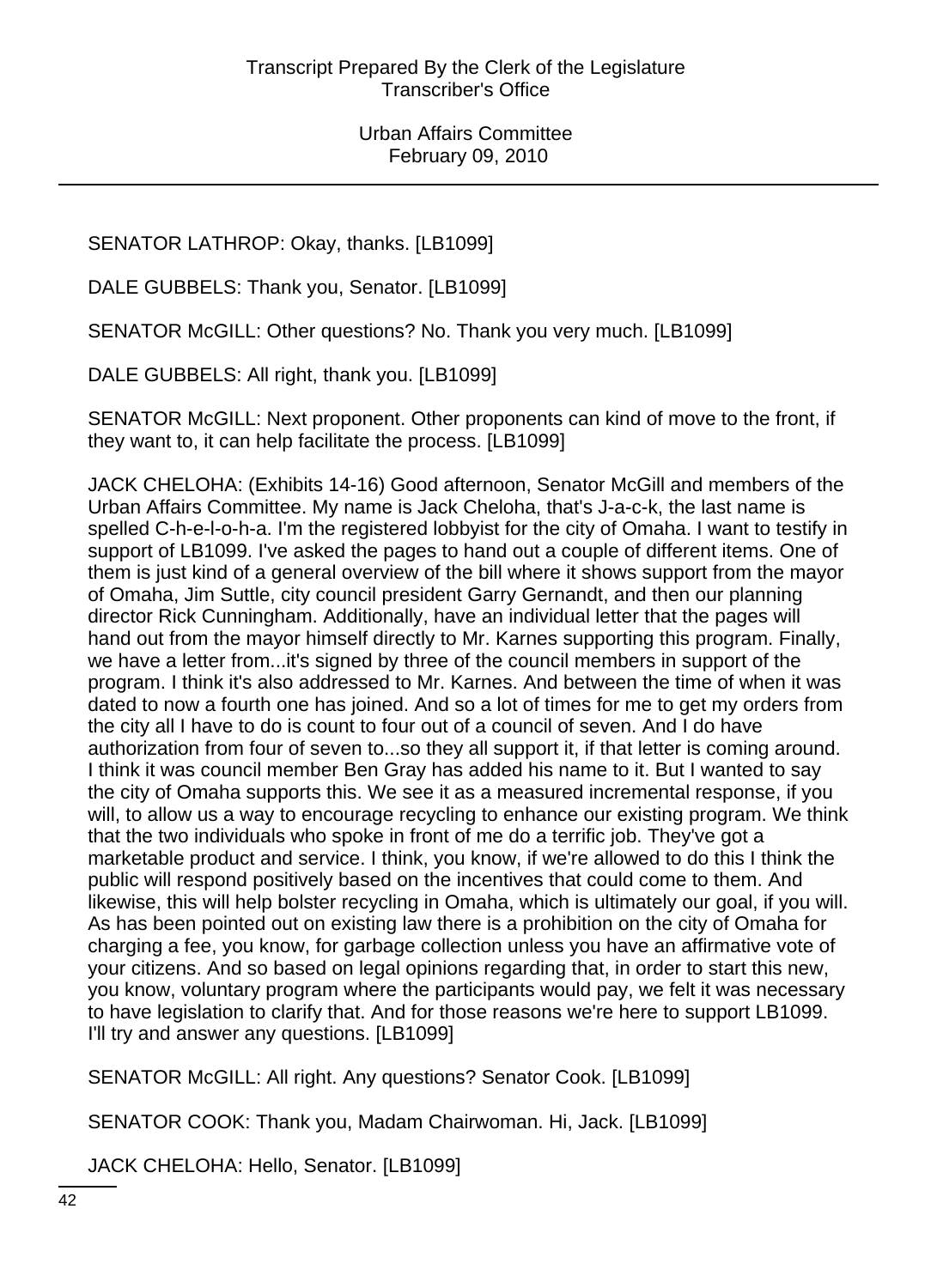# SENATOR COOK: How are you? [LB1099]

JACK CHELOHA: (Laugh) I'm fine, thanks. [LB1099]

SENATOR COOK: I have a question. And I know you and the sponsoring Senator have asked for...sought legal opinions related to this. But I want you to say it so that we can have it for the record. Is there a way through any types of gymnastics to move from this initiative, which sounds fine and good, to a fee-for-service for either the green bins, the green bins and/or the regular old trash you put in the trash can and take to the curb? That's my first question. [LB1099]

JACK CHELOHA: Right. Thank you for that question. And I understand your question and why you're asking it. I think the language as it's drawn here in this bill, it's kind of a one, two punch, if you will, in terms of the new language added to it. There's language within the Solid Waste Recycling and Reduction Act to allow for this program, this voluntary program to begin. But then there's also, under general authority granted to cities of a metropolitan class in Chapter 14 we do a specific enunciation of power on page 19 of the bill, line 10, where it says, to establish a voluntary fee-for-service recycling program. And so, Senator, I think this bill would be very limited. And I think it would only allow the type of program that's being mentioned here today. The city of Omaha does not have any interest in charging its citizens for a garbage program unless we follow the law as it exists now and get an affirmative vote from our citizens. [LB1099]

SENATOR COOK: Okay. So based on this, there wouldn't necessarily be an initiative from the administration to say, hey, isn't this great, now everybody's paying \$10 a week, a month. How much are you pay, Senator Lathrop? Ten bucks a month. And now we don't have to take any green bins to any neighborhoods and that's less money from the city. There's no... [LB1099]

JACK CHELOHA: Well, that is a good question. But... [LB1099]

SENATOR COOK: ...kind of foot in the door. [LB1099]

JACK CHELOHA: Well, that's a good question. But we don't anticipate disbanding the green bin program. We see this working in harmony. You know, I suppose we should have asked the company if, when and if we do an RFP and they bid, you know, what do they anticipate in terms of participation. I don't have that number, I can't speculate for them. But I would almost say it's safe to say that not every household in Omaha will participate in the voluntary program. And so there's still going to be a need for our green bin program. [LB1099]

SENATOR COOK: Okay, thank you. [LB1099]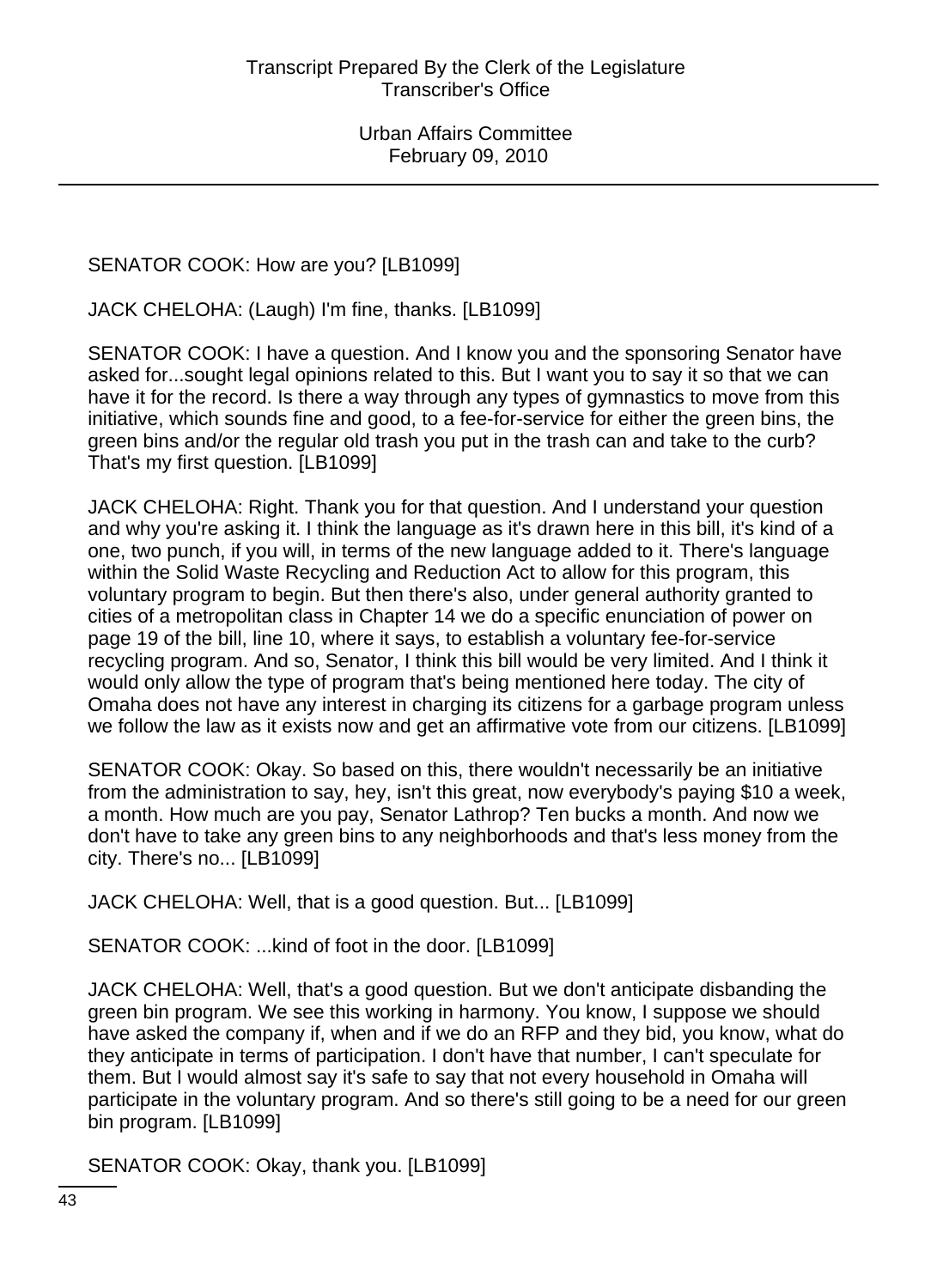JACK CHELOHA: Okay. [LB1099]

SENATOR McGILL: Other questions? [LB1099]

SENATOR LATHROP: And you will not discontinue it. [LB1099]

JACK CHELOHA: We have no plans to discontinue it, Senator. [LB1099]

SENATOR LATHROP: And it will not be discontinued, the green bin program will not be discontinued if we do this? [LB1099]

JACK CHELOHA: (Laugh) If we do this and adopt this law, change, it will not be discontinued. [LB1099]

SENATOR LATHROP: Perfect, thanks. [LB1099]

SENATOR McGILL: All right. Other questions? [LB1099]

JACK CHELOHA: One last thing, if I could add. When the initial act was passed, in 1992, the Waste Reduction and Recycling Act, I did not work for the city of Omaha then. I've been here a long time, but 1992 was before my time, so I just wanted to make that point, regarding the status of the law. [LB1099]

SENATOR LATHROP: Okay. You're saying you would have caught something and this wouldn't have been an issue, if you'd been the lobbyist back then? [LB1099]

JACK CHELOHA: (Laugh) Either that or I would have been retired long ago probably [LB1099]

SENATOR LATHROP: Okay. [LB1099]

JACK CHELOHA: Thank you. [LB1099]

SENATOR McGILL: Thanks, Jack. Other supporters? [LB1099]

LYNN REX: Senator McGill, members of the committee, my name is Lynn Rex, L-y-n-n R-e-x, representing the League of Nebraska Municipalities and we do support this measure. This has worked well in other cities across the state. And just for a technical amendment, and this is only technical, we would recommend the following. On page 4, line 7, and this is only so that the other municipalities in the state and counties that are already doing this are not in some way construed to no longer have this authority. So notwithstanding this section, the governing body of, and we would insert the words "any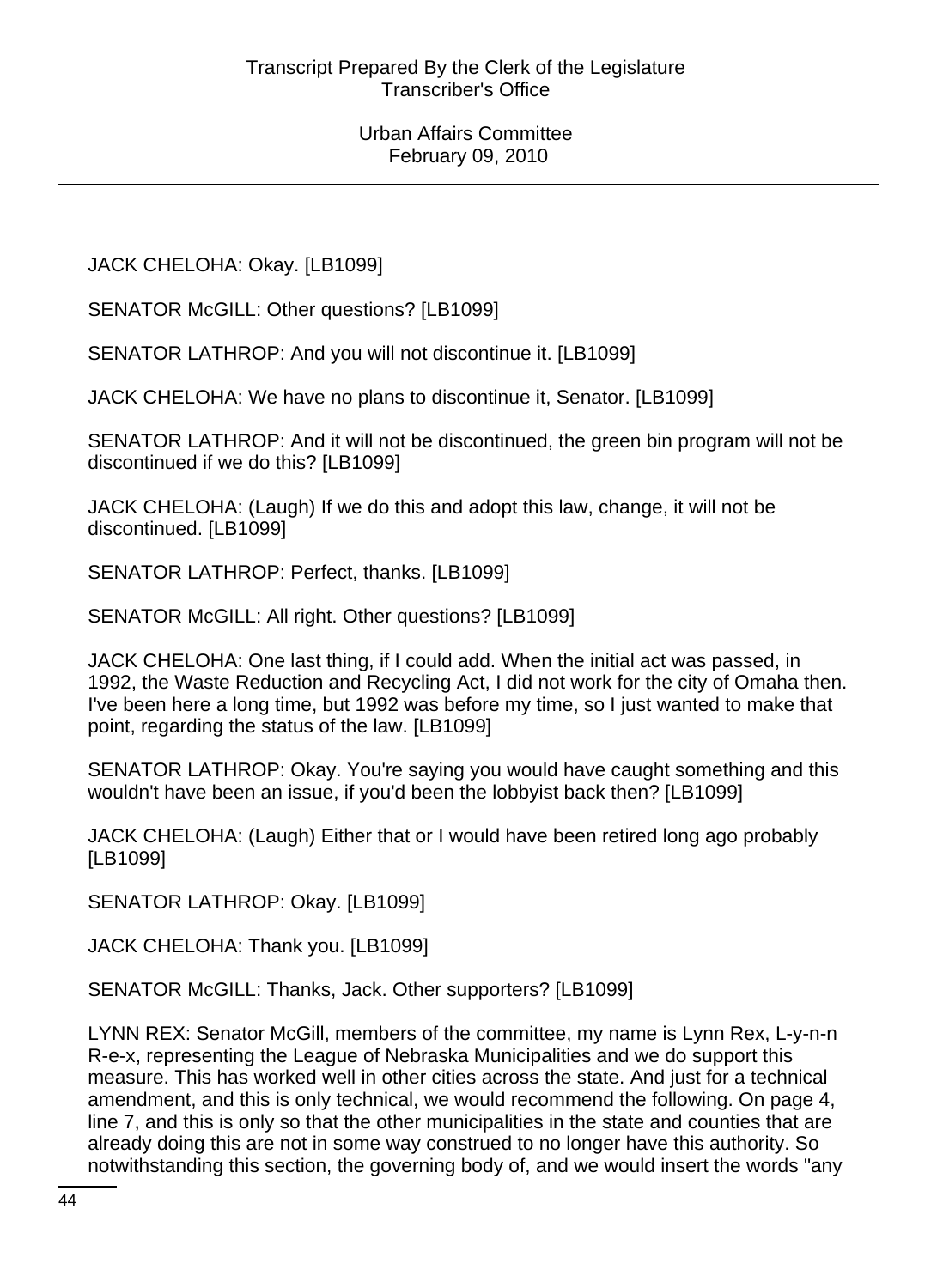Urban Affairs Committee February 09, 2010

municipality and county including," then going back to the language you have page 8, a city of the metropolitan class may establish by ordinance a voluntary fee-for-service recycling program that is paid for by each participant in the program. The only reason for this is so that no one can construe this to say now the Legislature has spoken and now only cities...now only cities of the metropolitan class can do it. Because other cities already have this authority, counties do too. And indeed it's been very successful. And we highly recommend that the Legislature advance this bill. And unlike Jack Cheloha, I was here in 1992. And when the federal government passed this mandate called Subtitle D, it said that cities and counties across the country would have to be facing these issues. And indeed, they actually put an unfunded mandate on every state in the country saying that the states would have to do it. The state of Nebraska, like many other states, although some states actually did contribute funds, the state of Nebraska took the position that this would be passed on without one dollar, without one penny of assistance from the state to cities and counties across the state to manage this. And it has been...it was a huge, huge effort and that resulted in regional landfills across the state, one of the most costly and most controversial issues that ever faced this state. And it was in the long run something, I think, that had to happen. But I would just tell you that this kind of a program makes huge difference. And we want to make sure other cities and villages can continue their program. Thank you very much. Be happy to respond to any questions you might have. [LB1099]

SENATOR McGILL: All right, thanks, Lynn. Yes, Senator Cook. [LB1099]

SENATOR COOK: Thank you very much. Ms. Rex, since you've been here for a while, can you shed any light on the possibility, this idea of the city of the metropolitan class or whoever this ends up applying to being able to change their solid waste collection or their recycling collection program without an affirmative vote of the people? Can...from your review of this and from your experience in hearings and watching floor debates, do you see that as a possibility? [LB1099]

LYNN REX: I do not. And, for example, if you look at, on page 2 of this bill, starting on line 24, this actually is an amendment, this is what the law currently says in 13-2020, and right now provides that, except that no city of the metropolitan class shall impose any rate or charge upon individual residences unless a majority of those voting in a regular or special election vote affirmatively to approve or authorize the establishment of such rate or charge. Since you are not changing that in any way, and indeed I think that's the reason why the new language on page 4 starts out with the provision, "notwithstanding this section." Because you're giving a very narrow exception here for the city of Omaha. The purpose of our amendment, Senator Cook, was just to make clear that other municipalities and counties could still continue doing what they have been doing. [LB1099]

SENATOR COOK: All right. Thank you very much. [LB1099]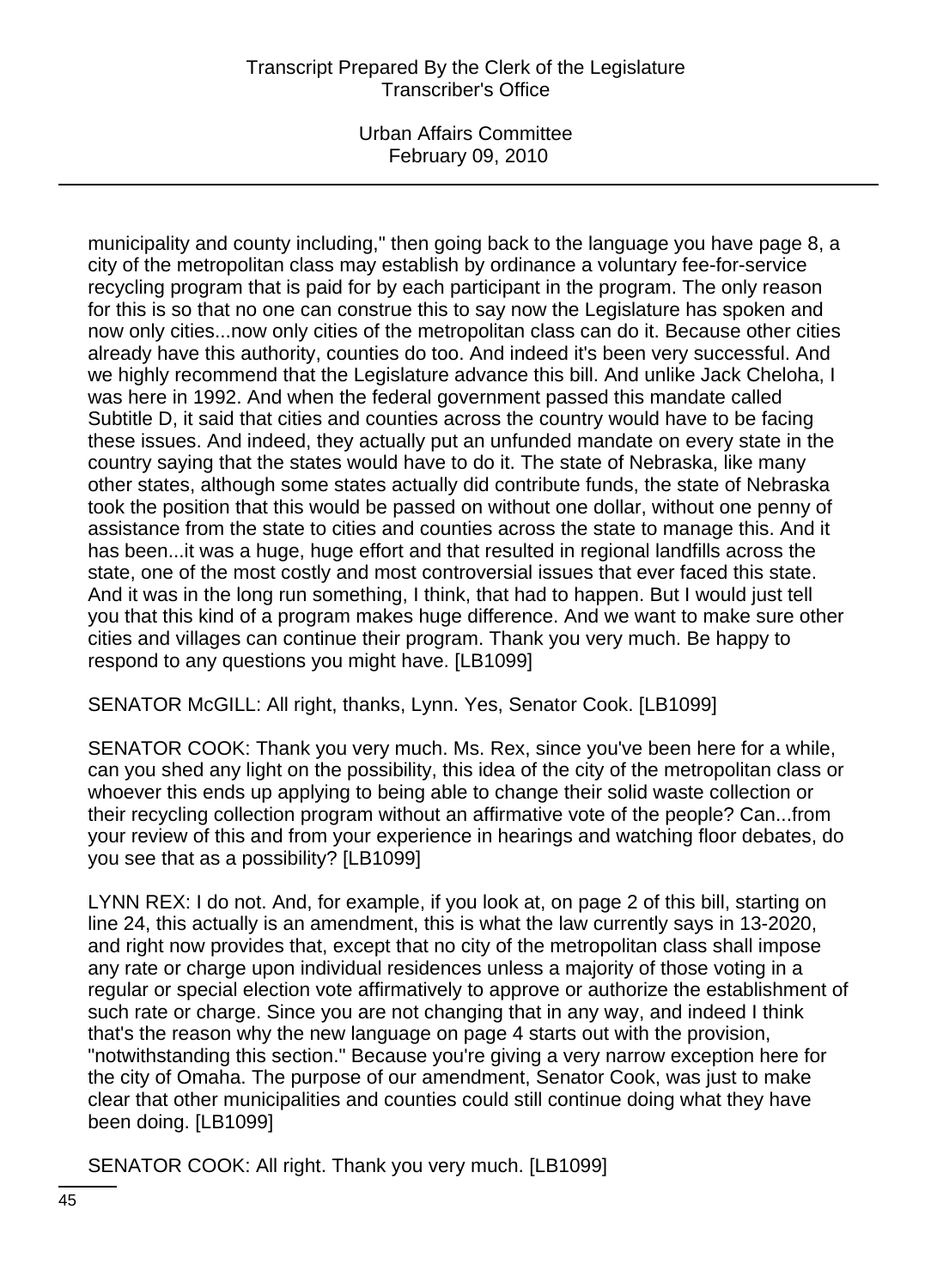LYNN REX: You're welcome. [LB1099]

SENATOR McGILL: All right. Thank you. [LB1099]

LYNN REX: Thank you. [LB1099]

SENATOR McGILL: Other supporters. [LB1099]

CHAD JOHANSEN: (Exhibit 17) Once again, I'm Chad Johansen, J-o-h-a-n-s-e-n, volunteer advocate for the United States Green Building Council, Nebraska Flatwater Chapter. I'll be very brief. As a Green Building Council representative for the local side for the state of Nebraska, any recycling effort taken part by the city of Omaha should be commended by our organization, that's why we're here in support of it. On a personal side, as a resident of Omaha area, any avenue like this that could lessen the burden potentially for the city of Omaha in terms of what they have to pick up and collect and put in a waste fill is beneficial, obviously, for our environment. But obviously for, maybe, economics and bringing in another revenue stream in terms of a voluntary recycling program, I think, would be beneficial both for the environment and hopefully for economics as well, not to mention the individual household that chooses to do this could be eligible for incentive rewards or coupons, as already been mentioned. So for that reason I just have a letter here that, once again, I'll pass out that is our committee's response in support of this proposed bill. And with that, I'm going to wrap up very quickly for you. [LB1099]

SENATOR McGILL: All right, thank you. [LB1099]

CHAD JOHANSEN: Thank you. [LB1099]

SENATOR McGILL: No questions? All right. Yeah, thanks. Other supporters. Anyone here in opposition? Anyone neutral? All right, Senator Mello, would you like to close? [LB1099]

SENATOR MELLO: Briefly. Once again, this is enabling legislation that creates jobs, good paying jobs. There's a sheet that I had the page hand out in regards to the projected number of jobs through the Recycle Bank program. It saves the city of Omaha a serious amount of property tax dollars by people willing to pay a little bit extra to be able to recycle more. It's good public policy. It protects our environment. It saves tax dollars and it creates jobs in the process. So...and to make sure, for the record, it does not allow the city of Omaha to impose a mandatory garbage fee which is not only a concern of mine but a concern of a number of senators from the eastern part of our city, which we will be making that crystal clear to the city of Omaha through a letter. So with that, thank you, Madam Chairwoman. [LB1099]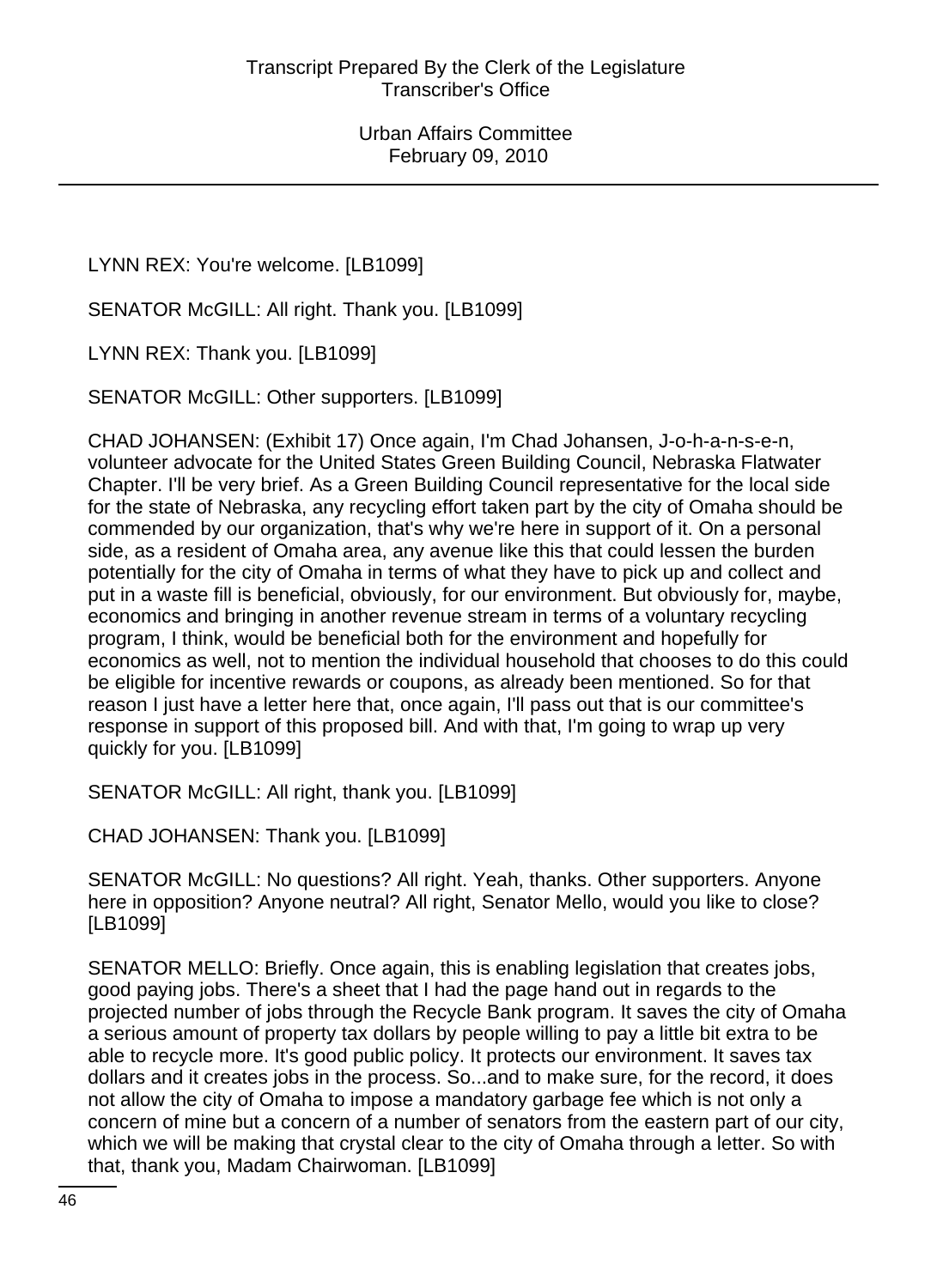SENATOR McGILL: All right. Any final questions? Senator Lathrop. [LB1099]

SENATOR LATHROP: This doesn't affect...this doesn't create a mandatory garbage fee in Omaha? (Laughter) Is that right? Just to be clear about it. [LB1099]

SENATOR MELLO: That is absolutely correct, absolutely correct. [LB1099]

SENATOR LATHROP: Okay. [LB1099]

SENATOR McGILL: All right. That closes the hearing on LB1099. And Senator Mello can open on LB997. How many people are here to testify on this last bill? Okay. [LB1099]

SENATOR MELLO: (Exhibits 18-20) Good afternoon, Chairwoman McGill, members of the Urban Affairs Committee. My name is Heath Mello, H-e-a-t-h M-e-l-l-o, and I represent the 5th Legislative District. I introduced LB977 (sic LB997), a bill that would require counties and municipalities to include an energy element as part of the comprehensive plan already required by state statute. LB977 (sic LB997) would become effective when a new comprehensive plan is developed, a full update to the comprehensive plan is undertaken or by January 1, 2015. This date provides ample time for counties and municipalities, five years, to incorporate this new element into their comprehensive planning process. That said, I am open to negotiating this date if counties and municipalities feel that more time would be beneficial. The energy element would add a new section to the comprehensive plan that would assess energy infrastructure and energy use by sector, including residential, commercial and industrial sectors, evaluate the utilization of renewable energy sources, and lastly promote energy conservation measures that benefit the community. With an ever changing global economy, and public power stretched to its limits across our state, it serves a positive public purpose for communities to evaluate their energy consumption, energy conservation opportunities, and renewable energy potential. By collecting this information and making it available, greater transparency is provided to the public, including new industries that may wish to relocate to the area and decision-makers are armed with information to guide their policies. Imagine the millions of taxpayer dollars that could be saved if every municipality critically examined their energy usage and incorporated these findings into their comprehensive plan. Some communities are already looking to include energy usage in their comprehensive plans and will use the energy efficiency and conservation block grants provided by the Department of Energy to help them achieve this goal in a more timely and thorough manner. Additionally, in Omaha the policy development initiative, aptly named Environment Omaha, was formed to create an environmental element for the city of Omaha's master plan. There are five content areas for the environmental element--the natural environment, urban form and transportation, building construction, resource conservation, and community health. The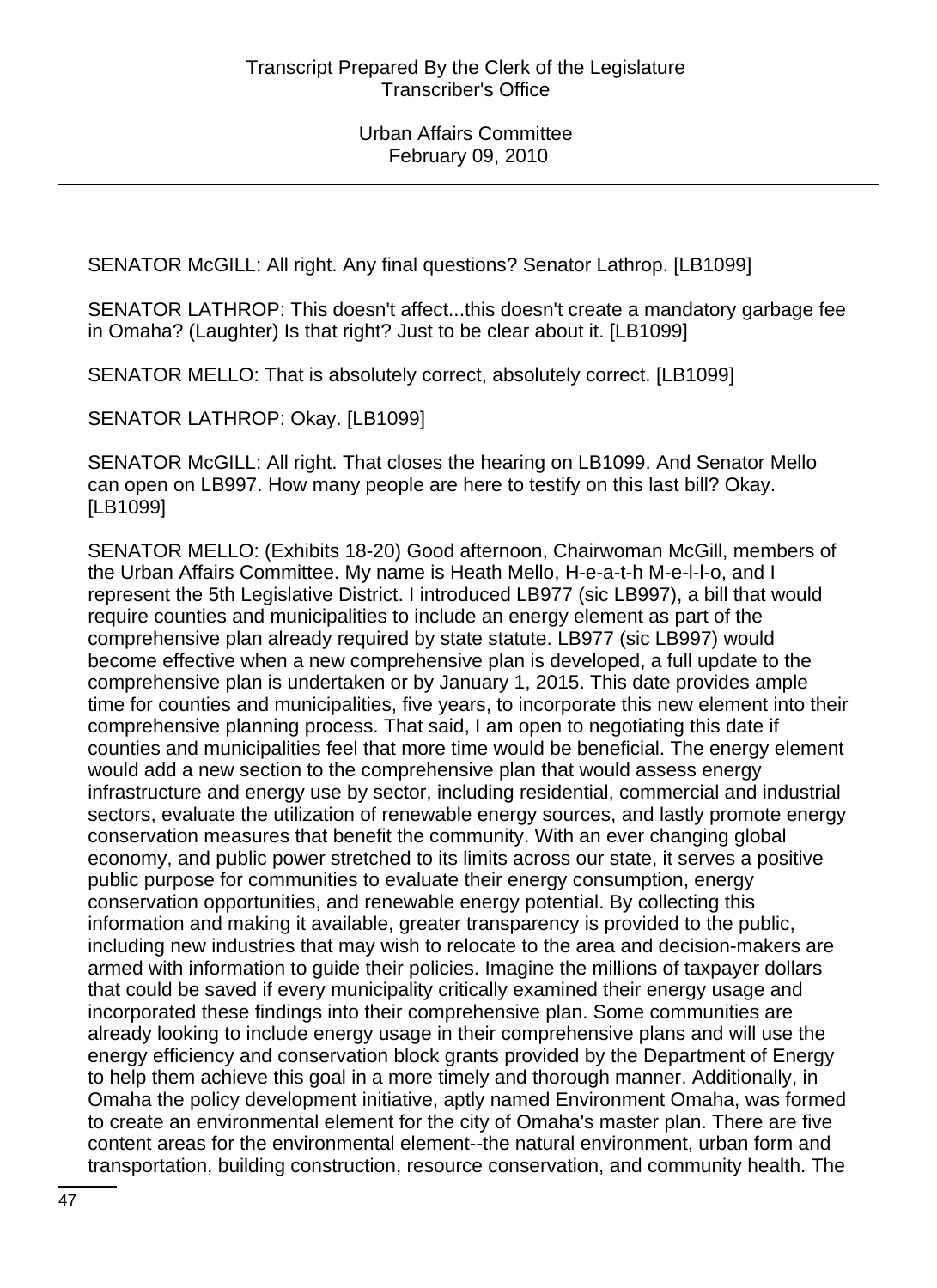Urban Affairs Committee February 09, 2010

resource conservation area, which kicked off on January 20 of this year, addresses energy specifically and how it should be incorporated into the environmental element of the city of Omaha's master plan. LB977 (sic LB997), in short, is an opportunity for municipalities to examine their energy usage and make positive changes that benefit the community. Including an energy element in comprehensive plans is a long-term planning tool that addresses energy usage and efficiency. LB997 does not cost the state additional funds and, in fact, stands to save communities valuable taxpayer dollars if the information gleaned from this process is fully utilized. I will close by stating that, as you well know, I've introduced multiple bills in front of the Urban Affairs Committee regarding energy efficiency. In some of the bills I've introduced, like LB977, the bill that would require new and renovated state buildings to be energy efficient, I asked the state to lead by example. In this bill I'm asking the cities and counties to help guide the way. Nebraska needs to be forward-thinking as the nation moves from one that is dependent upon fossil fuels to one that is energy efficient and uses renewable energy. This shift is already happening. And Nebraska can either make changes behind the curve or get ahead of it. With that, I would take any questions from the committee. [LB997]

SENATOR McGILL: Senator Coash. [LB997]

SENATOR COASH: Thank you. Just for the record, Senator Mello, you introduced LB997 today? [LB997]

SENATOR MELLO: LB997 and LB977 was the bill I introduced last week. (Laughter) [LB997]

SENATOR COASH: Okay, just wanted to make sure you got... [LB997]

SENATOR McGILL: Thank you for catching that, Vice Chair. Are there questions, thoughts? No? Thank you, Senator Mello. [LB997]

SENATOR MELLO: Thank you. [LB997]

SENATOR McGILL: First... [LB997]

SENATOR MELLO: For the record, I passed out three letters, one from the American Institute of Architects, one from Daniel Lawse, and then one from Omaha by Design, who does the Environment Omaha. [LB997]

SENATOR McGILL: All right. First proponent. [LB997]

MITCH PAINE: Thank you, Madam Chairman. My name is Mitch Paine and I'm here with the...on behalf of the Nebraska Sierra Club. And my last name is P-a-i-n-e. And we do support this bill. And I want to specifically speak about my experience with the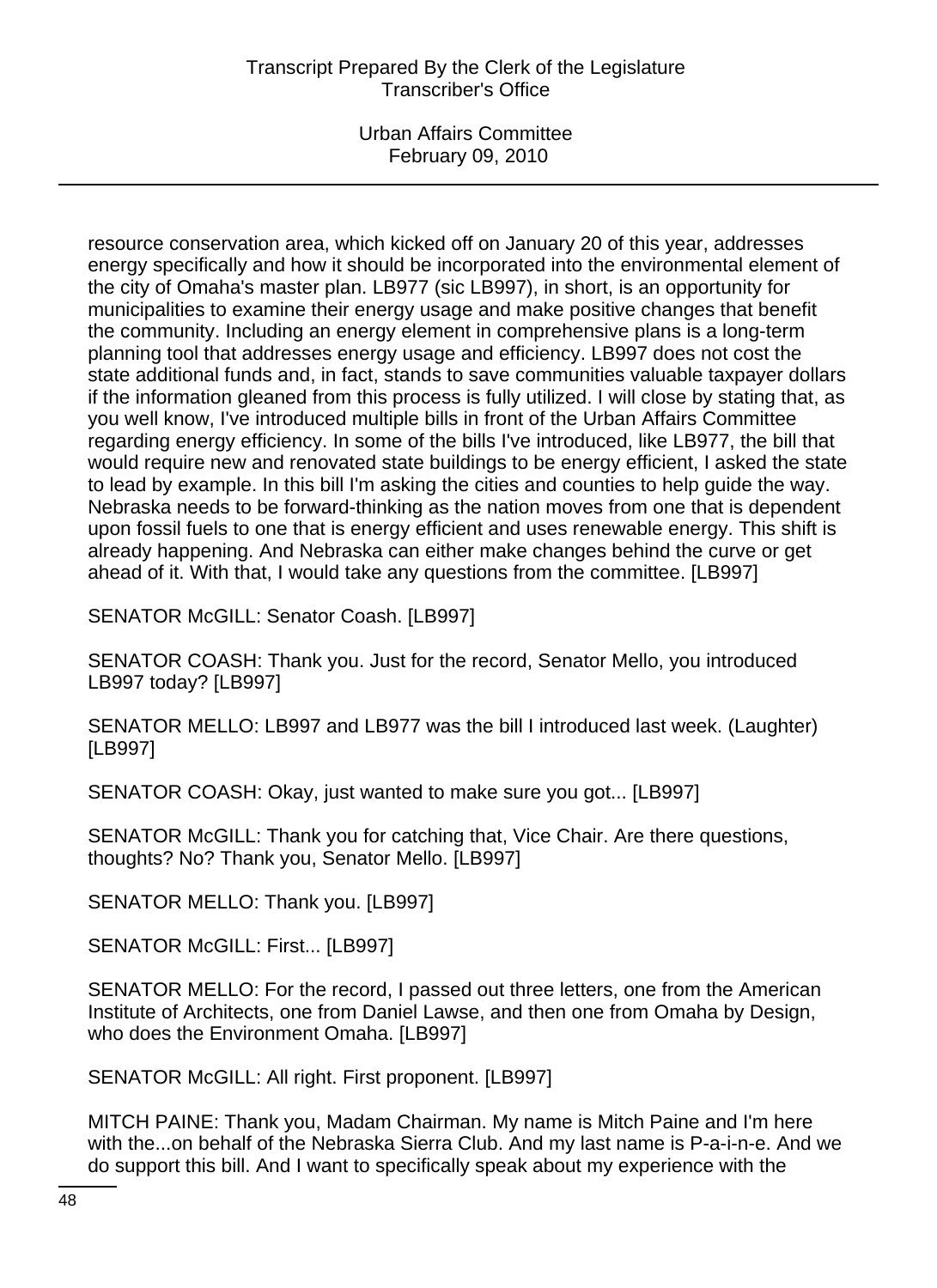Urban Affairs Committee February 09, 2010

Mayor's Office in Lincoln. I've been working there for about nine months now. And originally, I was brought on to help us develop our sustainability plan for a cleaner, greener Lincoln and the Energy Efficiency and Conservation Block Grant. And I was initially charged to look at other communities and see what they're doing. This aspect of including energy in comprehensive of plans, not only comprehensive plans but specific targeted sustainability plans was something that seems to be more mainstream than out of the ordinary. For example, Madison, Wisconsin, Boulder, Colorado, Des Moines, Iowa City, Kansas City, Sioux Falls, and Greensburg, Kansas all are good examples of cities that have this as part of their comprehensive plan and part of their sustainability plan. Greensburg, Kansas, is an excellent example of the use of this energy language. And they...and another point I'd like to make is there are a lot of organizations and institutes out there that are able to help municipalities that may not have the expertise of Omaha and Lincoln in developing this language. I haven't read the letter from AIA, but I imagine that they are willing to help municipalities develop this. American Planning Association, National Renewable Energy Lab, the U.S. Green Building Council, there are...I learned today there are 676 LEED accredited professionals in Nebraska and all of them have very good knowledge of this. And I imagine that one of them was probably in the communities looking to doing this. There is the Ackley Local Governance for Sustainability and then the University of Nebraska Planning program. I don't know about UNO but I imagine they have people that would be willing to help municipalities with this. And just recently, DOE, EPA and the Housing and Urban Development created a sustainable communities partnership. We heard from them at a conference we had in Lincoln, back in October, from one of the under secretaries in the Department of Transportation about this partnership. and they're really looking at helping communities across the country. Iowa City and Kansas City and Denver, I believe, are part of the pilot program. And they're very near our area and there certainly are a lot of contacts with them. For instance, in Lincoln with the Energy Efficiency and Conservation Block Grant we anticipate to save \$500,000 in our intensive energy efficiency projects. So this really does equate to financial savings. And because the state is in the current situation it is, I think that this legislation could help encourage communities positively to look at ways to save money through energy efficiency in their own communities. And I'd answer any questions. [LB997]

SENATOR McGILL: All right. Any questions? No? Thank you very much. [LB997]

MITCH PAINE: Thanks. [LB997]

SENATOR McGILL: Any more supporters? You can still come move towards the front if you want. Helps me see how many people are left. [LB997]

CHAD JOHANSEN: (Exhibit 21) For the final time today, I'm Chad Johansen, J-o-h-a-n-s-e-n, with United States Green Building Council. We're obviously in support of this, LB997, for the fact that it's cheaper and easier to plan ahead than to spend the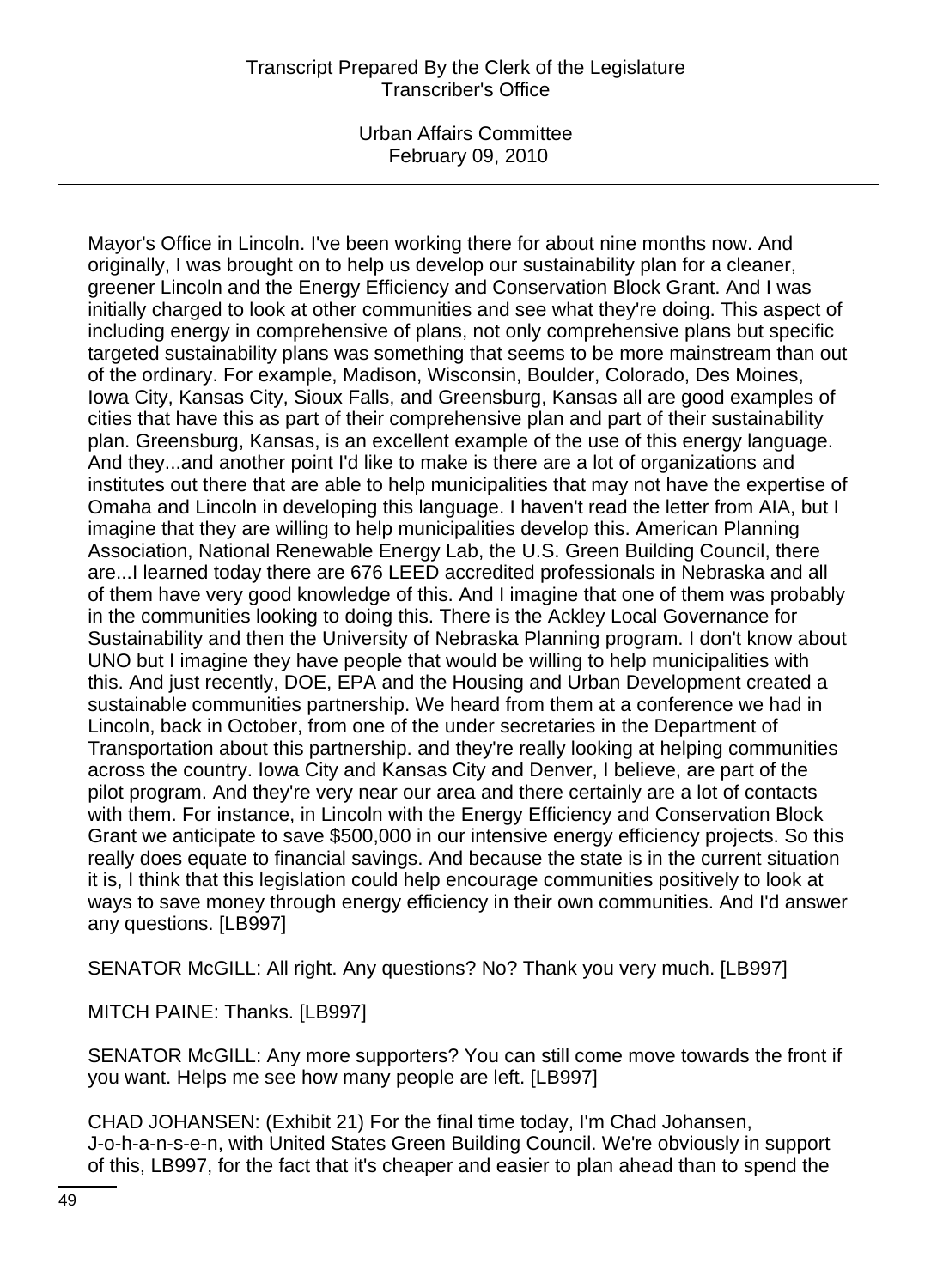money on the back end. And by not having a comprehensive plan that includes an energy element, so often today our cities and developers are planning without even thinking about the energy required for their development plans. And as many public power industries have come to speak in support of many of Mello's bills that he has proposed so far, they will say that the cheapest kilowatt is the one they don't have to produce. So by energy efficiency being part of their master plan they therefore can maybe save that kilowatt and then instead of produce the development and demand that kilowatt. So that being said, obviously, the United States Green Building Council being forward-thinking in terms of energy efficiency, is here in support of this bill. And once again, I have another letter from our chapter supporting that. And with that, I will conclude briefly and take any questions. [LB997]

SENATOR McGILL: Any questions? No? Thank you very much, Chad. [LB997]

CHAD JOHANSEN: Thank you. [LB997]

SENATOR McGILL: Next proponent. [LB997]

KRISTI WAMSTAD-EVANS: (Exhibit 22) Hello. Kristi Wamstad-Evans, K-r-i-s-t-i, then Wamstad-Evans, W-a-m-s-t-a-d dash Evans, E-v-a-n-s. Sorry, it's a long one, I get that a lot. I'm representing the city of Omaha. I'm the sustainability coordinator for the city and we're voicing our support for this bill. This is something, as Senator Mello referred to the work that's being done with Environment Omaha, the city has been working very closely with Omaha by Design and a number of coalition members in crafting this environmental element that we're going to be...plan to bring into the comprehensive plan. So in our minds this is just something that reflects what we're already doing. And in addition, we are, as a part of the recent funding the city received for the Energy Efficiency and Conservation Block Grant program one of the projects we've identified is a comprehensive energy management plan that will actually take the work that we're doing as a part of this environmental element and really kind of refine it and get to a level where we have more technical information, the type of information that you would need to assess the residential, commercial and industrial sectors and really kind of take it to the next level as far as making those plans come to fruition, to actuality. So in our minds this is something that's aligned with what we're working on. And we fully support adding this as a part of our comprehensive plan. With that, I'll take questions. [LB997]

SENATOR McGILL: All right. I don't see any. Thank you, Kristi. [LB997]

KRISTI WAMSTAD-EVANS: Thank you. [LB997]

SENATOR McGILL: Next proponent. Any more supporters? Okay. Opponents. Neutral. [LB997]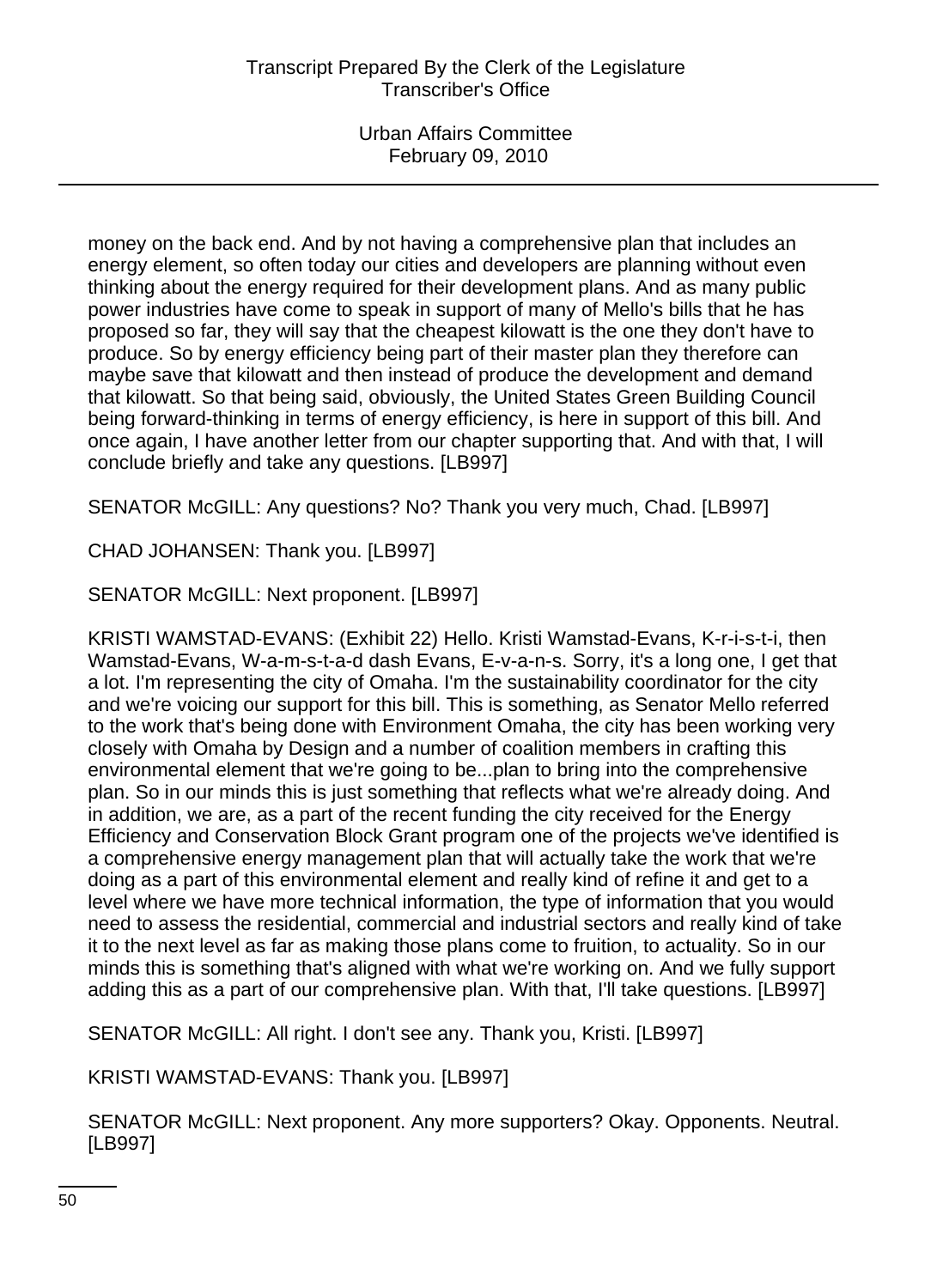LYNN REX: Senator McGill, members of the committee, my name is Lynn Rex, L-y-n-n R-e-x, representing the League of Nebraska Municipalities. We strongly support the concept of this measure. We're testifying in a neutral capacity only because we are concerned about the date and also the money necessary to do this and the expertise, if it's available across the state, not just in the cities of the first class. And we do appreciate the fact that this is a targeted bill. One provision of the bill limits it so it does not include villages. But we do have 530 cities and villages in the state of Nebraska. And of those, hundreds of them are obviously villages. But we also have over 100 of them that are cities of the second class, population approximately 800 to 5,000, and 30 cities with a population of 5,000 up. So one of our concerns is just to make sure that the expertise is there in cities across the state if this mandate does take effect. And we would look forward to working with Senator Mello in terms of the date, because we are concerned also about the funding issues. Of the 530 cities across the state of Nebraska, as Senator White knows from being on the Revenue Committee, over half of those municipalities are already up against their maximum levy limit of 45 cents plus 5 with a super majority vote. They're already there. Many of those are already up against the maximum lid with a 1 percent super majority vote. So we have cities right now that can't even raise the money to spend the 2.5 percent lid that you authorized them to spend on restricted funds. And that is really a concern when you look at something like this. We don't know what...how much money it takes to do this sort of thing. But there is absolutely no question this is an important element that needs to be considered in their comprehensive plans. So we look forward to working with Senator Mello on the date, but certainly this is a very, very important measure and we appreciate him introducing the measure. I'd be happy to respond to any questions you may have. [LB997]

SENATOR McGILL: Questions? Senator White. [LB997]

SENATOR WHITE: Thanks for coming, Ms. Rex. When I did a bill asking the state to do these kind of things it became apparent both NPPD and OPPD offer free services to evaluate energy efficiency in their buildings. The plan itself could say something as simple as, take advantage of all free services available to examine our energy use, could it not? [LB997]

LYNN REX: Oh. Sure, absolutely, if that's all this is, yes. [LB997]

SENATOR WHITE: I mean, we'll have to ask Senator Mello. But if they say we have no available money to do anything more than look for any federal grant, look for free OPPD, free NPPD services to evaluate the energy efficiency of our buildings, look at pay back times, is that too burdensome? [LB997]

LYNN REX: No, absolutely not. If that's all that is, no. We thought this was requiring something more than that. [LB997]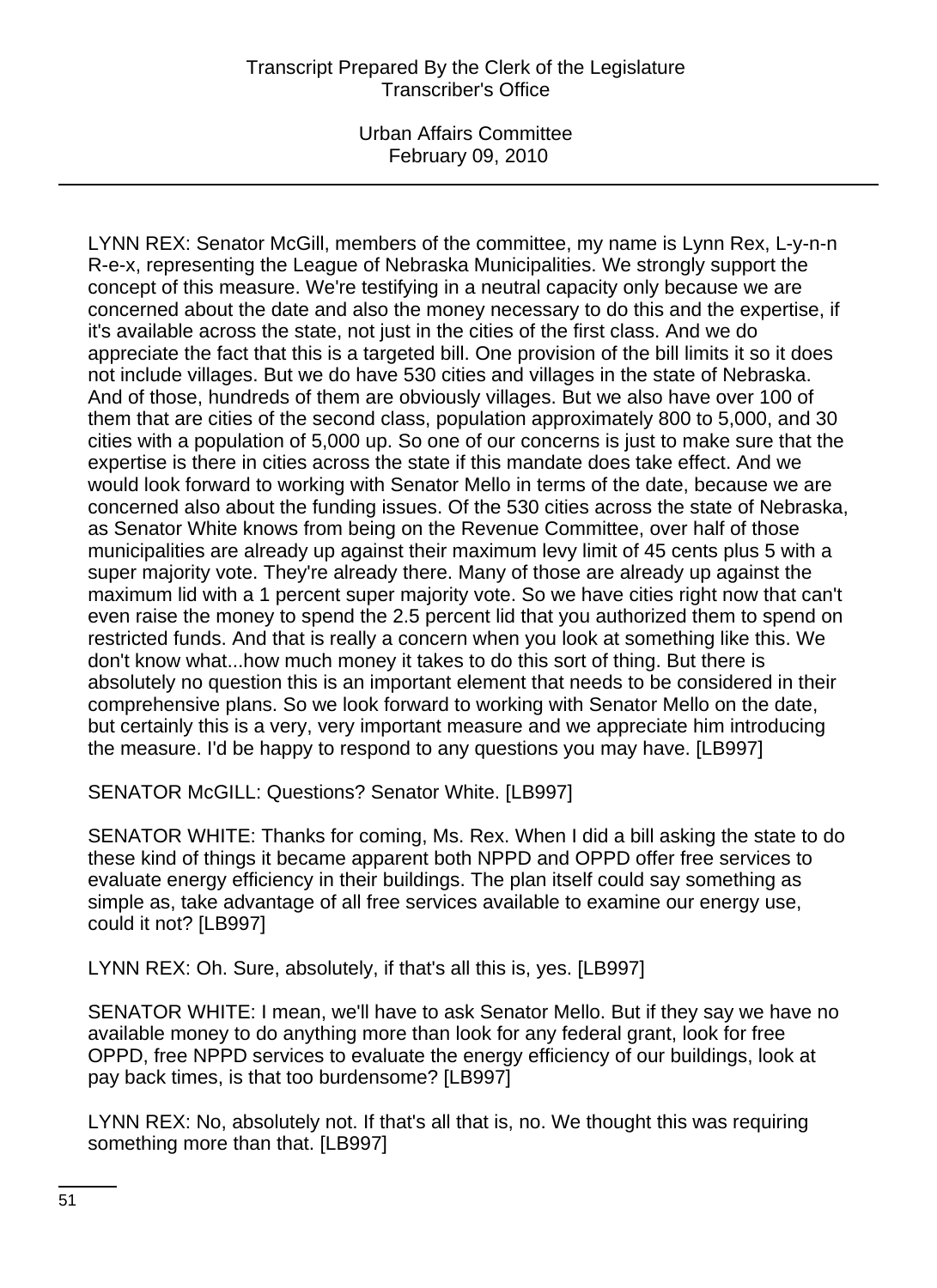SENATOR WHITE: It may, it may. I'll be interested to talk to Senator Mello. I don't know. [LB997]

LYNN REX: But certainly we have a number of municipalities that already...that own...we have eight that own and operate their own gas system, and those also operate their own electric system. For those municipalities this is an easier thing to do because they own all the information. They have the information. When you go beyond that, and fortunately we are a public power state, so we would be working with the public power entities to kind of get that information. But, I guess, the question then becomes, what kind of...what level of detail? Something as simple as you're talking about is just absolutely a no-brainer, no problem whatsoever. [LB997]

SENATOR WHITE: Finally, the state found it incredibly difficult to get their head around. But thank you. [LB997]

SENATOR McGILL: No other questions? Thank you, Ms. Rex. [LB997]

LYNN REX: Thank you very much. [LB997]

SENATOR McGILL: Um-hum. Other neutral? Senator Mello, would you like to close? Close our Mello Tuesday. (Laugh) [LB997]

SENATOR MELLO: Yes, after a long day. To answer...I think to preempt Senator White's potential question, LB997 just adds another element to what cities already have to do in regards to their master plans. And as Ms. Rex mentioned, my office is more than willing, and obviously we'll be sitting down and talking with Ms. Rex to find a way to make this work. Because some cities, as she mentioned, can already do this, already have the opportunity to do this if they have a municipally owned utility. Then it's just a matter of incorporating that locally owned utility, municipal utility into their planning process. As one testifier said, the city of Omaha is already doing this, is already moving in this direction. The city of Lincoln is starting to move in this direction, obviously, as well. It's something that is just...it's good public policy I believe. And while public power would be, I think, would be a key component to help execute this, there are other professionals out there, such as...to be...testifiers, Ms. Wamstad-Evans as well as Mr. Mumgaard both are the sustainability coordinators on behalf of their respective municipalities, which part of their responsibility is to help create exactly this for their cities. So at least some of the larger cities are already starting to move in this direction. And the time date, as well as if we need to narrow it down, I included second-class cities as well. I fully understand that a city of 800 might not have the funding or the additional funding that might be required or what they think is required to carry out this provision of their master plan. But that's something that I'm more than willing to sit down and try to negotiate with Ms. Rex to find a solution that we can all get behind. [LB997]